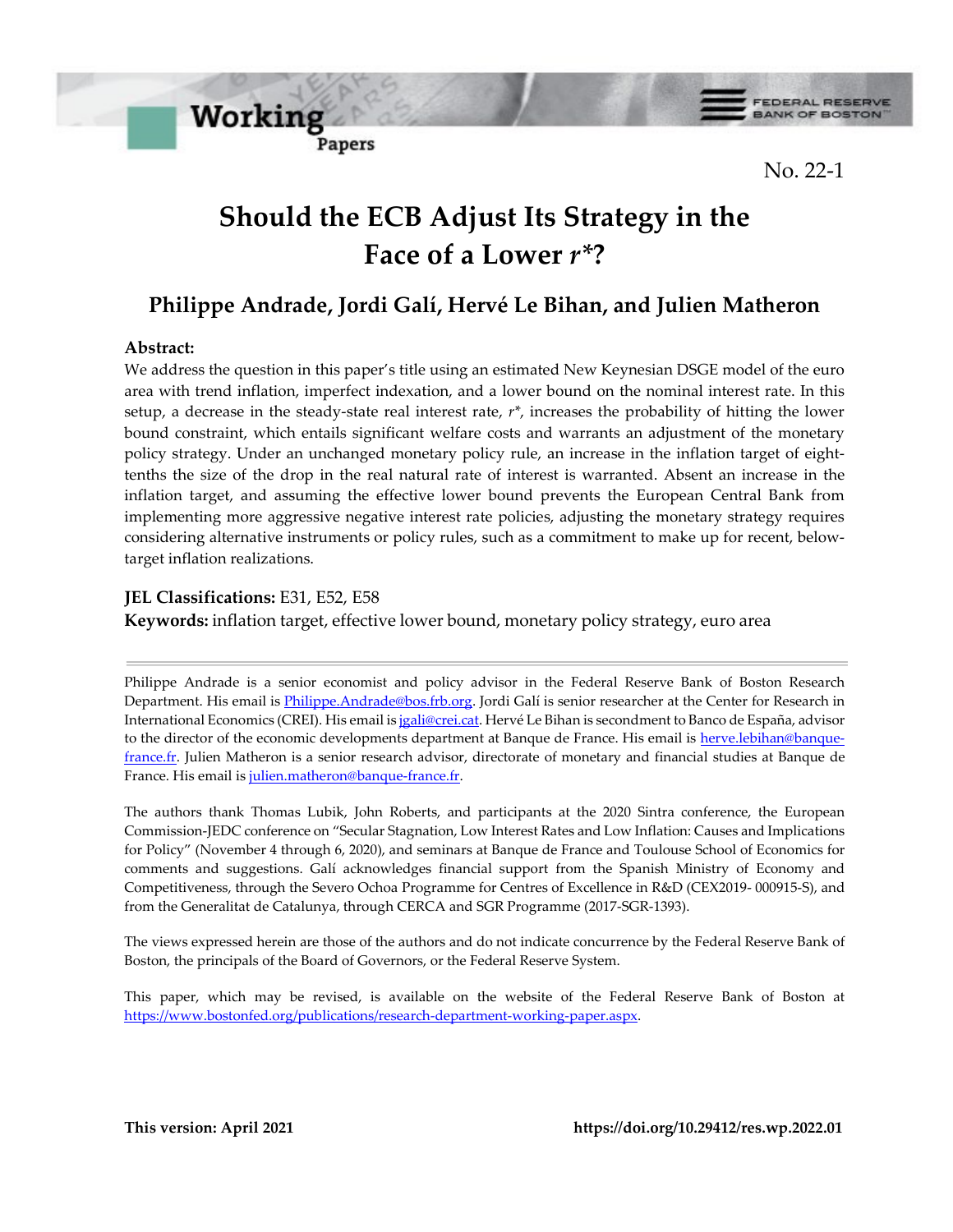### **1 Introduction**

The European Central Bank (ECB) launched a review of its monetary policy strategy in January 2020. In explaining its motivation for the strategy review, the ECB stated that "declining trend growth, on the back of slowing productivity and an aging population, as well as the legacy of the financial crisis, have driven interest rates down, reducing the scope for the ECB and other central banks to ease monetary policy by conventional instruments in the face of adverse cyclical developments" [\(ECB,](#page-35-0) [2020\)](#page-35-0).

The view that interest rates will remain structurally lower than what they used to be is consistent with a recent but sizable literature that documents a permanent—or at least very persistent—decline in the "natural" rate of interest in advanced economies, including the euro area [\(Brand and Mazelis,](#page-34-0) [2019,](#page-34-0) [Del Negro](#page-35-1) [et al.,](#page-35-1) [2018,](#page-35-1) [Holston et al.,](#page-35-2) [2017\)](#page-35-2). The ongoing COVID-19 crisis could reinforce these downward pressures on the natural interest rate, as agents revise upward their views on the fundamental economic risks they face, inducing larger precautionary savings [\(Kozlowski et al.,](#page-36-0) [2020\)](#page-36-0). A structurally lower real interest rate matters for monetary policy, as, everything else being constant, it will cause the nominal interest rate to hit its effective lower bound (ELB) more frequently, hampering the ability of monetary policy to stabilize the economy and bringing about more frequent (and potentially protracted) episodes of recessions and below-target inflation.

Central banks can contemplate three main reactions to this new environment. The first option is to keep the same strategy while at the same time including permanently in their toolbox the unconventional policies adopted since the Great Recession, on the grounds that they can alleviate the ELB constraint and succeed in stabilizing the economy [\(Bernanke,](#page-34-1) [2020,](#page-34-1) [Coenen et al.,](#page-34-2) [2020\)](#page-34-2). The second option is to raise the inflation rate that the central bank deems consistent with the objective of price stability. A higher inflation target would compensate for the decline in the steady-state nominal interest rate induced by the lower real natural rate of interest, and hence contain the increase in the probability of hitting the ELB and maintain the "policy space" [\(Ball,](#page-33-0) [2014,](#page-33-0) [Blanchard et al.,](#page-34-3) [2010\)](#page-34-3). The third option is for the central bank to change its reaction function. In particular, the monetary authority can attempt to go (further) into negative interest rate policies and to lower its effective lower bound [\(Rogoff,](#page-36-1) [2017\)](#page-36-1). Another modification of the reaction function is to adopt policies that promise to make up for the inflation lost during ELB episodes so that, thanks to the induced higher inflation expectations, the real interest rate declines despite the constraint on the nominal rate [\(Bernanke et al.,](#page-34-4) [2019\)](#page-34-4). A particular form of such make-up strategy is the average inflation targeting (AIT) strategy that the Federal Reserve announced in late August 2020 [\(Mertens and Williams,](#page-36-2) [2019a\)](#page-36-2).

The present paper contributes to this debate by asking two questions. First, to what extent does a lower steady-state real interest rate ( $r^*$ ) call for a change in the optimal inflation target ( $\pi^*$ ) if the central bank keeps its policy rule unchanged? Second, to what extent can a change in the policy rule be an alternative to increasing the inflation target? To address these questions, we conduct a quantitative welfare-based anal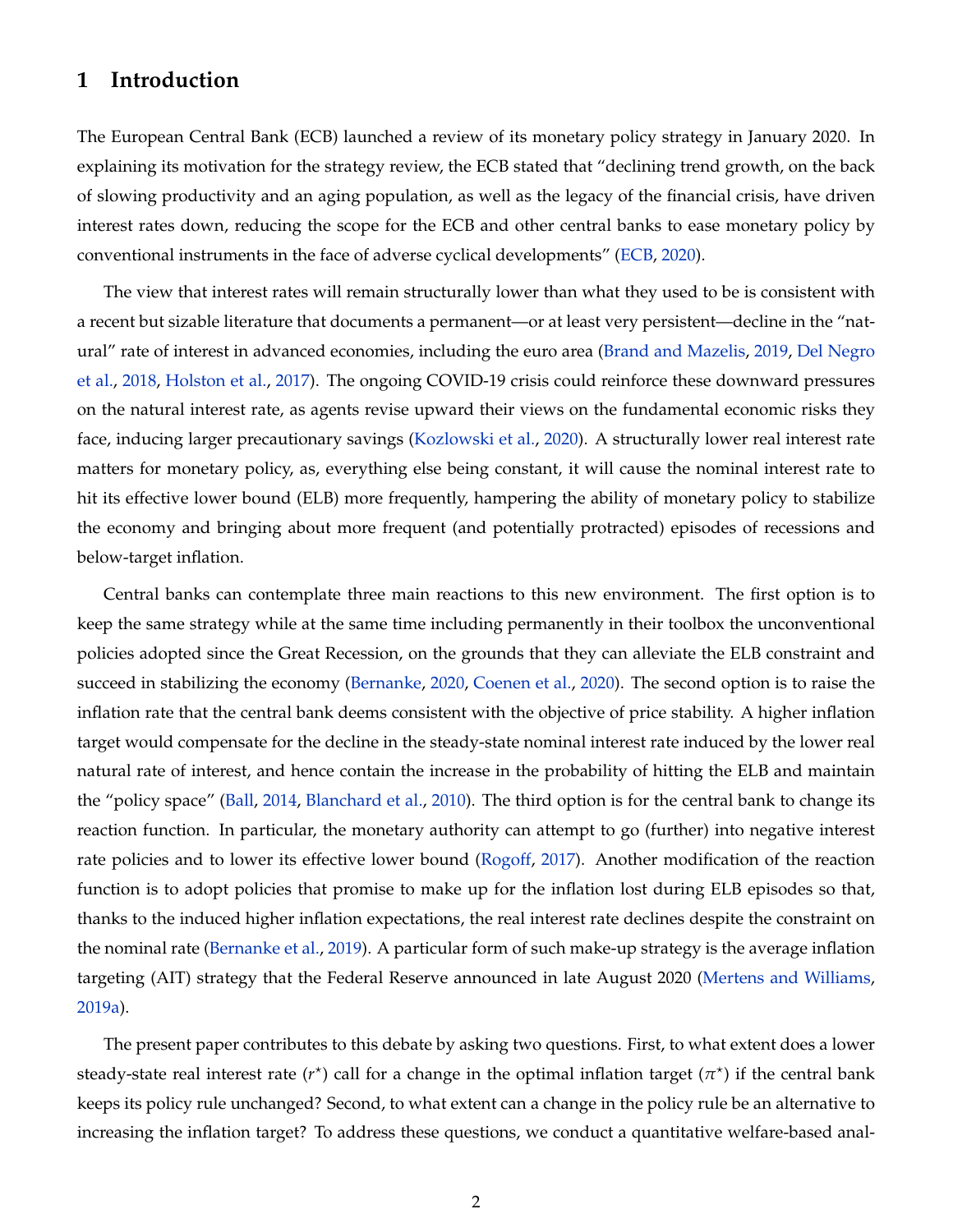ysis that relies on an estimated structural macroeconomic model of the euro area. Our main findings can be summarized as follows: (i) Not changing the monetary policy strategy is suboptimal; (ii) a 1 percentage point decrease in  $r<sup>*</sup>$  from its pre-2008 level calls for an increase in the inflation target of roughly a 0.8 percentage point when the policy rule is unchanged; and (iii) a change in the policy rule can be an alternative to increasing the target if the commitment to making up for inflation lost during ELB episodes is sufficiently strong and credible.

Our results are obtained from extensive simulations of a New Keynesian DSGE model. The model is estimated for the euro area over the 1985Q1–2008Q3 sample, a period preceding the Great Recession, the euro-area sovereign crisis, and the COVID-19 crisis that triggered a protracted period of zero and negative interest rates in the euro area. This is intended to capture the "Great Moderation" period, which we use as a benchmark for comparison with the "new normal" characterized by, inter alia, a lower natural rate of interest. The framework is similar to that in [Andrade et al.](#page-33-1) [\(2019b\)](#page-33-1), which contains a similar analysis based on US data. Among other features, it assumes: (i) price stickiness and imperfect indexation of prices to nonzero trend inflation, (ii) wage stickiness and imperfect indexation of wages to both inflation and technical progress, and (iii) a lower bound constraint on the nominal interest rate. The first two features imply the presence of potentially substantial costs associated with non-zero wage or price inflation. The third feature warrants a strictly positive average inflation rate, in order to mitigate the incidence and adverse effects of the ELB.

According to our baseline simulations, the optimal inflation target, conditional on the "pre-crisis" estimate of  $r^* = 2.8$  percent, was around 1.4 percent for the euro area (in annual terms). An important feature of this analysis is to allow for an ELB equal to −0.5 percent, which reflects the recent euro-area experience. Alternatively, if one postulates a strict zero lower bound on the nominal interest rate, as was arguably internalized by the ECB when it conducted its strategy review in 2003, the optimal inflation target is at 1.8 percent, a value very much consistent with the "below, but close, to 2 percent" inflation aim adopted by the ECB at that time. Targeting an optimal inflation level helps to keep the frequency of hitting the ELB at levels lower than 5 percent in the pre-crisis regime. This relatively low frequency of ELB episodes also results from the relatively small volatility of the shocks in the pre-crisis sample, as it does not include the large shocks associated with the Great Recession and the euro-area sovereign crisis episodes.

Our simulations show that, starting from levels around this baseline, a 1 percentage point drop in  $r^*$ dramatically increases the probability of hitting the ELB, if the monetary authority keeps its inflation target unchanged.<sup>[1](#page-2-0)</sup> This makes an unchanged strategy suboptimal, even if our setup already takes on some degree of "low for long" monetary policy reaction when the ELB is binding.

<span id="page-2-0"></span><sup>&</sup>lt;sup>1</sup>Note our exercise is different from assessing what would be the optimal response to a time-varying steady state—a specification consistent with econometric work like that of, for example, [Holston et al.](#page-35-2) [\(2017\)](#page-35-2). Our exercise is arguably consistent with understanding "secular stagnation" as a permanently lower real rate of interest—without having to assume a unit root process in the real rate of interest.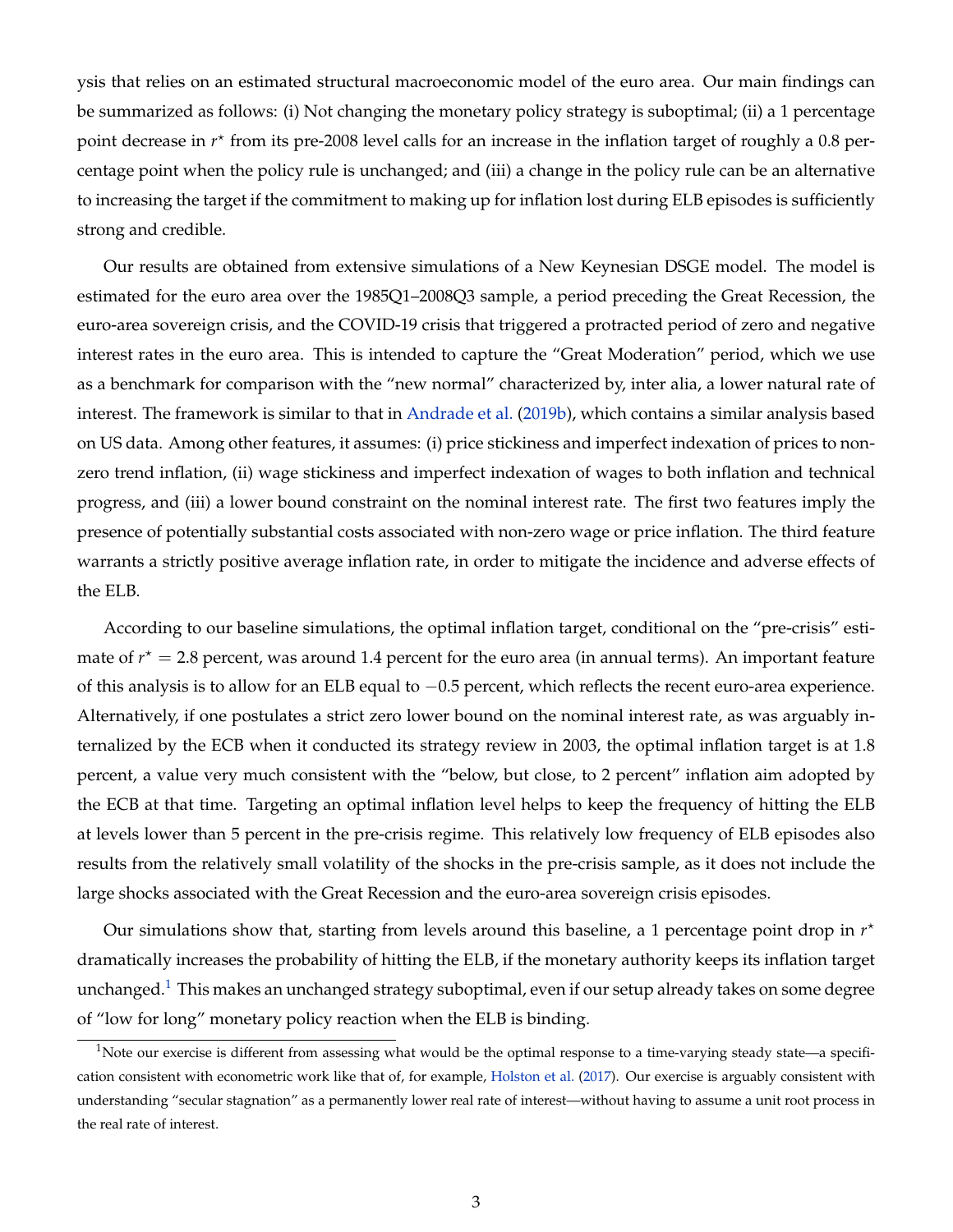When considering the policy option of increasing the inflation objective while keeping the reaction function unchanged, we obtain that, in response to a 1 percentage point drop in  $r^*$ , it is optimal for the central bank to increase the inflation target by about 0.8 percentage point, that is to roughly 2.2 percent. This optimal reaction does not fully offset the increase in the probability of falling to the ELB that, ceteris paribus, the drop in  $r^*$  implies. Indeed, the benefit of providing a better hedge against hitting the ELB comes at the cost of a higher steady-state inflation, which, because of imperfect indexation, entails permanent price distortions and output loss. The above assessment of the "post-crisis" optimal inflation rate is arguably conservative, as (i) we consider a 1 percentage point decrease in  $r^*$  for illustrative purposes, which stands on the conservative side in view of the existing empirical estimates of the decline in  $r^*$ , and (ii) it does not take into account the possibility of a structurally larger volatility of shocks. When considering a 2 percentage point decline in  $r^*$ , a magnitude well within the range of estimates in the literature (see for instance [Constâncio,](#page-35-3) [2016\)](#page-35-3), the optimal inflation rate then becomes close to 3.2 percent.

We also compute changes in the optimal inflation target under alternative scenarios. First, we assume that fiscal authorities in the euro area can automatically launch a coordinated and aggressive fiscal emergency package when the economy is hit by a sequence of shocks leading to substantially negative cumulated output gaps. Everything else being constant, under that scenario, the baseline optimal inflation target drops to as low as 0.4 percent. As emphasized in, among others, [Christiano et al.](#page-34-5) [\(2011\)](#page-34-5), fiscal policy is a very effective way to escape a trap. As a result, the possibility of launching such an emergency fiscal package mitigates the frequency with which the ELB binds. This reduces the benefits of having a positive inflation target for mildly positive values of  $r^*$ . However, under that setup, it is still the case that a 1 percentage point drop in  $r^*$  from its pre-crisis value calls for a 0.8 percentage point increase in the optimal inflation target.

Second, we consider allowing for the possibility of policy rates going even further in negative territory and set the effective lower bound to −0.8 percent instead of −0.5 percent. Under this scenario, the optimal inflation target stands at 1.1 percent for the baseline  $r^*$ , and it should be increased to about 2 percent in reaction to a 1 percentage point drop in  $r^*$ .

Third, we consider changes in the monetary policy rule. We illustrate that an alternative to increasing the inflation target is to adopt a commitment to keep interest rate "lower for longer" at the end of the liquidity trap in order to make up for past inflation lost at the ELB. This can be sufficient to maintain the optimal inflation target unchanged in reaction to a 1 percentage point decrease in  $r^*$ . Switching from an inflation targeting strategy to an average inflation targeting (AIT) strategy would also allow the central bank to maintain the optimal inflation target unchanged in reaction to a 1 percentage point drop in  $r^{\star}$  if the window considered is as long as eight years. Finally, a limit case is that of price level targeting (PLT), for which the optimal inflation target turns out to be lower than in the baseline, even after allowing for a lower *r* ? .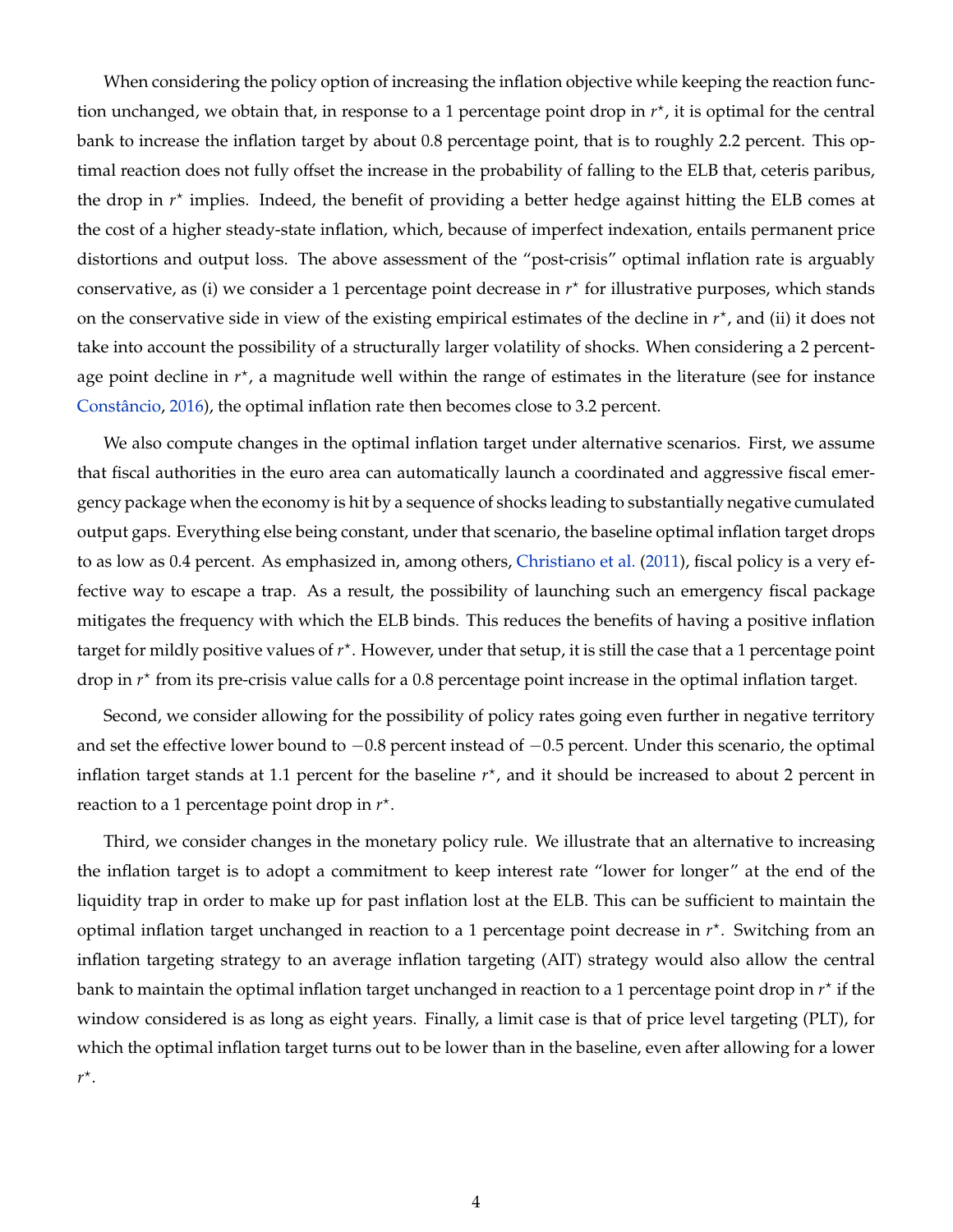**Related Literature** Our paper is related to the contributions quantifying the optimal inflation rate in NK models with an ELB constraint [\(Billi,](#page-34-6) [2011,](#page-34-6) [Coibion et al.,](#page-35-4) [2012,](#page-35-4) [Schmitt-Grohé and Uribe,](#page-36-3) [2010\)](#page-36-3).<sup>[2](#page-4-0)</sup> In contrast to these works, and as in [Andrade et al.](#page-33-1) [\(2019b\)](#page-33-1), our focus is on the impact of changes in  $r^*$  on the optimal inflation target. In addition, while these papers study the United States, we focus on the euro area, and in particular, we allow for specific features such as the availability of negative interest rate policies in the ECB monetary policy toolbox.

Our work also contributes to the literature assessing how monetary policy should adjust to a lower *r* ? environment. [Eggertsson and Woodford](#page-35-5) [\(2003\)](#page-35-5) and [Adam and Billi](#page-33-2) [\(2006\)](#page-33-2) show that monetary authorities should adopt rules by which they commit to temporarily exceeding their inflation target when the economy reaches the ELB. [Reifschneider](#page-36-4) [\(2016\)](#page-36-4), [Kiley](#page-36-5) [\(2019\)](#page-36-5), and [Chung et al.](#page-34-7) [\(2019\)](#page-34-7) (for the US economy) and [Coenen et al.](#page-34-2) [\(2020\)](#page-34-2) (for the euro area) advocate more frequent recourse to the non-conventional monetary policies that were implemented by the Fed and the ECB. [Reifschneider and Williams](#page-36-6) [\(2000\)](#page-36-6), [Bernanke](#page-33-3) [\(2017\)](#page-33-3), [Kiley and Roberts](#page-36-7) [\(2017\)](#page-36-7), and [Bernanke et al.](#page-34-4) [\(2019\)](#page-34-4) examine the benefits of temporary, or permanent, switches to a price level targeting framework. [Mertens and Williams](#page-36-2) [\(2019a,](#page-36-2)[b\)](#page-36-8), [Arias et al.](#page-33-4) [\(2020\)](#page-33-4), [Budianto et al.](#page-34-8) [\(2020\)](#page-34-8), and [Hebden et al.](#page-35-6) [\(2020\)](#page-35-6) study average inflation targeting.

Our baseline setup does not include explicitly forward guidance or quantitative easing policies that can be used at the ELB. However, we consider that the central bank is committed to a simple interest rate rule that features some history dependence implying that interest rates are being kept lower for longer after ELB episodes. As we document, this rule delivers outcomes that are comparable to what [Coenen et al.](#page-34-2) [\(2020\)](#page-34-2) obtain for the euro area under the assumption that the ECB can conduct various forms of forward guidance possibly combined with asset purchase programs. We also study how the  $(r^{\star}, \pi^{\star})$  relation is modified when the central bank commits more strongly to a strategy that will 'make up for the inflation shortfall at the ELB, by either increasing the inertia of the baseline interest rule or by opting for either an AIT or a PLT strategy. In addition, we consider the possibilities of either lowering the policy rate even further below zero or launching a coordinated emergency fiscal package in case of large recessions, while maintaining the policy rule unchanged.

Overall, with respect to our earlier contribution, [Andrade et al.](#page-33-1) [\(2019b\)](#page-33-1), this work differs not only by considering the euro area and some of its specificities, but also by exploring some additional policy options (AIT, negative interest ELB) that the central bank can contemplate to address the low  $r<sup>*</sup>$  environment, as well as the possibility of an aggressive countercyclical fiscal policy in response to persistent recessions.

The remainder of the paper is organized as follows. Section 2 presents the New Keynesian model we use. Section 3 describes how the model is estimated and simulated, as well as how welfare is approximated, and presents estimation results. Section 4 presents some properties of the model, based on the baseline

<span id="page-4-0"></span><sup>&</sup>lt;sup>2</sup>More recent references indicate that the tolerance for inflation increases when the frequency of prices changes adjust to the level of inflation [\(Blanco,](#page-34-9) [2016,](#page-34-9) [Budianto,](#page-34-10) [2021,](#page-34-10) [L'Huillier and Schoenle,](#page-36-9) [2020\)](#page-36-9). A higher inflation target might also be warranted when considering heterogeneous firms [\(Adam and Weber,](#page-33-5) [2019\)](#page-33-5) or households [\(Cotton,](#page-35-7) [2020\)](#page-35-7).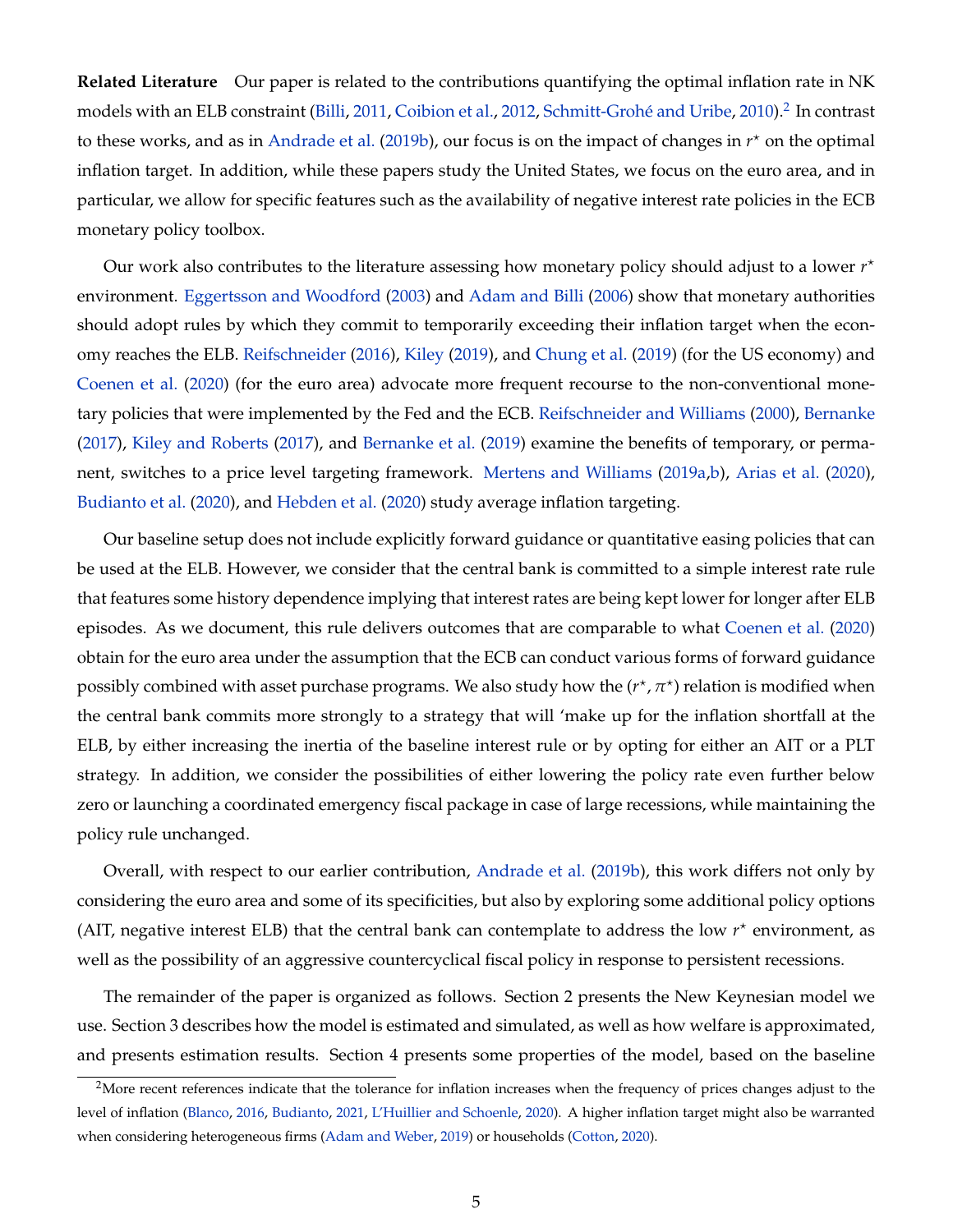estimates and some counterfactuals. Section 5 is devoted to analyzing how much  $\pi^*$  should change in reaction to a decline in  $r^*$ . Section 6 analyzes changes in strategy that could be substitutes for increasing the inflation target. Section 7 provides concluding remarks.

### **2 The Model**

We use a relatively standard medium-scale New Keynesian model as a framework of reference, closely following [Andrade et al.](#page-33-1) [\(2019b\)](#page-33-1). Crucially, the model features elements that generate a cost to non-zero inflation: (1) nominal rigidities, in the form of staggered price and wage setting; (2) less than full price (and wage) indexation to past or trend inflation; and (3) trend productivity growth along, to which wages are imperfectly indexed.

As is well known, staggered price setting generates a positive relation between deviations from zero inflation and price dispersion (with the resulting inefficient allocation of resources). Moreover, the absence of systematic indexation to trend inflation magnifies these costs, as emphasized by [Ascari and Sbordone](#page-33-6) [\(2014\)](#page-33-6). Also, and ceteris paribus, price inflation induces (nominal) wage inflation, which in turn triggers inefficient wage dispersion in the presence of staggered wage setting. Imperfect indexation also magnifies the costs of non-zero price (or wage) inflation as compared with a setup where price and wages mechanically catch up with trend inflation. Finally, the lack of a systematic indexation of wages to productivity also induces an inefficient wage dispersion.

At the same time, there are benefits associated with a positive inflation rate, as interest rates are subject to an ELB constraint. This constraint hampers the stabilization potential of monetary policy, as it limits the available "policy space." By contrast, given the steady-state real interest rate, a larger average rate of inflation will decrease the incidence of binding ELB episodes and restore some policy space.

Overall, the model we use, and the trade-off between costs and benefits of steady-state inflation, are close to those considered by [Coibion et al.](#page-35-4) [\(2012\)](#page-35-4). However, as in [Andrade et al.](#page-33-1) [\(2019b\)](#page-33-1), we assume Calvostyle sticky wages, in addition to sticky prices. $3$ 

#### **2.1 Households**

The economy is inhabited by a (measure one) continuum of infinitely lived, identical households. The representative household is composed of a continuum of workers, each specialized in a particular labor type indexed by  $h \in [0, 1]$ . The representative household's objective is to maximize an intertemporal welfare function

<span id="page-5-1"></span>
$$
\mathbb{E}_{t} \sum_{s=0}^{\infty} \beta^{s} \left\{ e^{\zeta_{c,t+s}} \log(C_{t+s} - \eta C_{t+s-1}) - \frac{\chi}{1+\nu} \int_{0}^{1} N_{t+s}(h)^{1+\nu} dh \right\},
$$
(1)

<span id="page-5-0"></span> ${}^{3}$ In their robustness analysis, [Coibion et al.](#page-35-4) [\(2012\)](#page-35-4) consider downward nominal wage rigidity, which entails mechanisms that are different from those with Calvo-style rigidities.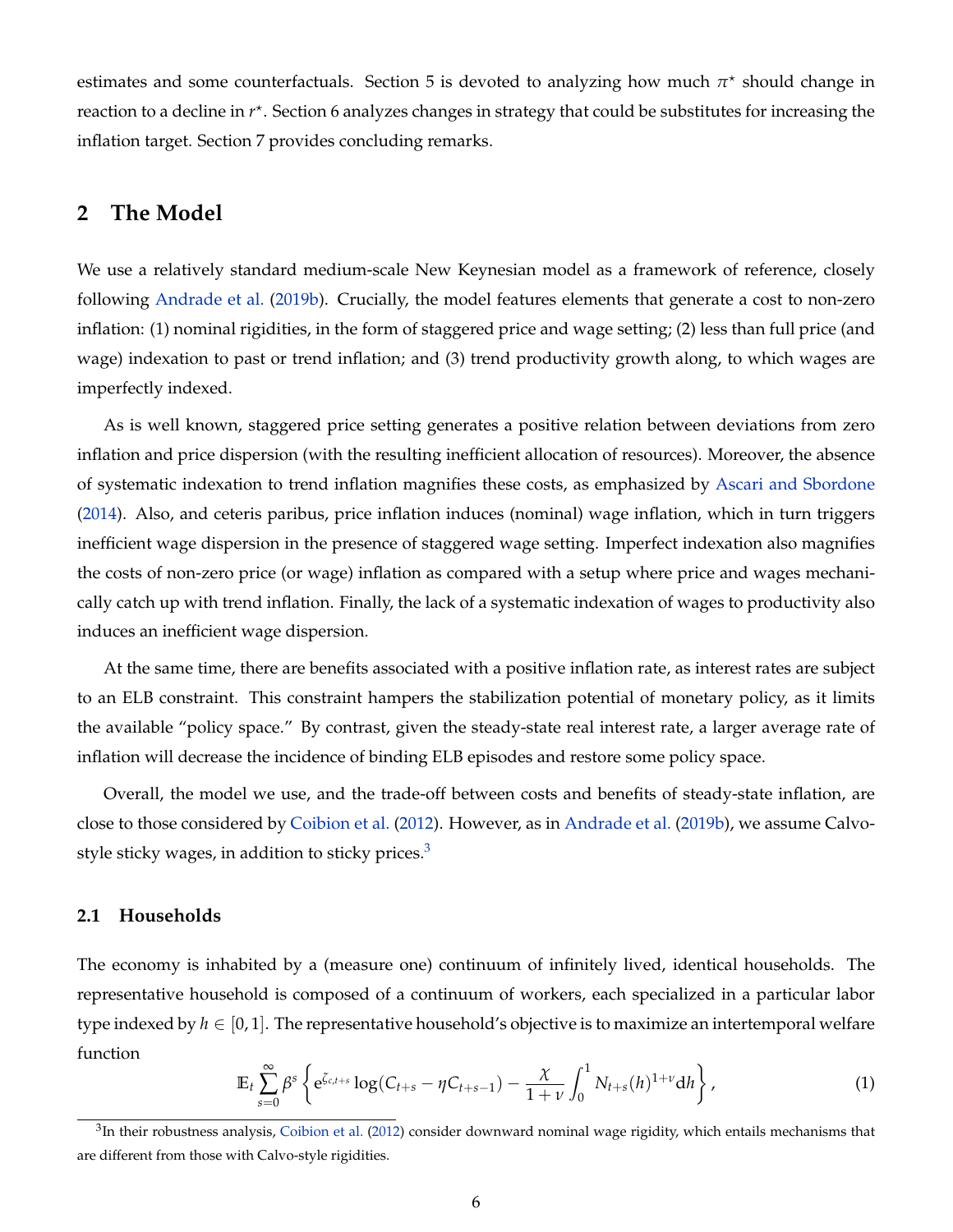where  $\beta \equiv e^{-\rho}$  is the discount factor ( $\rho$  being the discount rate),  $\mathbb{E}_t\{\cdot\}$  is the expectation operator conditional on information available at time *t*, *C<sup>t</sup>* is consumption, and *Nt*(*h*) is the supply of labor of type *h*. The utility function features habit formation, with degree of habits *η*. The inverse Frisch elasticity of labor supply is  $\nu$ , and  $\chi$  is a scale parameter in the labor disutility. The utility derived from consumption is subject to a preference shock *ζc*,*<sup>t</sup>* .

The representative household maximizes [\(1\)](#page-5-1) subject to the sequence of constraints

$$
P_t C_t + e^{\zeta_{q,t}} Q_t B_t \le \int_0^1 W_t(h) N_t(h) dh + B_{t-1} - T_t + D_t
$$
\n(2)

,

.

where  $P_t$  is the aggregate price level,  $W_t(h)$  is the nominal wage rate associated with labor of type  $h$ , e $^{\zeta_{q,t}}Q_t$ is the price at *t* of a one-period nominal bond paying one unit of currency in the next period where *ζq*,*<sup>t</sup>* is a "risk-premium" shock, *B<sup>t</sup>* is the quantity of such bonds acquired at *t*, *T<sup>t</sup>* denotes lump-sum taxes, and *D<sup>t</sup>* stands for the dividends rebated to the households by monopolistic firms.

#### **2.2 Firms and Price Setting**

The final good is produced by perfectly competitive firms according to the Dixit-Stiglitz production function

$$
Y_t = \left(\int_0^1 Y_t(f)^{(\theta_p - 1)/\theta_p} df\right)^{\theta_p/(\theta_p - 1)}
$$

where  $Y_t$  is the quantity of the final good produced at *t*,  $Y_t(f)$  is the input of intermediate good  $f$ , and  $\theta_p$ is the elasticity of substitution between any two intermediate goods. The zero-profit condition for laboraggregating firms yields the relation

$$
P_t = \left(\int_0^1 P_t(f)^{1-\theta_p} df\right)^{1/(1-\theta_p)}
$$

Intermediate goods are produced by monopolistic firms, each specialized in a particular good  $f \in [0,1]$ . Firm *f* has technology

$$
Y_t(f) = Z_t L_t(f)^{1/\phi}
$$

where  $L_t(f)$  is the input of aggregate labor,  $1/\phi$  is the elasticity of production with respect to aggregate labor, and  $Z_t$  is an index of aggregate productivity. The latter evolves according to

$$
Z_t = Z_{t-1} e^{\mu_z + \zeta_{z,t}}
$$

where  $\mu_z$  is the average growth rate of productivity. Thus, technology is characterized by a unit root in the model.

Intermediate goods producers are subject to nominal rigidities à la Calvo. Formally, firms face a constant probability *α<sup>p</sup>* of not being able to re-optimize prices. In the event that firm *f* is not drawn to re-optimize at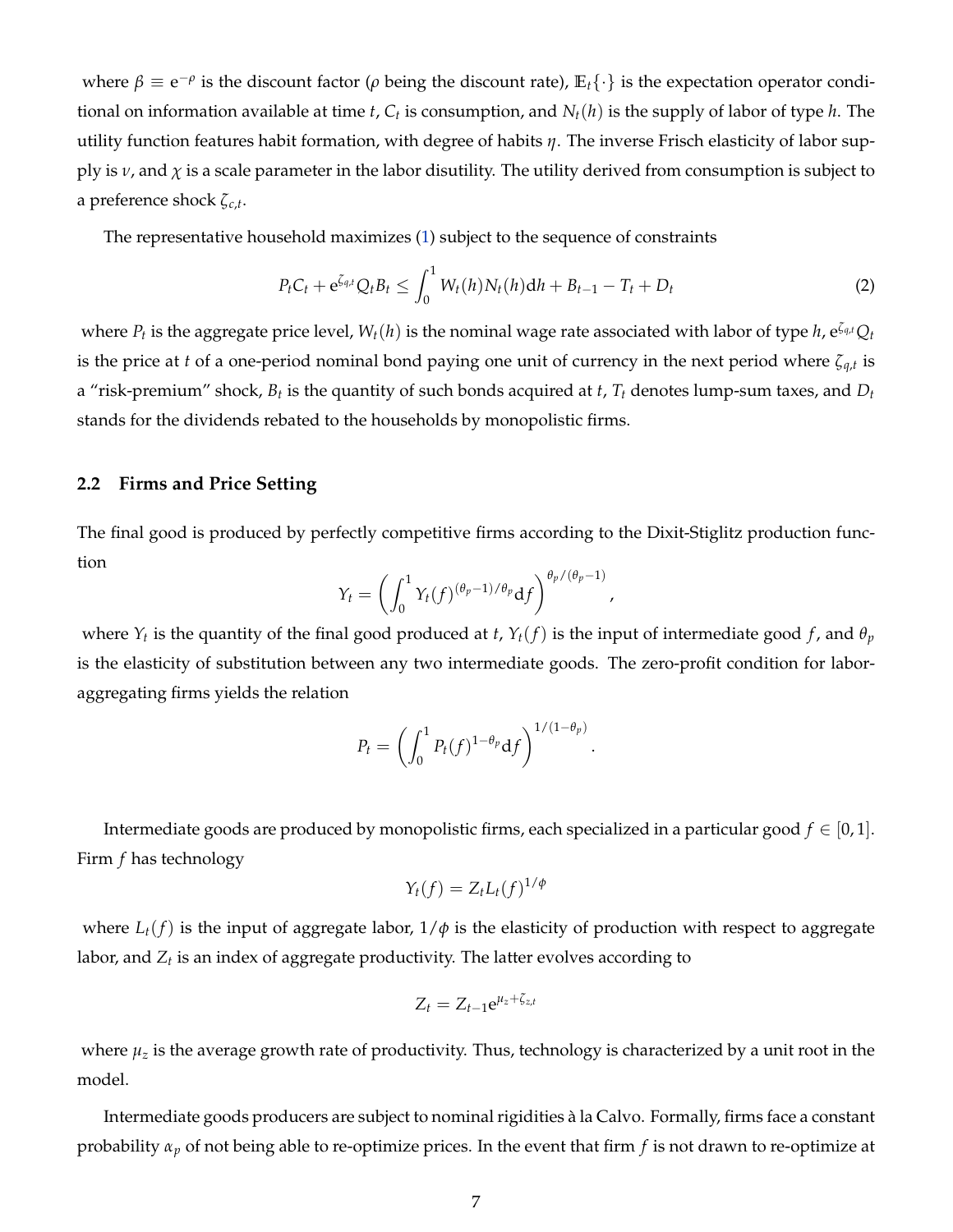*t*, it re-scales its price according to the indexation rule

$$
P_t(f) = (\Pi_{t-1})^{\gamma_p} P_{t-1}(f)
$$

where  $\Pi_t \equiv P_t/P_{t-1}$ ,  $\Pi$  is the associated steady-state value, and  $0 \leq \gamma_p < 1$ . Thus, in case firm *f* is not drawn to re-optimize, it mechanically re-scales its price by past inflation. Importantly, however, we assume that the degree of indexation is less than full, since *γ<sup>p</sup>* < 1. One obvious drawback of the Calvo setup is that the probability of price change is assumed to be invariant, inter alia, to the long-run inflation rate. Drawing from the logic of menu cost models, the Calvo parameter of price fixity could be expected to decrease when trend inflation rises. However, in the range of values for trend inflation that we will consider—available microeconomic evidence such as that summarized in [Alvarez et al.](#page-33-7) [\(2019\)](#page-33-7)—suggests there is no significant correlation between the frequency of price change and trend inflation.

If drawn to re-optimize in period  $t$ , a firms chooses  $P_t^{\star}$  in order to maximize

$$
\mathbb{E}_t \sum_{s=0}^{\infty} (\beta \alpha_p)^s \Lambda_{t+s} \left\{ (1+\tau_{p,t+s}) \frac{V_{t,t+s}^p P_t^{\star}}{P_{t+s}} Y_{t,t+s} - \frac{W_{t+s}}{P_{t+s}} \left( \frac{Y_{t,t+s}}{Z_{t+s}} \right)^{\phi} \right\},\,
$$

where Λ*<sup>t</sup>* denotes the marginal utility of wealth, *τp*,*<sup>t</sup>* is a sales subsidy paid to firms and financed via a lump-sum tax on households, and *Yt*,*t*+*<sup>s</sup>* is the demand function that a monopolist that last revised its price at *t* faces at  $t + s$ ; it obeys

$$
Y_{t,t+s} = \left(\frac{V_{t,t+s}^p P_t^{\star}}{P_{t+s}}\right)^{-\theta_p} Y_{t+s}
$$

where  $V_{t,i}^p$  $t_{t,t+s}$  reflects the compounded effects of price indexation to past inflation

$$
V_{t,t+s}^p = \prod_{j=t}^{t+s-1} (\Pi_j)^{\gamma_p}.
$$

We further assume that

$$
1+\tau_{p,t}=(1+\tau_p)\mathrm{e}^{-\zeta_{u,t}},
$$

with *ζu*,*<sup>t</sup>* appearing in the system as a cost-push shock. Furthermore, we set *τ<sup>p</sup>* to neutralize the steady-state distortion induced by price markups.

### **2.3 Aggregate Labor and Wage Setting**

There is a continuum of perfectly competitive labor aggregating firms that mix the specialized labor types according to the CES technology

$$
N_t = \left(\int_0^1 N_t(h)^{(\theta_w - 1)/\theta_w} dh\right)^{\theta_w/(\theta_w - 1)}
$$

,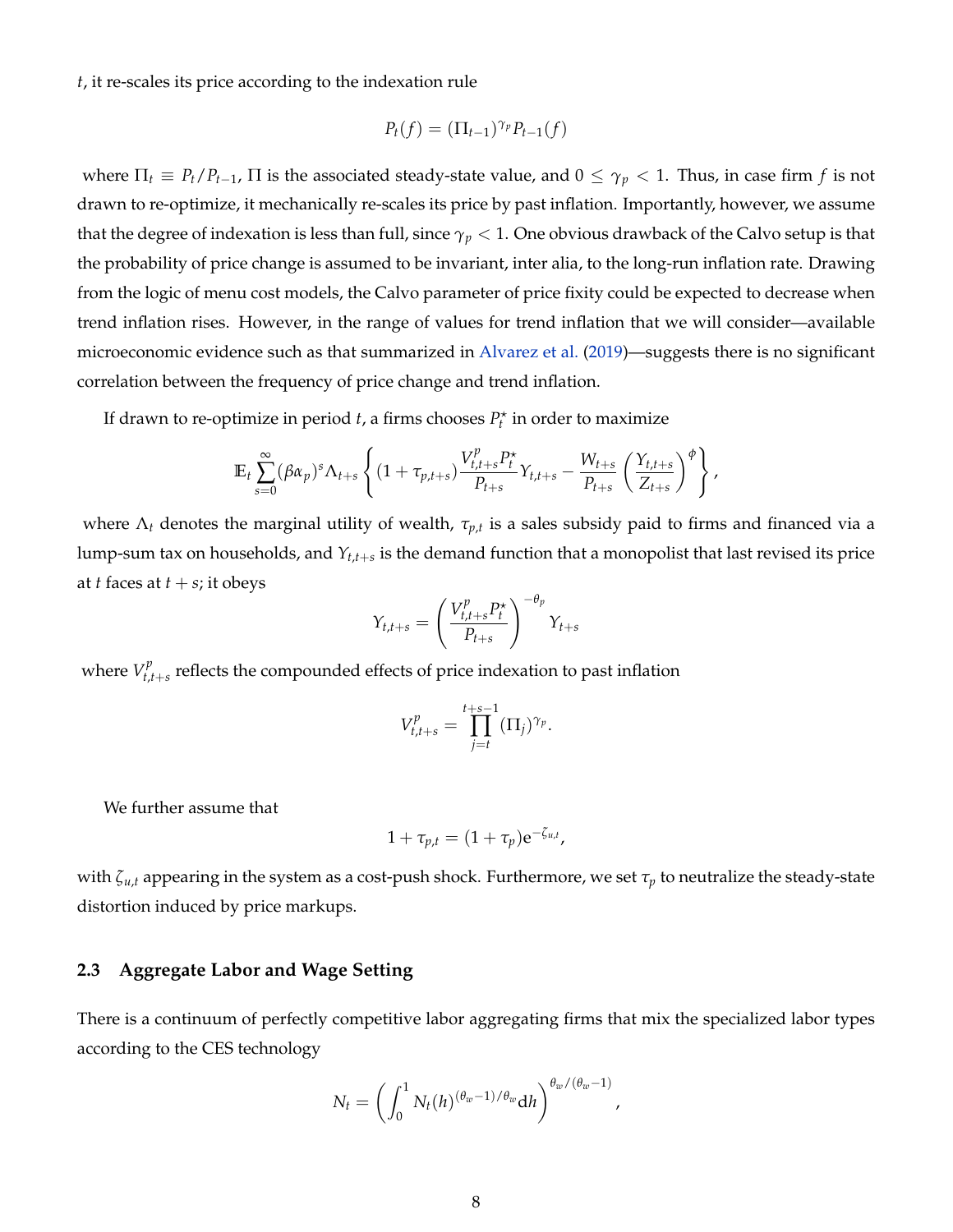where  $N_t$  is the quantity of aggregate labor, and  $N_t(h)$  is the input of labor of type  $h$ , and where  $\theta_w$  denotes the elasticity of substitution between any two labor types. Aggregate labor *N<sup>t</sup>* is then used as an input in the production of intermediate goods. Equilibrium in the labor market thus requires

$$
N_t = \int_0^1 L_t(f) \mathrm{d} f.
$$

Here, it is important to notice the difference between *Lt*(*f*), the demand for aggregate labor emanating from firm  $f$ , and  $N_t(h)$ , the supply of labor of type  $h$  by the representative household.

The zero-profit condition yields the relation

$$
W_t=\left(\int_0^1 W_t(h)^{1-\theta_w} \mathrm{d}h\right)^{1/(1-\theta_w)},
$$

where  $W_t$  is the nominal wage paid to aggregate labor, while  $W_t(h)$  is the nominal wage paid to labor of type *h*.

We assume that wages mirror prices and are subject to nominal rigidities, à la Calvo, in the manner of [Erceg et al.](#page-35-8) [\(2000\)](#page-35-8). Formally, unions face a constant probability *α<sup>w</sup>* of not being able to re-optimize wages. In the event that union *h* is not drawn to re-optimize at *t*, it re-scales its wages according to the indexation rule

$$
W_t(h) = e^{\gamma_z \mu_z} (\Pi_{t-1})^{\gamma_w} W_{t-1}(h)
$$

where, as before, wages are indexed to past inflation. However, we assume that the degree of indexation is here too only partial by imposing  $0 \leq \gamma_w < 1$ . In addition, nominal wages are also indexed to average productivity growth with indexation degree  $0 \leq \gamma_z < 1$ .

If drawn to re-optimize in period  $t$ , a union chooses  $W_t^{\star}$  in order to maximize

$$
\mathbb{E}_{t} \sum_{s=0}^{\infty} (\beta \alpha_{w})^{s} \left\{ (1 + \tau_{w}) \Lambda_{t+s} \frac{V_{t,t+s}^{w} W_{t}^{*}}{P_{t+s}} N_{t,t+s} - \frac{\chi}{1+v} N_{t,t+s}^{1+v} \right\}
$$

where the demand function at  $t + s$  facing a union that last revised its wages at  $t$  obeys

$$
N_{t,t+s} = \left(\frac{V_{t,t+s}^w W_t^{\star}}{W_{t+s}}\right)^{-\theta_w} N_{t+s}
$$

and where  $V_{t,t+s}^w$  reflects the compounded effects of wage indexation to past inflation and average productivity growth

$$
V_{t,t+s}^w = e^{\gamma_z \mu_z(t+s)} \prod_{j=t}^{t+s-1} (\Pi_j)^{\gamma_w}
$$

Furthermore, we set *τ<sup>w</sup>* in order to neutralize the steady-state distortion induced by wage markups.

#### **2.4 Monetary Policy and the ELB**

Monetary policy in "normal times" is assumed to be given by an inertial Taylor-like interest rate rule

$$
\hat{\iota}_t = \rho_i \hat{\iota}_{t-1} + (1 - \rho_i)(a_{\pi} \hat{\pi}_t + a_x \hat{x}_t) + \zeta_{m,t},
$$
\n(3)

.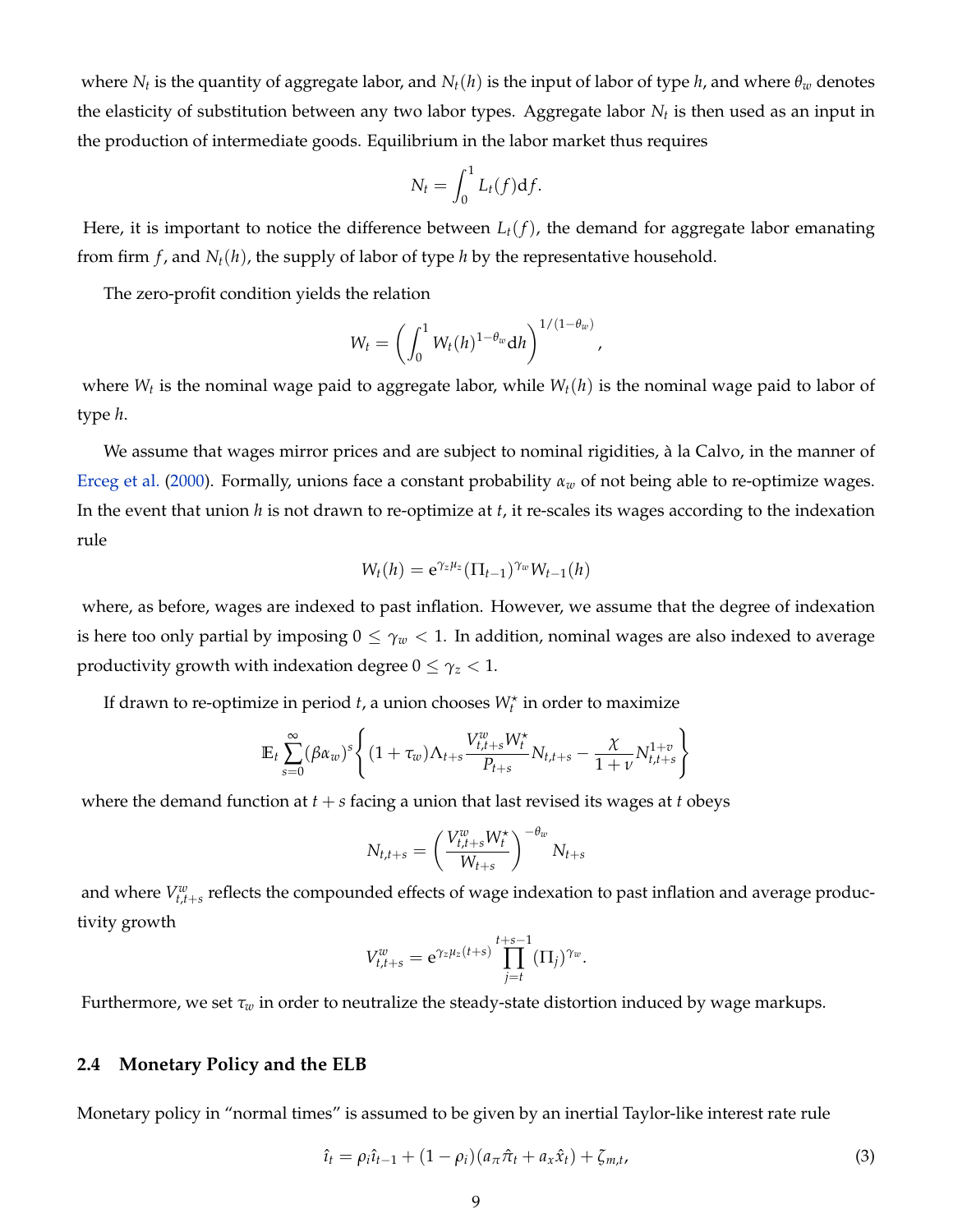where  $i_t \equiv -\log(Q_t)$ , with  $\hat{i}_t$  denoting the associated deviation from the steady state; i.e,  $\hat{i}_t \equiv i_t - i$ . Also,  $\pi_t \equiv \log \Pi_t$ ,  $\hat{\pi}_t \equiv \pi_t - \pi$  is the gap between inflation and its target  $\pi$ , and  $\hat{x}_t \equiv \log(Y_t/Y_t^n)$ , where  $Y_t^n$  is the natural level of output, defined as the level of output that would prevail in an economy with flexible prices and wages and no cost-push shocks.[4](#page-9-0) Finally, *ζm*,*<sup>t</sup>* is a monetary policy shock.

Here,  $\pi$  is the growth rate in the price index between  $t - 1$  and  $t$  that is consistent with the inflation aim of the central bank. An annual inflation target of, say, 2 percent would thus imply  $\pi = 2/400 = 0.005$ , as the model will be parameterized and estimated on quarterly data. In the remainder of the paper, we refer to  $\pi$  when we use the word inflation target without other qualifications.

Crucially for our purpose, the nominal interest rate *i<sup>t</sup>* is subject to an ELB constraint:

$$
i_t\geq e.
$$

In the baseline specification, we assume that  $e = -0.50/400$ , consistent with the rate on the deposit facility in the euro area at the time of writing this paper (–0.5 percent). The deposit facility rate is the relevant policy rate driving short-run interest rates in that environment.

The steady-state level of the real interest rate is defined by  $r^* \equiv i - \pi$ . Given logarithmic utility, it is related to technology and preference parameters according to  $r^* = \rho + \mu_z$ . It is convenient to combine these elements and write the ELB constraint in terms of the deviation of the nominal interest rate

<span id="page-9-1"></span>
$$
\hat{\iota}_t \geq e - (\mu_z + \rho + \pi) \tag{4}
$$

The rule effectively implemented is given by:

<span id="page-9-2"></span>
$$
\hat{i}_t^n = \rho_i \hat{i}_{t-1}^n + (1 - \rho_i)(a_\pi \hat{\pi}_t + a_y \hat{x}_t) + \zeta_{m,t}
$$
\n(5)

<span id="page-9-3"></span>
$$
\hat{\iota}_t = \max\{\hat{\iota}_t^n, e - (\mu_z + \rho + \pi)\}\tag{6}
$$

An important feature is that—as in [Coibion et al.](#page-35-4) [\(2012\)](#page-35-4) and in a large share of the recent literature—the lagged rate that matters is a lagged "notional" or "shadow" interest rate  $\hat{i}^n_{t-1}$ , rather than the lagged actual rate  $\hat{\imath}_{t-1}$ .

Before proceeding, several remarks are in order. First, the inflation target,  $\pi$ , is not assumed to be optimal. Note also that the average realized inflation,  $\pi$ , might be below the target as a consequence of ELB episodes; that is,  $\pi < \pi$ . In such instances of ELB, monetary policy fails to deliver the appropriate degree of accommodation, resulting in a smaller output gap and lower inflation compared with an economy in which there would not be an ELB constraint.

<span id="page-9-0"></span><sup>&</sup>lt;sup>4</sup>Note that even if there are optimal subsidies that undo price and wage markups,  $y_n$  should not be interpreted as the efficient level of output, because there are still the steady-state distortions induced by trend inflation combined with imperfect indexation.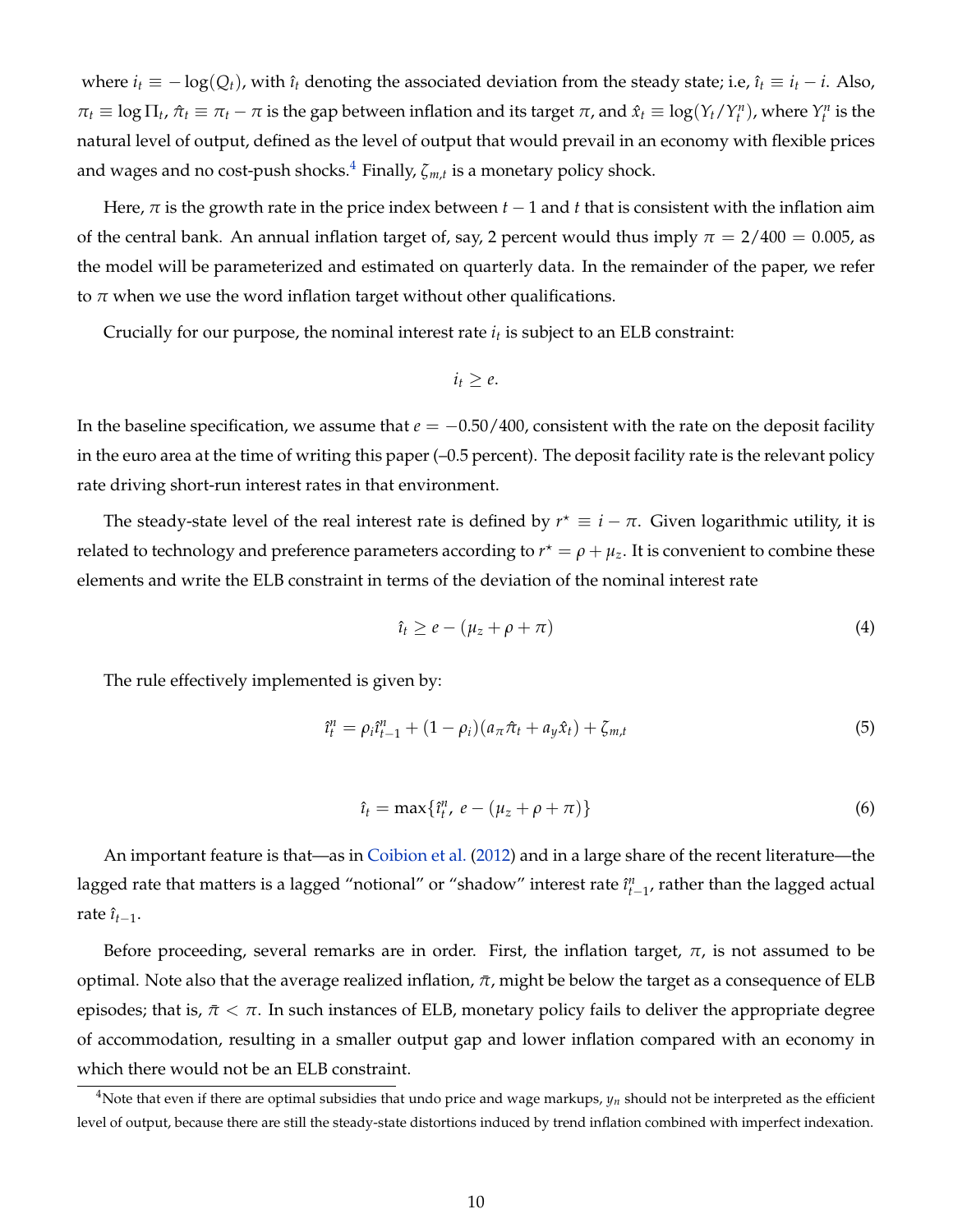Second, we assume the central bank policy is characterized by a simple interest rate rule rather than a Ramsey-type fully optimal policy of the type studied by, for example, [Khan et al.](#page-36-10) [\(2003\)](#page-36-10), [Adam and](#page-33-2) [Billi](#page-33-2) [\(2006\)](#page-33-2), or [Schmitt-Grohé and Uribe](#page-36-3) [\(2010\)](#page-36-3). Such simple rules have been shown to be good empirical characterizations of the behavior of central banks in the last decades. From an institutional point of view, the inflation objective (or a definition of price stability) appears to be set less frequently than the definition of the rule operating the interest rate on a day-to-day basis is set. Note also that two features in our setup—the inertia in the monetary policy rule as well as the use of a lagged notional rate rather than the lagged actual rate—render the policy more persistent and thus closer to a Ramsey-like fully optimal interest rate rule. In particular, the dependence of the lagged notional rate  $\hat{i}_t^n$  results in the nominal interest rate  $\hat{i}_t$  remaining lower for longer in the aftermath of ELB episodes (as  $\hat{\imath}^n_t$  will stay negative for a protracted period).

As equation [\(4\)](#page-9-1) makes clear,  $\mu_z$ ,  $\rho$ ,  $\pi$  have symmetric roles in the ELB constraint. Put another way, for given structural parameters and a given process for  $\hat{\imath}_t$ , the probability of hitting the ELB would remain unchanged if productivity growth or the discount rate declines by 1 percent and the inflation target is increased by a commensurate amount at the same time. Based on these observations, one may be tempted to argue that in response to a permanent decline in  $\mu_z$  or  $\rho$ , the optimal inflation target  $\pi^\star$  will necessarily change by the same amount (with a negative sign).

The previous conjecture is, however, incorrect. The reason for this is twofold. First, any change in *µ<sup>z</sup>* (or *ρ*) also translates into a change in the coefficients of the equilibrium dynamic system. Second, because there are welfare costs associated with increasing the inflation target, the policymaker would also have to balance the benefits of keeping the incidence of ELB episodes constant with the additional costs in terms of extra price dispersion and inefficient resource allocation. These costs can be substantial and more than compensate for the benefits of holding the probability of ELB constant. Assessing these forces in the context of the euro-area economy is precisely this paper's endeavor.

### **3 Estimation and Simulations**

### **3.1 Estimation Without a Lower Bound on Nominal Interest Rates**

Because the model has a stochastic trend, we first induce stationarity by dividing trending variables by  $Z_t$ . The resulting system is then log-linearized in the neighborhood of its deterministic steady state.<sup>[5](#page-10-0)</sup> We append to the system a set of equations describing the dynamics of the structural shocks, modeled as AR(1) processes, namely

$$
\zeta_{k,t} = \rho_k \zeta_{k,t-1} + \sigma_k \epsilon_{k,t}, \quad \epsilon_{k,t} \sim N(0,1)
$$

for  $k \in \{c, q, z, u, m\}.$ 

<span id="page-10-0"></span><sup>&</sup>lt;sup>5</sup>See the Technical Appendix of [Andrade et al.](#page-33-1) [\(2019b\)](#page-33-1) for further details.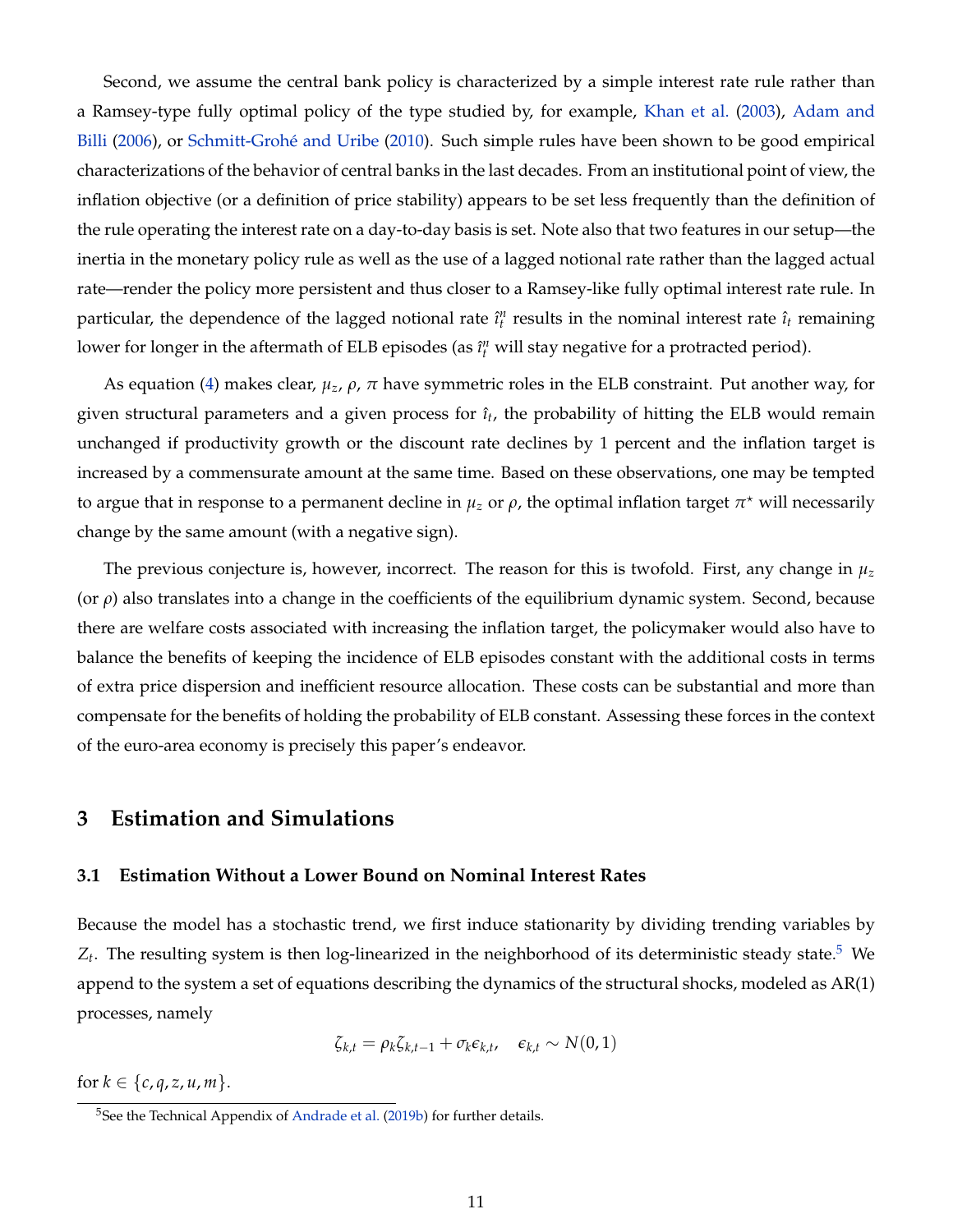Absent the ELB constraint, the model can be solved and cast into the usual linear transition and observation equations:

$$
s_t = \mathcal{T}(\theta)s_{t-1} + \mathcal{R}(\theta)\epsilon_t, \qquad x_t = \mathcal{M}(\theta) + \mathcal{H}(\theta)s_t,
$$

with  $s_t$  a vector collecting the model's state variables,  $x_t$  a vector of observable variables, and  $\epsilon_t$  a vector of innovations to the shock processes  $\epsilon_t = (\epsilon_{c,t}, \epsilon_{q,t}, \epsilon_{z,t}, \epsilon_{u,t}, \epsilon_{m,t})'$ . The solution coefficients are regrouped in the conformable matrices  $\mathcal{T}(\theta)$ ,  $\mathcal{R}(\theta)$ ,  $\mathcal{M}(\theta)$ , and  $\mathcal{H}(\theta)$ , which depend on the vector of structural parameters *θ*.

We estimate the model using data for a "pre-crisis" period over which the ELB constraint is not binding. This enables us to use the linear version of the model. The sample of observable variables is  $X_T \equiv \{x_t\}_{t=1}^T$ with

$$
x_t = [\Delta \log(\text{GDP}_t), \Delta \log(\text{GDP Deflator}_t), \Delta \log(\text{Wages}_t), \text{Short Term Interest Rate}_t]'
$$

where the short-term nominal interest rate is the Euribor three-months rate.

We use a sample of quarterly data covering the 1985Q1-2008Q3 period.<sup>[6](#page-11-0)</sup> The sample starts approximately when the disinflation policies were simultaneously conducted in the main euro-area countries (see [Fève et al.](#page-35-9) [2010\)](#page-35-9). It ends on the eve of the Great Recession and before the implementation of nonconventional policies by the ECB. It can thus be viewed as corresponding to a period of relatively homogeneous monetary policy and a reference "pre-crisis" economy.

The parameters  $\phi$ ,  $\theta_p$ , and  $\theta_w$  are calibrated prior to estimation. The parameter  $\phi$  is set to 1/.7. Given the assumed subsidy correcting the steady-state price markup distortion, this results in a steady-state labor share of 70 percent. We follow [Christoffel et al.](#page-34-11) [\(2008\)](#page-34-11), who calibrate the parameters related to price and wage markup using euro-area micro evidence. The parameter  $\theta_p$  is set to 4.3, resulting in a steady-state price markup of 30 percent. The parameter *θ<sup>w</sup>* is set to 3.9, resulting in a wage markup of 35 percent. These numbers fall into the arguably large ballpark of available values used in the literature.<sup>[7](#page-11-1)</sup>

We rely on a full-system Bayesian estimation approach to estimate the other model parameters. After having cast the dynamic system in the state-space representation for the set of observable variables, we use the Kalman filter to evaluate the likelihood of the observed variables. We then form the joint posterior distribution of the structural parameters by combining the likelihood function  $p(X_T|\theta)$  with a joint density characterizing some prior beliefs  $p(\theta)$ . The joint posterior distribution thus obeys

$$
p(\theta|X_T) \propto p(X_T|\theta)p(\theta).
$$

Given the specification of the model, the joint posterior distribution cannot be recovered analytically but may be computed numerically using a Monte-Carlo Markov Chain (MCMC) sampling approach. More

<span id="page-11-0"></span><sup>6</sup>The data are obtained from the "Area Wide Model" database of [Fagan et al.](#page-35-10) [\(2001\)](#page-35-10) and Eurostat national accounts for the euro area. GDP is expressed in per capita terms.

<span id="page-11-1"></span> $^{7}$ In [Andrade et al.](#page-33-1) [\(2019b\)](#page-33-1) we provide additional simulations showing that our baseline results are robust to alternative calibrations of these parameters.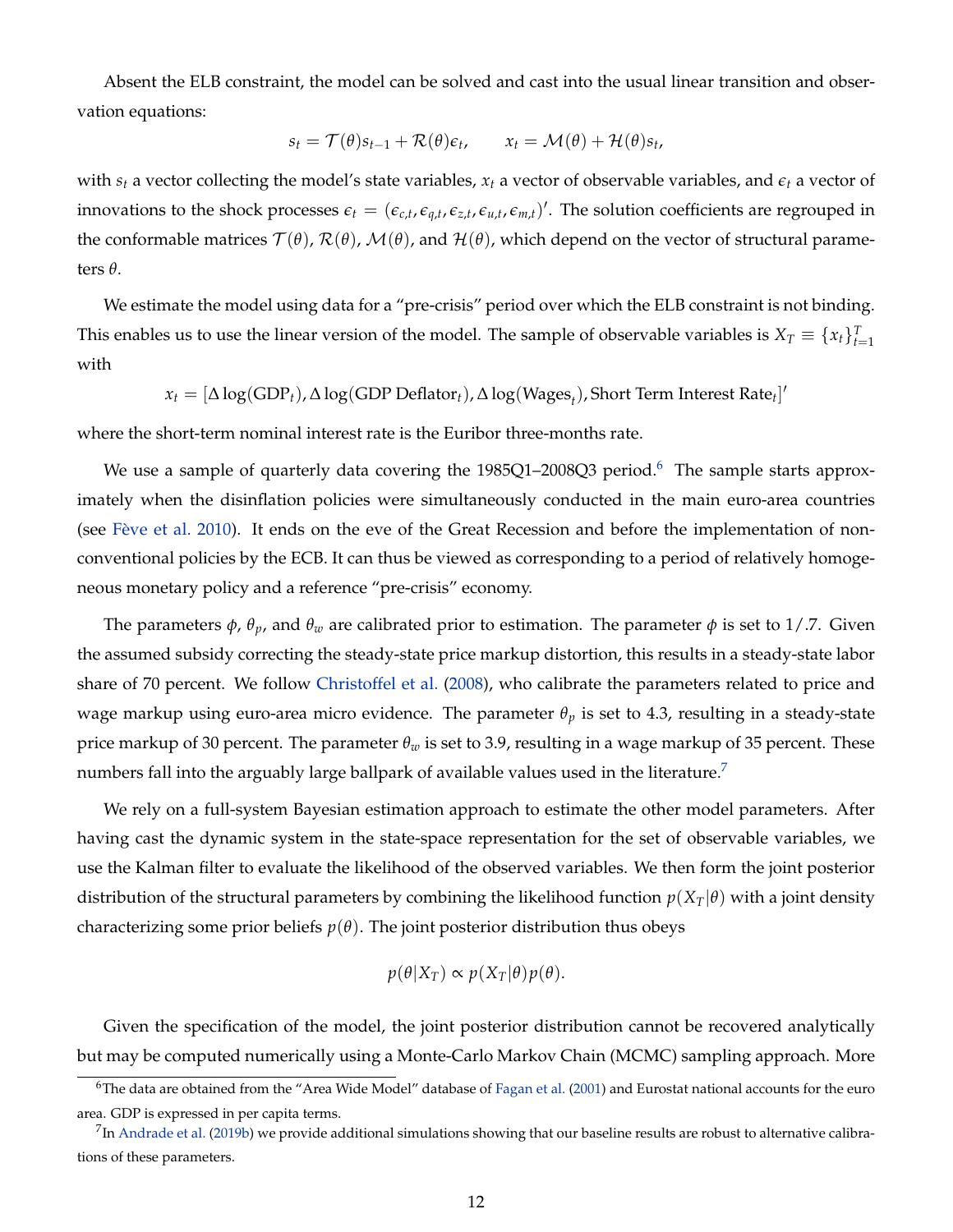specifically, we rely on the Metropolis-Hastings algorithm to obtain a random draw size of 1 million from the joint posterior distribution of the parameters.

### <span id="page-12-0"></span>**3.2 Computing the Optimal Inflation Target**

**Simulations with an ELB Constraint** The model becomes nonlinear when one allows the ELB constraint to bind. The solution method we implement follows the approach developed by [Bodenstein et al.](#page-34-12) [\(2009\)](#page-34-12) and [Guerrieri and Iacoviello](#page-35-11) [\(2015\)](#page-35-11). The approach can be described as follows. There are two regimes: the no-ELB regime  $k = n$  and the ELB regime  $k = e$ , and the canonical representation of the system in each regime is

$$
\mathbb{E}_{t} \{ \mathcal{A}^{(k)} s_{t+1} + \mathcal{B}^{(k)} s_{t} + \mathcal{C}^{(k)} s_{t-1} + \mathcal{D}^{(k)} \epsilon_{t} \} + f^{(k)} = 0
$$

where  $\mathcal{A}^{(k)}$ ,  $\mathcal{B}^{(k)}$ ,  $\mathcal{C}^{(k)}$ , and  $\mathcal{D}^{(k)}$  are conformable matrices, and  $f^{(k)}$  is a vector of constants. In the no-ELB regime, the vector  $f^{(n)}$  is filled with zeros. In the ELB regime, the row of  $f^{(e)}$  associated with  $i_t$  is equal to  $\mu_z + \rho + \pi$ . Similarly, the rows of the system matrices associated with  $i_t$  in the no-ELB regime correspond to the coefficients of the Taylor rule while in the ELB regime, the coefficient associated with *i<sup>t</sup>* is equal to 1, and all the other coefficients are set to 0.

In each period *t*, given an initial state vector *st*−<sup>1</sup> and vector stochastic innovations *e<sup>t</sup>* , we simulate the model under perfect foresight (that is, assuming that no further shocks hit the economy) over the next *N* periods, for *N* sufficiently large. In case this particular draw is not conducive to an ELB episode, we find *s<sup>t</sup>* using the linear solution stated above. In contrast, if this draw leads to an ELB episode, we postulate integers  $N_e < N$  and  $N_x < N$  such that the ELB is reached at time  $t + N_e$  and left at time  $t + N_x$ . In this case, we solve the model by backward induction. We obtain the time varying solution

$$
s_{t+q} = d_{t+q} + \mathcal{T}_{t+q} s_{t+q-1} + \mathcal{R}_{t+q} \epsilon_{t+q}
$$

where, for  $q \in \{N_e, ..., N_x - 1\}$ 

$$
\mathcal{T}_{t+q} = -\Big(\mathcal{A}^{(e)}\mathcal{T}_{t+q+1} + \mathcal{B}^{(e)}\Big)^{-1}\mathcal{C}^{(e)}, \qquad \mathcal{R}_{t+q} = -\Big(\mathcal{A}^{(e)}\mathcal{T}_{t+q+1} + \mathcal{B}^{(e)}\Big)^{-1}\mathcal{D}^{(e)},
$$

$$
d_{t+q} = -(\mathcal{A}^{(e)}\mathcal{T}_{t+q+1} + \mathcal{B}^{(e)})^{-1}(\mathcal{A}^{(e)}d_{t+q+1} + f^{(e)})
$$

and, for  $q \in \{0, ..., N_e - 1\}$ 

$$
\mathcal{T}_{t+q} = -(\mathcal{A}^{(n)}\mathcal{T}_{t+q+1} + \mathcal{B}^{(n)})^{-1}\mathcal{C}^{(n)}, \qquad \mathcal{R}_{t+q} = -(\mathcal{A}^{(n)}\mathcal{T}_{t+q+1} + \mathcal{B}^{(n)})^{-1}\mathcal{D}^{(n)},
$$

$$
d_{t+q} = -(\mathcal{A}^{(n)}\mathcal{T}_{t+q+1} + \mathcal{B}^{(n)})^{-1}(\mathcal{A}^{(n)}d_{t+q+1} + f^{(n)})
$$

,

using  $\mathcal{T}_{t+N_x} = \mathcal{T}$ ,  $\mathcal{R}_{t+N_x} = \mathcal{R}$ , and  $d_{t+N_x}$  set to a column filled with zeros as initial conditions of the backward recursion.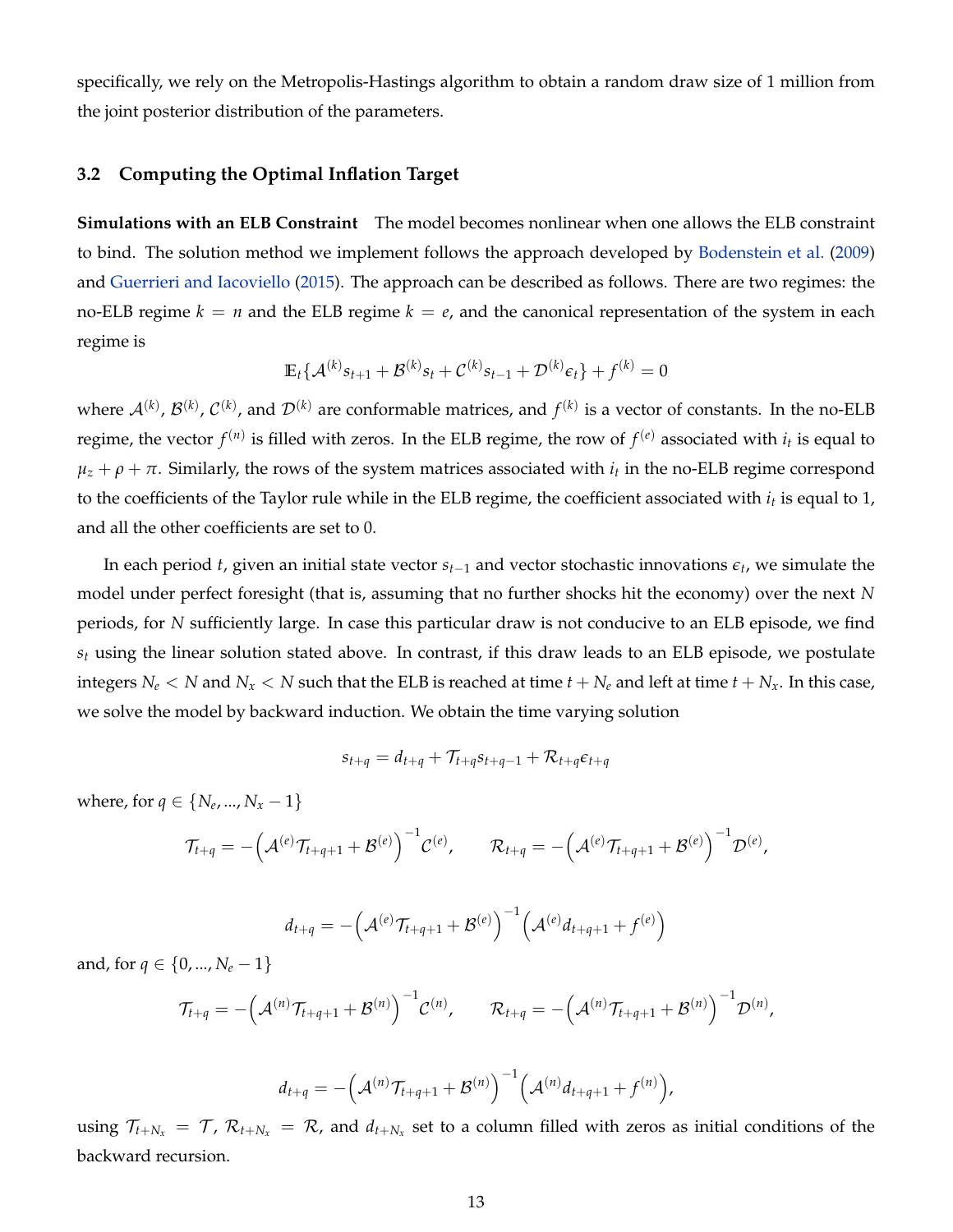We then check that, given the obtained solution, the system hits the ELB at *t* + *N<sup>e</sup>* and leaves the ELB at  $t + N_x$ . Otherwise, we shift  $N_e$  and/or  $N_x$  forward or backward by one period and start all over again until convergence. Once convergence has been reached, we use the resulting matrices to compute *s<sup>t</sup>* and repeat the process for all the simulation periods.

Our approach is thus similar to the one used by [Coibion et al.](#page-35-4) [\(2012\)](#page-35-4) in their study of the optimal inflation target in a New Keynesian set-up.<sup>[8](#page-13-0)</sup> A shortcoming of this approach is that the agents in the model are not assumed to expect that the ELB has some probability to bind again in the future, after the exit from (possible) current ELB episode. $9$  As Section [4](#page-14-0) below illustrates, the parameter estimates and the associated empirical properties of the model that we obtain are comparable to what is found in related studies.

**A welfare-based optimal inflation target** A second-order approximation of the household expected utility derived from the structural model is used to quantify welfare, in a manner similar to the one in [Woodford](#page-37-0) [\(2003\)](#page-37-0).<sup>[10](#page-13-2)</sup> Let  $\mathcal{W}(\pi;\theta)$  denote this welfare criterion. This notation emphasizes that welfare depends on the inflation target *π* together with the rest of the structural parameters  $θ$ . In our approach, the structural parameters *θ* are fixed at reference values (the mean of the posterior likelihood ) and taken to be known with certainty by the policymaker. $11$ 

The optimal inflation target associated with a given vector of parameters  $\theta$ ,  $\pi^{\star}(\theta)$  is approximated via numerical simulations of the model allowing for an occasionally binding ELB constraint, using the algo-rithm outlined above.<sup>[12](#page-13-4)</sup> The optimal inflation rate associated with a particular vector of parameters  $\theta$  is then obtained as the one maximizing the welfare function, that is:

$$
\pi^*(\theta) \equiv \arg\max_{\pi} \mathscr{W}(\pi;\theta).
$$

<span id="page-13-0"></span> ${}^{8}$ In practice, we combine the implementation of the [Bodenstein et al.](#page-34-12) [\(2009\)](#page-34-12) algorithm developed by [Coibion et al.](#page-35-4) [\(2012\)](#page-35-4) with the solution algorithm and the parser from Dynare. Our implementation is in the spirit of [Guerrieri and Iacoviello](#page-35-11) [\(2015\)](#page-35-11), resulting in a less user-friendly yet faster suite of programs.

<span id="page-13-1"></span> $9$ Global solution methods, such as those advocated and implemented by [Gust et al.](#page-35-12) [\(2017\)](#page-35-12), are in principle more accurate. However, the computation of a global solution would be prohibited by the size of our model and the large set of inflation targets and real interest rates that we need to consider (and given that these have to be considered for each and every parameter configuration in our simulations).

<span id="page-13-3"></span><span id="page-13-2"></span> $10$ See the Technical Appendix in [Andrade et al.](#page-33-1) [\(2019b\)](#page-33-1) for details.

<sup>&</sup>lt;sup>11</sup>See [Andrade et al.](#page-33-1) [\(2019b\)](#page-33-1) for an alternative exercise in which the policymaker maximizes welfare while recognizing the uncertainty associated with the model's parameters.

<span id="page-13-4"></span><sup>&</sup>lt;sup>12</sup>More precisely, a sample of size  $T = 100000$  of innovations  $\{\epsilon_t\}_{t=1}^T$  is drawn from a Gaussian distribution (we also allow for a burn-in sample of 200 points that we later discard). We use these shocks to simulate the model for given parameter vector *θ*. The welfare function W (*π*; *θ*) is approximated by replacing expectations with sample averages. The procedure is repeated for each of *K* = 51 inflation targets on the grid  $\{\pi^{(k)}\}_{k=1}^K$  ranging from  $\pi = 0.5/4\%$  to  $\pi = 5/4\%$  (expressed in quarterly rates). Importantly, we use the exact same sequence of shocks  $\{\epsilon_t\}_{t=1}^T$  in each and every simulation over the inflation grid.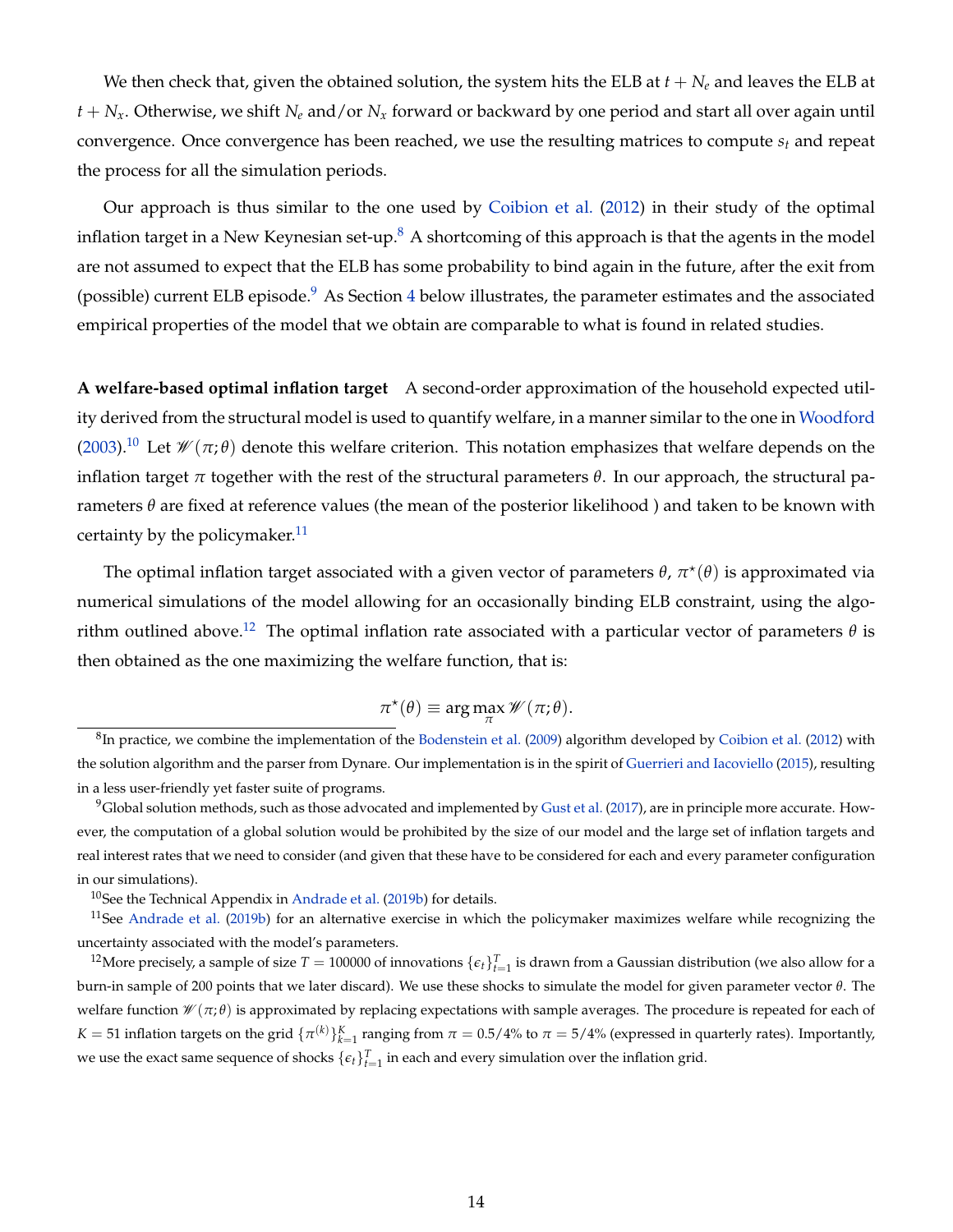<span id="page-14-1"></span>

| Parameter     | Prior Shape   | Prior Mean | Priod std | Post. Mean | Post. std | Low  | High |
|---------------|---------------|------------|-----------|------------|-----------|------|------|
| $\rho$        | Normal        | 0.30       | 0.10      | 0.31       | 0.09      | 0.16 | 0.45 |
| $\mu_z$       | Normal        | 0.47       | 0.10      | 0.39       | 0.07      | 0.28 | 0.50 |
| $\pi^{\star}$ | Normal        | 0.74       | 0.10      | 0.73       | 0.08      | 0.59 | 0.86 |
| $\alpha_p$    | Beta          | 0.66       | 0.05      | 0.63       | 0.04      | 0.56 | 0.69 |
| $\alpha_w$    | Beta          | 0.66       | 0.05      | 0.56       | 0.04      | 0.50 | 0.62 |
| $\gamma_p$    | Beta          | 0.50       | 0.15      | 0.13       | 0.05      | 0.05 | 0.22 |
| $\gamma_w$    | Beta          | 0.50       | 0.15      | 0.32       | 0.11      | 0.13 | 0.49 |
| $\gamma$ z    | Beta          | 0.50       | 0.15      | 0.51       | 0.15      | 0.27 | 0.77 |
| η             | Beta          | 0.70       | 0.15      | 0.77       | 0.03      | 0.71 | 0.82 |
| $\mathcal V$  | Gamma         | 1.00       | 0.20      | 0.84       | 0.17      | 0.56 | 1.11 |
| $a_{\pi}$     | Gamma         | 2.00       | 0.15      | 2.06       | 0.13      | 1.83 | 2.27 |
| $a_y$         | Gamma         | 0.50       | 0.05      | 0.50       | 0.05      | 0.42 | 0.58 |
| $\rho_{TR}$   | Beta          | 0.85       | 0.10      | 0.87       | 0.02      | 0.84 | 0.90 |
| $\sigma_z$    | Inverse Gamma | 0.25       | 1.00      | 0.83       | 0.14      | 0.60 | 1.05 |
| $\sigma_R$    | Inverse Gamma | 0.25       | 1.00      | 0.11       | 0.01      | 0.10 | 0.13 |
| $\sigma_q$    | Inverse Gamma | 0.25       | 1.00      | 0.27       | 0.07      | 0.17 | 0.37 |
| $\sigma_c$    | Inverse Gamma | 0.25       | 1.00      | 0.19       | 0.03      | 0.14 | 0.24 |
| $\sigma_u$    | Inverse Gamma | 0.25       | 1.00      | 0.21       | 0.14      | 0.06 | 0.39 |
| $\rho_R$      | Beta          | 0.25       | 0.10      | 0.40       | 0.07      | 0.29 | 0.53 |
| $\rho_z$      | Beta          | 0.25       | 0.10      | 0.22       | 0.09      | 0.08 | 0.35 |
| $\rho_c$      | Beta          | 0.85       | 0.05      | 0.98       | 0.01      | 0.97 | 0.99 |
| $\rho_q$      | Beta          | 0.85       | 0.05      | 0.93       | 0.02      | 0.90 | 0.96 |
| $\rho_u$      | Beta          | 0.80       | 0.05      | 0.80       | 0.05      | 0.72 | 0.88 |

**Note:** "std" stands for standard deviation, "Post." stands for posterior, and "Low" and "High" denote the bounds of the 90 percent probability interval for the posterior distribution. Values for parameters  $\rho$ ,  $\mu_z$ ,  $\pi$  are expressed in percentages, in quarterly (not annualized) terms.

### <span id="page-14-0"></span>**4 Estimation Results and Some Pre-crisis Properties of the Model**

### **4.1 Estimation Results**

Table [1](#page-14-1) presents the parameter's postulated priors (type of distribution, mean, and standard error) and estimation results, that is, the posterior mean and standard deviation, together with the bounds of the 90 percent probability interval for each parameter.

For the parameters *π*, *µz*, and *ρ*, we impose Gaussian prior distributions. The parameters governing the latter are chosen so that the model steady-state values match the mean values of inflation, real per capita GDP growth, and the real interest rate in our euro-area samples. We use standard prior distributions for the other structural parameters. In particular, we use beta distributions for parameters in [0, 1], gamma distributions for positive parameters, and inverse gamma distributions for the standard error of the structural shocks.

The estimation results are in the ballpark of parameter values reported in related studies. In particular, while our model does not lead to a closed-form Phillips curve, it can be shown that the coefficient in front of the real marginal cost in the supply curve—a parameter akin to the slope of the New Keynesian Phillips curve (NKPC)—would be , given our estimated parameters and under the counterfactual assumption of perfect indexation, below 0.08. This value is close to the estimates obtained by [Christoffel et al.](#page-34-11) [\(2008\)](#page-34-11) over a similar sample. As shown in Appendix [A,](#page-31-0) with less than perfect indexation, the slope of the Phillips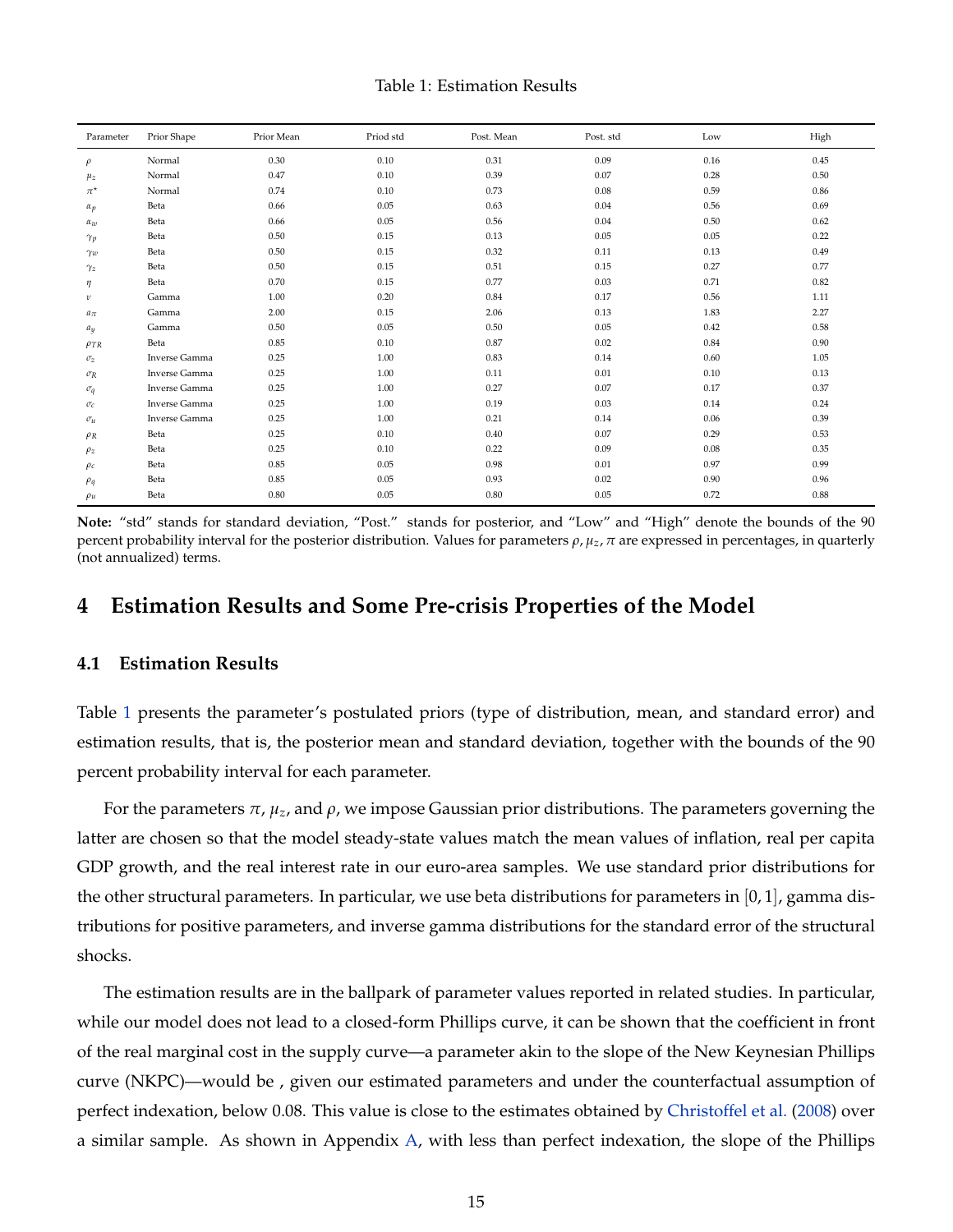#### Table 2: Properties of the Model

<span id="page-15-0"></span>

| Parameters                                |            |              | Moments  |            |        |
|-------------------------------------------|------------|--------------|----------|------------|--------|
|                                           | $E(\pi_t)$ | $std(\pi_t)$ | $E(x_t)$ | $std(x_t)$ | P(ELB) |
| a. $\pi = 2\%$ , $e = -.5\%$              |            |              |          |            |        |
| $r^* = 1\%$                               | 1.67       | 3.80         | $-0.19$  | 1.32       | 16.30  |
| $r^{\star} = 2\%$                         | 1.91       | 2.65         | $-0.07$  | 0.87       | 9.80   |
| $r^* = 3\%$                               | 1.99       | 2.28         | $-0.02$  | 0.71       | 5.51   |
| b. $r^* = 2\%$ , $e = -.5\%$              |            |              |          |            |        |
| $\pi=1\%$                                 | 0.67       | 3.75         | $-0.18$  | 1.33       | 16.17  |
| $\pi = 2\%$                               | 1.91       | 2.65         | $-0.07$  | 0.87       | 9.80   |
| $\pi = 3\%$                               | 2.99       | 2.31         | $-0.03$  | 0.70       | 5.64   |
| c. Pre-crisis regime                      |            |              |          |            |        |
| $r^* = 2.8\%$ , $\pi^* = 1.8\%$ , $e = 0$ | 1.77       | 2.56         | $-0.06$  | 0.84       | 9.06   |

**Note:** Results from simulations of the model under various values of  $r<sup>*</sup>$ , π, and *e*, and the remaining model parameters at their estimated posterior mean. *πt* denotes realized inflation, *xt* denotes the output gap,  $E(\cdot)$  stands for mean,  $std(\cdot)$  stands for standard deviation, and P(ELB) denotes the incidence of ELB episodes.

curve is even lower. Finally, an important feature is that the steady-state real rate of interest over the sample period is estimated to be (at the posterior mean and in annualized terms) 2.8 percent, a value no longer deemed relevant in the current environment.

#### **4.2 Properties of the Estimated Model**

Table [2](#page-15-0) reports key moments drawn from model simulations with an ELB of −0.5 percent, for counterfactual values for the real natural rate  $r^{\star}$  and the inflation target π. When adjusting  $r^{\star}$ , we freeze the discount rate *ρ* at its posterior mean and let *µ<sup>z</sup>* vary accordingly. All the other model parameters are set to their posterior mean.

The moments that we obtain are reasonably close to the ones obtained by [Coenen et al.](#page-34-2) [\(2020\)](#page-34-2) using the NAWM model of the euro area under various policy packages, such as a fully credible forward guidance or an imperfectly credible forward guidance combined with large-scale asset purchases or with fiscal accommodation. For instance, with *π* at 2 percent and *r* ? at 2 percent, and an assumption of a fully credible forward guidance, the authors obtain an 8 percent frequency of hitting the ELB, an average (annualized) inflation rate of 1.86 percent, an average output gap of  $-0.27$  percent. The corresponding moments in our simulations are, respectively, 9.8 percent, 1.91 percent, and −.07 percent. When simulating the model for an  $r^*$  equal to 1 percent, they obtain a 15 percent frequency of hitting the ELB, an average (annualized) inflation rate of 1.80 percent, and an average output gap of −0.68 percent. We get, respectively, 16.3 percent, 1.67 percent, and −0.19 percent. As in [Coenen et al.](#page-34-2) [\(2020\)](#page-34-2), the constraint on the stabilization instrument induced by the ELB puts a wedge between the average realized inflation and the inflation target and leads to an output gap that is on average negative. In sum, more frequent ELB episodes induced by a structurally lower *r*<sup>\*</sup> generate stabilization costs that are broadly consistent when comparing our model with the one of [Coenen et al.](#page-34-2) [\(2020\)](#page-34-2).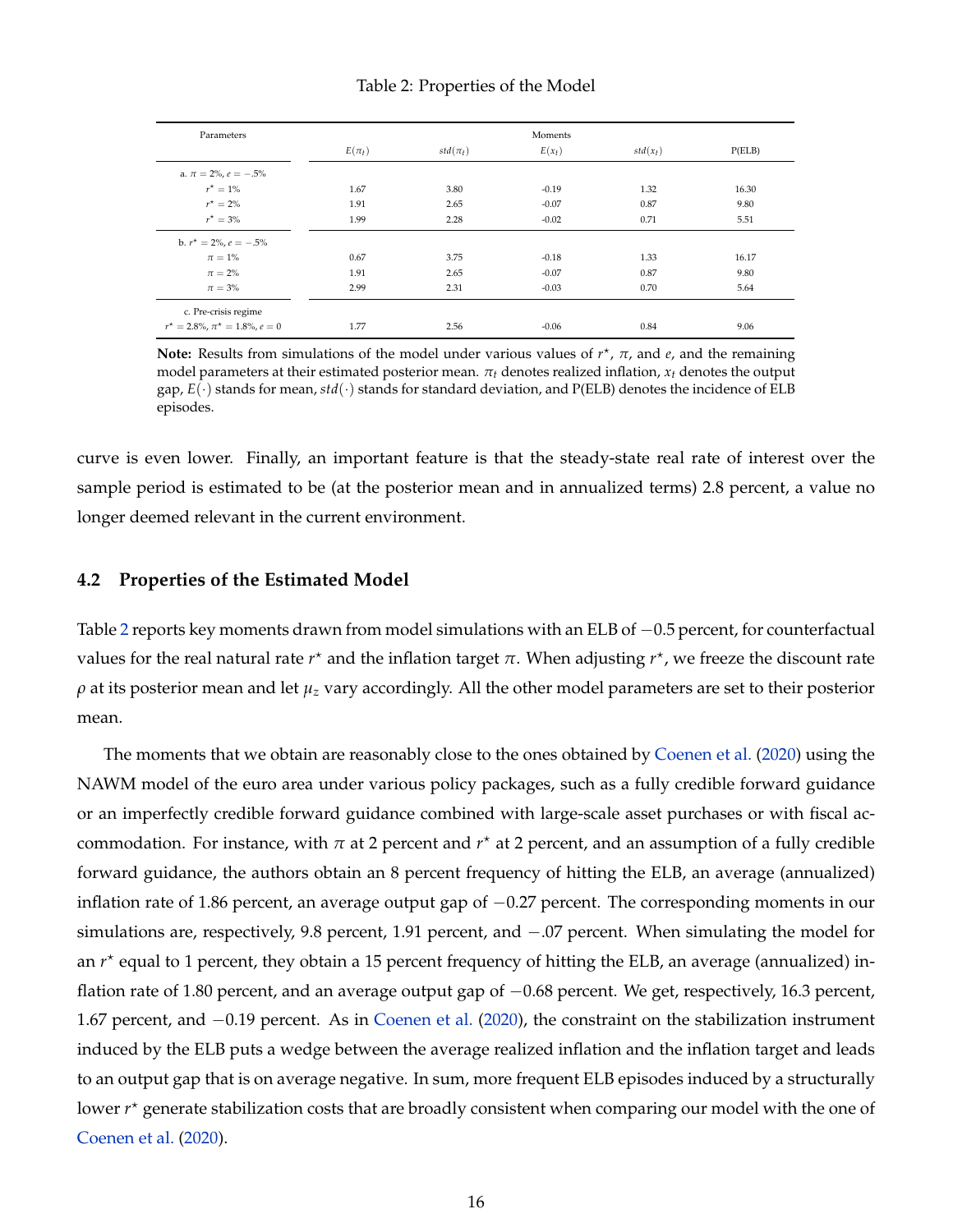Figure 1: Frequency of the ELB



Note: The black dots indicate the unconditional probability of hitting the ELB constraint as a function of alternative  $r^*$ . This figure is plotted for a value of  $\pi = 2$  percent and an ELB at  $e = -0.5$ .

That the stabilization performances of the policy rules in our model are comparable (and somehow even better) than the ones obtained in [Coenen et al.](#page-34-2) [\(2020\)](#page-34-2) might be surprising, as, unlike them, we do not incorporate explicitly forward guidance or large-scale asset purchases in our modeling exercise. However, the monetary policy rule that we consider, where the smoothing applies to the notional rate  $i<sup>n</sup><sub>t</sub>$  that would prevail absent the lower bound constraint (see equation [5\)](#page-9-2) introduces some history dependence into the policy decision. As a consequence, in the instance of an ELB episode, the central bank is endogenously committed to keeping rates lower for longer. As with forward guidance (possibly combined in [Coenen](#page-34-2) [et al.](#page-34-2) [\(2020\)](#page-34-2)'s setup with a commitment to a prolonged period of asset purchases), this commitment to future accommodation generates higher expected inflation and output, which ex post helps with exiting the trap (or even sometimes not entering it). Another reason is that the effective lower bound constraint that we consider is lower than the one in [Coenen et al.](#page-34-2) [\(2020\)](#page-34-2), who set it at −0.35 percent instead of the −0.5 percent that it is in our case. Finally, their underlying economy is more volatile, as, unlike ours, their estimation sample includes the most recent years.

To complement these illustrative results, Figure [2](#page-17-0) displays the probability of reaching the ELB as a function of the steady-state real interest rate, again, with an ELB at −0.5 percent, and with the parameter vector θ evaluated at the posterior mean, except for  $r^\star$ , which takes values in  $[0\%;5\%]$ , and  $\pi$ , which is set at exactly 2 percent (annualized) in this exercise. The probability of hitting the ELB increases quite rapidly when the steady-state real rate decreases. For instance, it increases from nearly 10 percent to 16 percent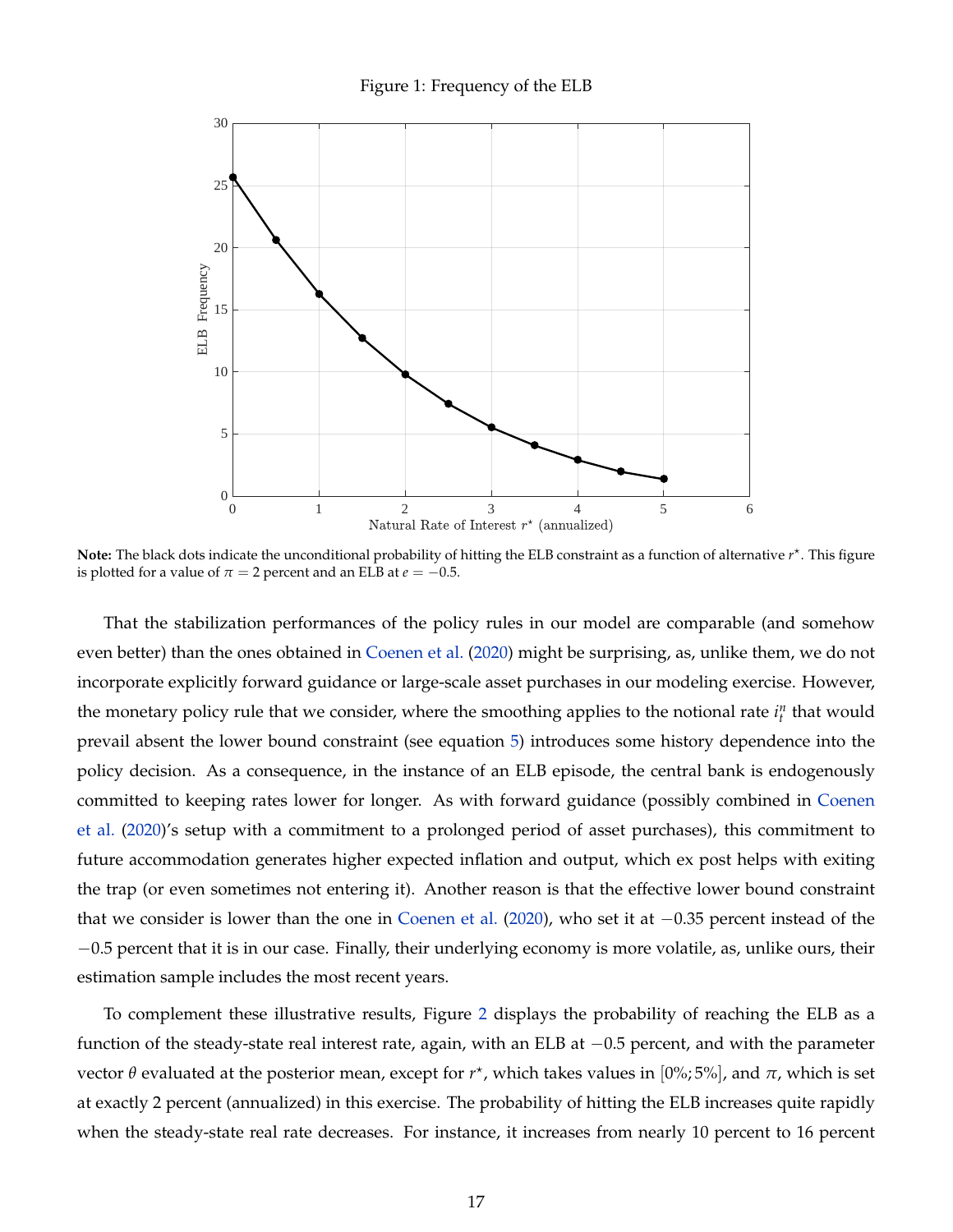

<span id="page-17-0"></span>

**Note:** The black line corresponds to the second-order approximation of welfare. The black dot indicates the maximal welfare and the dashed line is set at the corresponding optimal inflation target. This figure is computed using the pre-crisis natural rate of interest, assuming  $e = 0$ .

when  $r<sup>*</sup>$  decreases from 2 percent to 1 percent. As will be illustrated below, changes in the ELB incidence are much smaller when the inflation target is allowed to adjust optimally following a decrease in  $r^*$ . In the Appendix, Figure [B.1](#page-31-1) displays the probability of reaching the ELB as a function of the annualized inflation target (for a given  $r^*$ ) and conveys similar insights: The probability increases steeply when the inflation target gets close to 0 percent.

#### **4.3 Pre-crisis Optimal Inflation**

In 2003, the ECB conducted a first review of its strategy. One of the outcomes of the review was to clarify its quantitative definition of price stability, which was to be interpreted as an inflation rate of "below, but close to, 2 percent" in the medium run. Figure [2](#page-17-0) illustrates that, according to our model, this choice was consistent with what the optimal inflation target was given the pre-crisis estimated value of  $r^*$ . Indeed, given pre-crisis parameter estimates—in particular for a natural rate of  $r^* = 2.8$  percent—and an ELB constraint at *e* = 0—which was the ECB's perceived lower bound at that time—welfare is maximized at  $\pi$  = 1.8 percent, strikingly consistent with the choice that was made in 2003. Looking at it another way, the quantitative trade-off between the incidence of the ELB and a positive steady-state inflation that our model delivers seems to align with the policy preferences at the time of the 2003 review. In particular, it does not overweight the costs of the ELB compared with those of a positive steady-state inflation.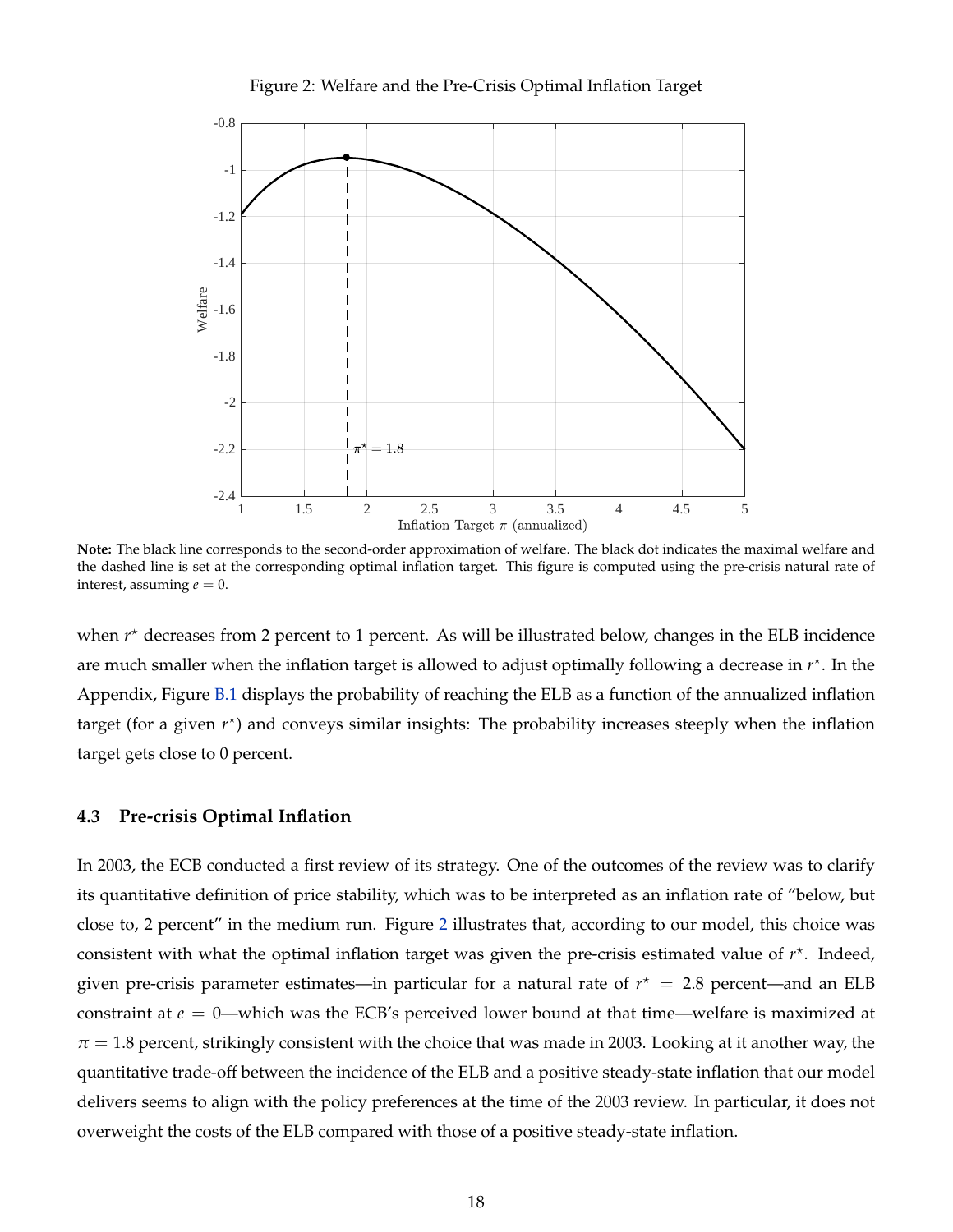The bottom panel of Table [2](#page-15-0) illustrates that, according to our model, under such a policy, and considering that the model parameters were fixed at their pre-crisis value, the monetary policy authority was implicitly ready to tolerate an ELB incidence of about 10 percent. As Table [2](#page-15-0) also illustrates, under such a low ELB incidence, the central bank could almost perfectly reach, on average, its targeted rates of inflation and output gap.

A pre-crisis estimates of  $r^* = 2.8\%$  is broadly consistent with the views on that parameter at the time (see, for example, [Coenen,](#page-34-13) [2003\)](#page-34-13). However, as it became clear in the 2010s,  $r^*$  had been trending downward since the early 1980s so that in 2003, it was already below its value estimated over the pre-crisis and Great Moderation sample (see [Brand and Mazelis,](#page-34-0) [2019\)](#page-34-0). Thus, a potential issue with the policy decision that was made at the time is that under a more conservative (that is lower) value of  $r^*$ , the ELB incidence would be significantly increased, which would call for a higher  $\pi^\star$ . The link between  $r^\star$  and  $\pi^\star$  that we emphasize calls for acknowledging that  $\pi^\star$  is not a constant and depends on some key parameters that evolve over time and whose value can be uncertain.<sup>[13](#page-18-0)</sup> In other words, it may make sense to reassess the inflation target of a central bank when those parameters are deemed to have changed sufficiently.

### **5 Adjusting the Inflation Target**

The focus of this section is to investigate how the monetary authority should adjust its inflation target  $\pi^\star$  in response to changes in the steady-state real interest rate,  $r^*$ . Intuitively, with a lower  $r^*$  the ELB is bound to bind more often, so one would expect a higher inflation target to be desirable in that case. But the answer to the practical question of how much the target should be increased is not obvious. Indeed, the benefit of providing a better hedge against hitting the ELB, which is an infrequent event, comes at a cost of higher steady-state inflation, which induces permanent costs, as argued by, for example, [Bernanke](#page-33-8) [\(2016\)](#page-33-8).

### **5.1** Constructing the  $(r^*, \pi^*)$  Relation

To start with, we compute the relation linking the optimal inflation target to the steady-state real interest rate, based on simulations of the model. We show that the link between  $\pi^\star$  and  $r^\star$  depends to some extent on the reason underlying a variation in  $r^*$ , that is, a change in growth rate of technology  $\mu_z$  or a change in the discount rate *ρ*. In our setup, the first scenario roughly captures the "productivity slowdown" rationale for secular stagnation, while the second is meant to capture an increase in the demand for savings due to factors unrelated to changes in productivity growth. Again, we assume that the effective lower bound is at  $e = -0.5$  percent in annualized terms, throughout the present section.

<span id="page-18-0"></span><sup>&</sup>lt;sup>13</sup>In [Andrade et al.](#page-33-1) [\(2019b\)](#page-33-1), we analyse how a central bank should choose its inflation target when facing uncertainty about the parameters of the model describing the economy—in particular the ones determining  $r^*$ . It turns out that because the welfare function is asymmetric and the costs of being below the optimal inflation target dominates the costs of being above it, the central bank should choose a higher inflation target compared with what it would choose in a situation where parameters are certain.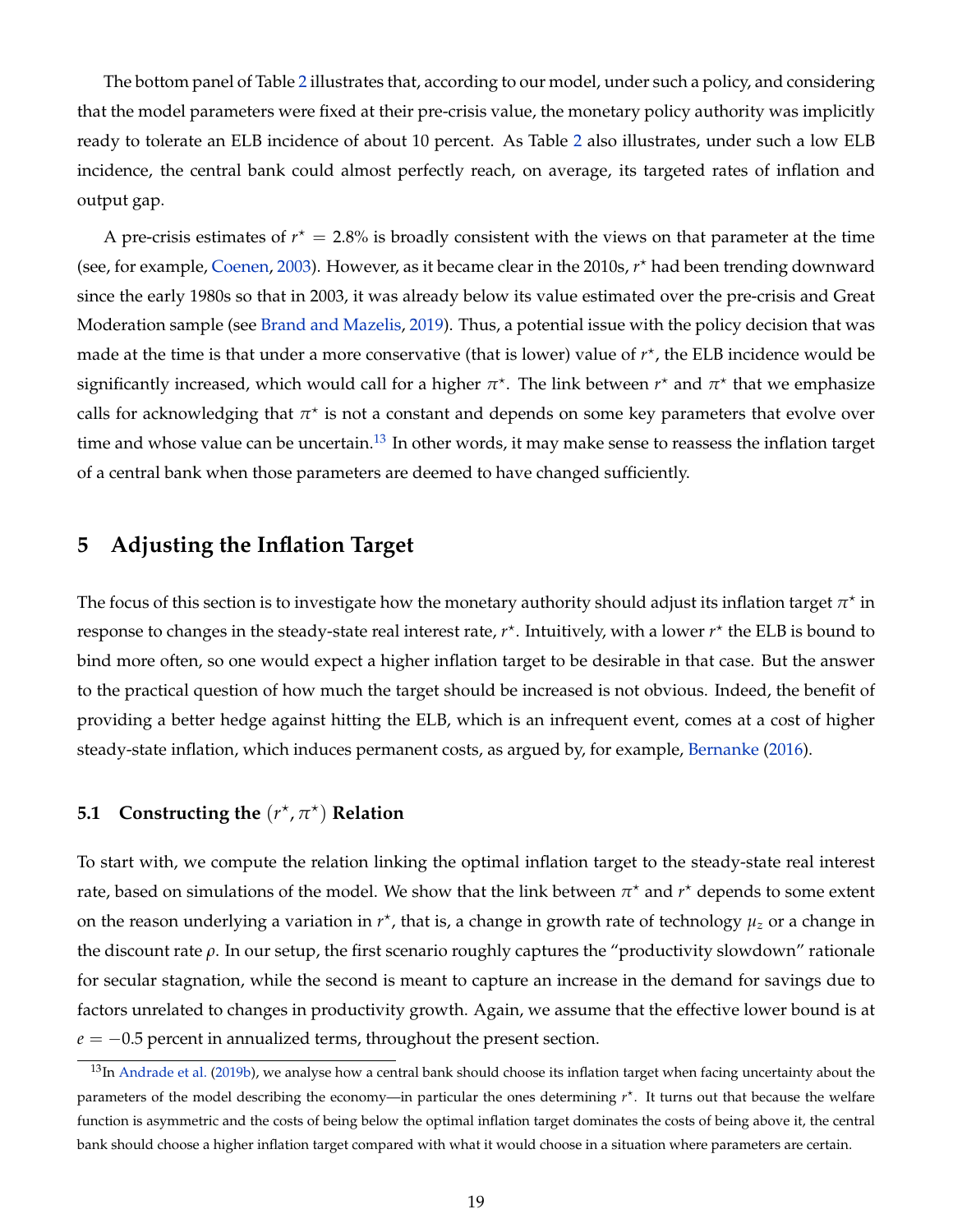To characterize the link between  $r^*$  and  $\pi^*$ , the following simulation exercise is conducted. The structural parameter vector *θ* is fixed at its posterior mean,  $\bar{\theta}$ , with the exception of  $\mu_z$  and  $\rho$ . These two parameters are varied—each in turn, keeping the other parameter,  $\mu_z$  or  $\rho$ , fixed at its baseline posterior mean value. For both *µ<sup>z</sup>* and *ρ*, we consider values on a grid ranging from 0.4 percent to 10 percent in annualized percentage terms. The model is then simulated for each possible values of  $\mu_z$  or  $\rho$  and various values of inflation targets  $\pi$  using the same procedure as before.<sup>[14](#page-19-0)</sup> The optimal value  $\pi^\star$  associated with each value of  $r^*$  is obtained as the one maximizing the welfare criterion  $\mathscr{W}(\pi;\theta)$ .

We finally obtain two curves. The first one links the optimal inflation target  $\pi^\star$  to the steady-state real interest rate  $r^*$  for various growth rates of technology  $\mu_z$ :  $\pi^*(r^*(\mu_z))$ , where the notation  $r^*(\mu_z)$  highlights that the steady-state real interest rate varies as  $\mu_z$  varies. The second one links the optimal inflation target *π*<sup> $\star$ </sup> to the steady-state real interest rate *r*<sup> $\star$ </sup> for various discount rates *ρ*: *π*<sup> $\star$ </sup>(*r*<sup> $\star$ </sup>(*ρ*)). Here, the notation *r*<sup> $\star$ </sup>(*ρ*) highlights that the steady-state real interest rate varies as *ρ* varies.

<span id="page-19-1"></span>

Figure 3:  $(r^*, \pi^*)$  locus (at the posterior mean)

**Note:** the black dots correspond to the  $(r^*(\mu_z), \pi^*(r^*(\mu_z)))$  locus when  $r^*$  varies with  $\mu_z$ ; the gray dots correspond to the  $(r^*(\rho), \pi^*(r^*(\rho)))$  locus when  $r^*$  varies with  $\rho$ .

<span id="page-19-0"></span><sup>&</sup>lt;sup>14</sup>In particular, we use the same sequence of shocks  $\{\epsilon_t\}_{t=1}^T$  as used in the computation implemented in the baseline exercises of Section [3.2.](#page-12-0) Here again, we start from the same grid of inflation targets for all the possible values of  $\mu_z$  or  $\rho$ . Then, for each value of  $\mu$ <sub>z</sub> or  $\rho$ , we refine the inflation grid over successive passes until the optimal inflation target associated with a particular value of  $\mu$ <sub>z</sub> or  $\rho$  proves insensitive to the grid.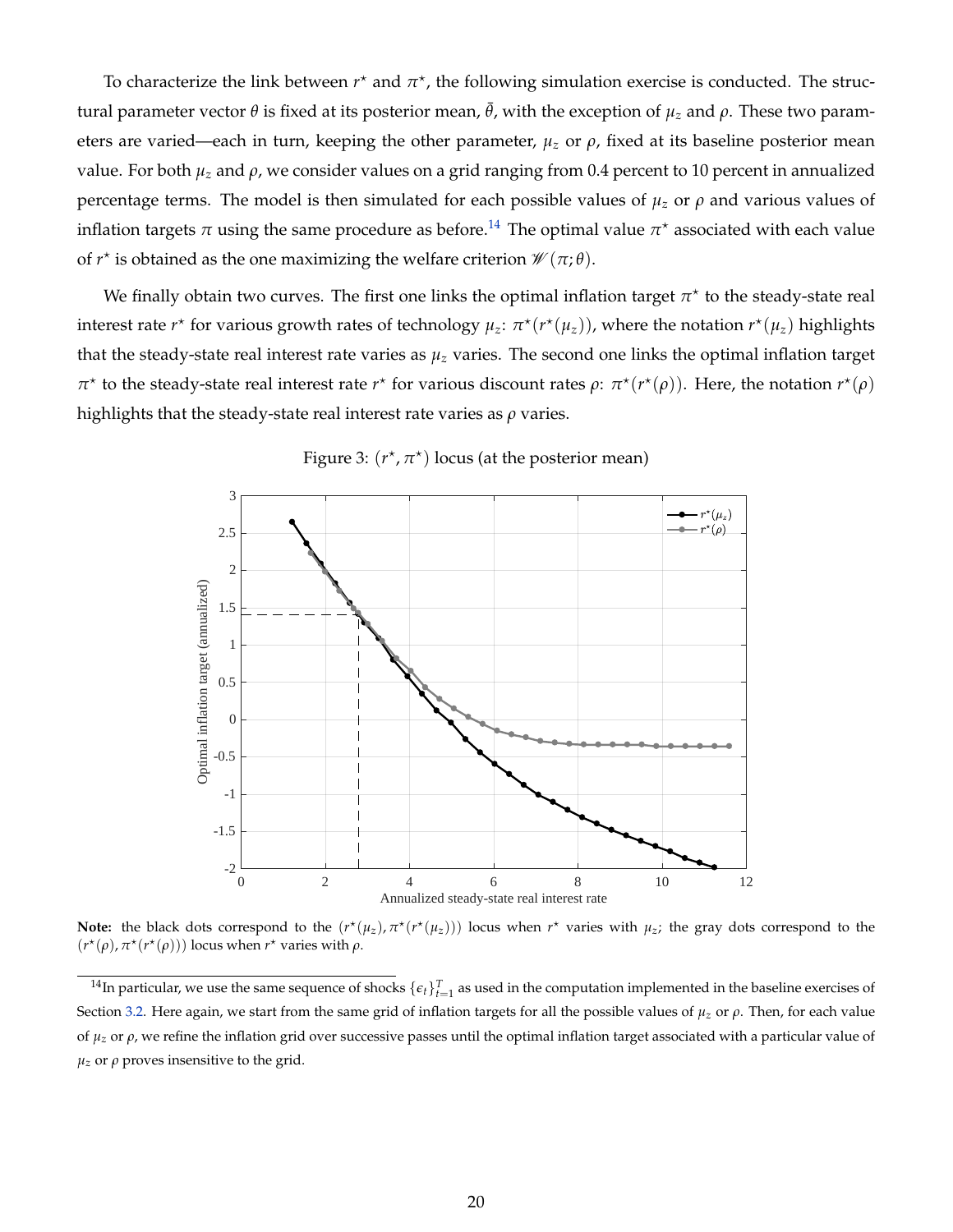### **5.2** The  $(r^{\star}, \pi^{\star})$  Relation: Results

Figure [3](#page-19-1) depicts the  $(r^{\star}, \pi^{\star})$  relations thus obtained. The black dots correspond to the case when the real steady-state interest rate  $r^{\star}$  varies with  $\mu_z$ . The gray dots correspond to the case when the real steady-state interest rate  $r^*$  varies with  $\rho$ . For convenience, both the real interest rate and the associated optimal inflation target are expressed in annualized percentage rates. The dashed lines indicate the benchmark result corresponding to the optimal inflation target at the posterior mean of the structural parameter distribution. For this baseline scenario, we have  $r^* = 2.8$  percent which, according to our quantitative exercise, implies an optimal inflation target of  $\pi^{\star} = 1.4$  percent with and ELB set at  $e = -0.5.^{15}$  $e = -0.5.^{15}$  $e = -0.5.^{15}$ 

These results are complemented by Figure [4,](#page-21-0) which shows the relation between  $r^*$  and the probability of hitting the ELB *evaluated at the optimal inflation target*. As with Figure [3,](#page-19-1) black dots correspond to the case when *r* ? varies with *µz*, while gray dots correspond to the case when it varies with *ρ*.

As expected, the relation depicted in Figure [3](#page-19-1) is decreasing. However, the slope varies with the value of  $r^*$ . It is relatively large in absolute value—although smaller than 1, with a numerical value close to −0.8—for moderate values of *r* ? (say below 4 percent). The slope declines in absolute value as *r* ? increases: Lowering the inflation target to compensate for an increase in  $r<sup>*</sup>$  becomes less and less desirable. This reflects the fact that, as  $r^*$  increases, the probability of hitting the ELB becomes smaller and smaller. For very large  $r^*$  values, the probability becomes almost 0, as Figure [4](#page-21-0) shows.

At some point, the optimal inflation target becomes insensitive to changes in  $r^*$  when the latter originate from changes in the discount rate *ρ*. In this case, the inflation target stabilizes at a slightly negative value, in order to lower the nominal wage inflation rate required to support positive productivity growth, given the imperfect indexation of nominal wages to productivity. At the steady state, the real wage must grow at a rate of *µz*. It is optimal to obtain this steady-state growth as the result of a moderate nominal wage increase and a moderate price *decrease*, rather than as the result of 0 percent price inflation and a consequently higher nominal wage inflation.<sup>[16](#page-20-1)</sup>

The previous tension is even more apparent when  $r^*$  varies with  $\mu_z$ , since, in this case, the effects of imperfect indexation of wages to productivity are magnified given that a higher *µ<sup>z</sup>* calls for a higher growth in the real wage, which is optimally attained through greater price deflation, as well as a higher wage inflation. Notice however that even in this case, the optimal inflation target becomes minimally sensitive to

<span id="page-20-0"></span> $15$ As discussed above, the model delivers a pre-crisis benchmark that is very much in line with the ECB inflation aim of "below but close to 2 percent over the medium term" that was adopted after the 2003 strategy review when assuming that the ELB is at  $e = 0$  instead, consistent with the fact that negative interest rate policies were considered not to be an option until the recent years.

<span id="page-20-1"></span><sup>&</sup>lt;sup>16</sup>For very large *r*<sup>\*</sup>, as a rough approximation, we can ignore the effects of shocks and assume that the ELB is a zero-mass event. Assuming also a negligible difference between steady-state and efficient outputs and letting *λp* and *λw* denote the weights attached to price dispersion and wage dispersion, respectively, in the approximated welfare function, the optimal inflation obeys  $\pi^* \approx -\lambda_w(1-\gamma_z)(1-\gamma_w)/[\lambda_p(1-\gamma_p)^2+\lambda_w(1-\gamma_w)^2]\mu_z$ . Given the low values of  $\lambda_w$  resulting from our estimation, it is not surprising that π<sup>\*</sup> is negative but close to 0. See [Amano et al.](#page-33-9) [\(2009\)](#page-33-9) for a similar point in the context of a model abstracting from ELB issues.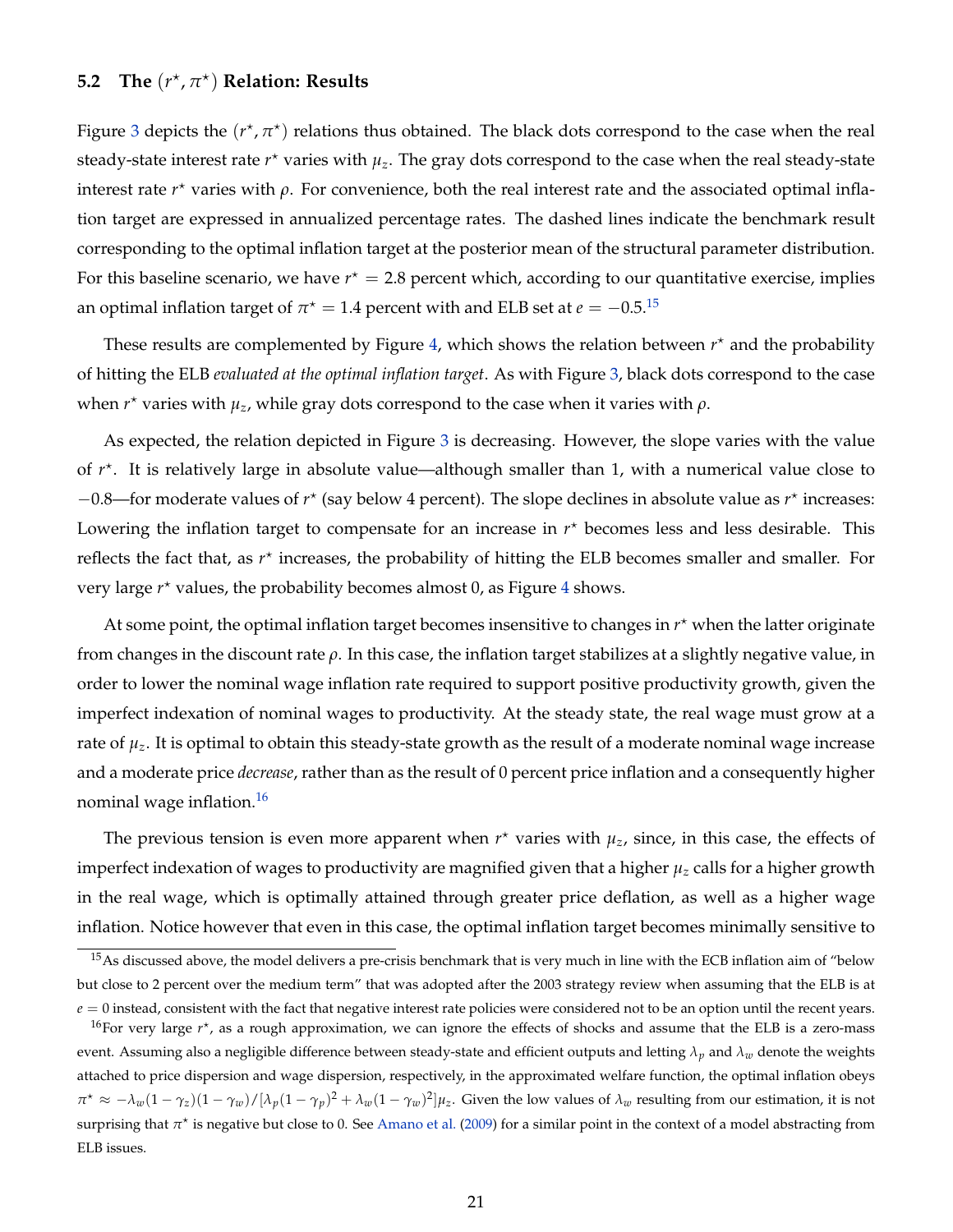<span id="page-21-0"></span>



**Note:** the black dots correspond to the  $(r^*(\mu_z), \pi^*(r^*(\mu_z)))$  locus when  $r^*$  varies with  $\mu_z$ ; the gray dots correspond to the  $(r^*(\rho), \pi^*(r^*(\rho)))$  locus when  $r^*$  varies with  $\rho$ .

changes in  $r^*$  for very large values of  $r^*$ , typically above 6 percent.

For low values of  $r^*$ , on the other hand, the slope of the curve is steeper. In particular, in the empirically relevant region, the relation is not far from 1 to 1. More precisely, starting from the posterior mean estimate of θ, a 1 percentage point decline in  $r<sup>*</sup>$  should lead to a 0.8 percentage point increase, corresponding to an inflation target of about 2.2 percent instead of 1.4 percent. Importantly, this increase in the optimal inflation target is similar independently of the underlying factor causing the change in *r* ? : a drop in potential growth,  $\mu_z$ , or a decrease in the discount factor,  $\rho$ . At the same time, the ELB incidence evaluated at the optimal inflation rate also increases when the real interest rate decreases. As Figure [4](#page-21-0) shows, adjusting the inflation target limits the increase in the probability of an ELB regime to around 1 percentage point. That a 1 percentage point decline in  $r^\star$  leads to an optimal adjustment of  $\pi^\star$  of about 0.8 percentage point and limits the increase in the probability of hitting the ELB to about 1 percentage point should not be interpreted as a general rule. As our simulations illustrate, this optimal adjustment slope depends on the initial level of  $r<sup>*</sup>$  one considers. It also depends on the underlying structural parameters. For instance, in [Andrade et al.](#page-33-1) [\(2019b\)](#page-33-1) we obtain for the US economy that a 1 percentage point decline in  $r<sup>*</sup>$  from its pre-crisis level should lead to an optimal adjustment of  $\pi^\star$  of about 1 percentage point and, at the same time, a subdued increase in the probability of hitting the ELB.

To conclude this section, we note that while our exercise has focused on the case of a 1 percentage point decrease in  $r^*$  for illustrative purposes, this stands on the conservative side in view of the existing empirical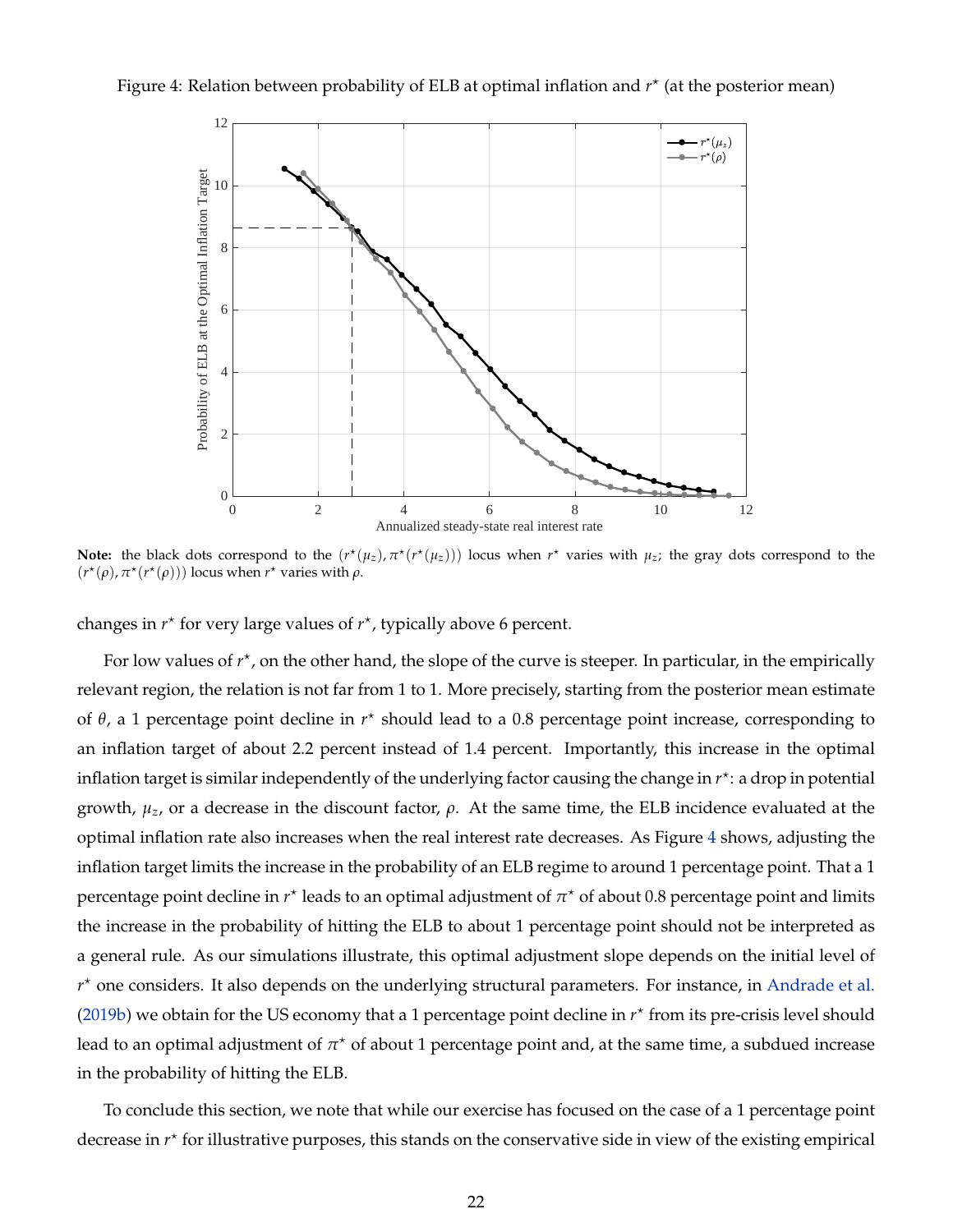estimates of the decline in  $r^*$ , with several studies reporting an estimate of that parameter near 0 or even negative in the recent period (for example, [Brand and Mazelis,](#page-34-0) [2019,](#page-34-0) [Holston et al.,](#page-35-2) [2017\)](#page-35-2). Our baseline exercises that vary  $r^*$  by altering either  $\mu_z$  or  $\rho$  and fixing the other parameters at their posterior mean cannot deliver very low levels of  $r^*$ . Figure [C.1](#page-32-0) in the Appendix displays the  $(r^*, \pi^*)$  locus obtained when fixing  $μ_z$  (resp.  $ρ$ ) at a value close to 0, and then varying  $r<sup>*</sup>$  by varying  $ρ$  (resp.  $μ_z$ ). This exercise allows us to consider values of  $r^*$  that can get close to 0. The results show that, for values of  $r^*$  that are below 2 percent, the slope of the  $(r^{\star},\pi^{\star})$  curve stays relatively constant and close to the 0.8 value one gets with our baseline simulations. The optimal inflation target when  $r^* = 0$  is about 3.7 percent. We also note that our analysis does not take into account the possibility of a structurally larger volatility of shocks in the "new normal" that would also lead to an even higher  $\pi^\star$ . In [Andrade et al.](#page-33-1) [\(2019b\)](#page-33-1), however, we illustrate that the local *slope* of the ( $r^*$ , $\pi^*$ ) remains unchanged with more volatile shocks and that it can lead to a much higher optimal inflation target for a given value of  $r^*$ .

### **6 Alternative Policy Setups**

In this section, we alter the setup considering in turn a model in which fiscal policy has a substantial countercyclical role in large recessions (in general also implying ELB episodes), a lower level of the ELB, and alternative monetary strategies embodied by different reaction functions. It has to be underlined that the first two types of scenarios, to a large extent, do not fall under the decision of the central bank.

### **6.1 Emergency Fiscal Package**

So far, we have considered economies in which the only tool available to the policymaker for mitigating the incidence of the ELB is adjusting the inflation target. One may argue, however, that in practice, emergency fiscal packages (EFP henceforth) are triggered in the event of a particularly dreadful crisis.<sup>[17](#page-22-0)</sup> It might be the case that allowing for such a fiscal package will impinge on the slope of the  $(r^\star, \pi^\star)$  relation. To investigate this possibility, we consider a variation on our baseline setup in which we allow for such an EFP.

The assumed emergency fiscal package is triggered when the cumulative output gap over four consecutive quarters is below −6 percent. In that case, the fiscal package is modeled as as an expansion of government purchases, amounting to 4 percent of the steady-state level of output. We also assume that after the crisis, when the cumulative output gap is above −6 percent, the fiscal package is withdrawn only gradually, with a coefficient of serial correlation equal to 0.85. This means that each quarter after the crisis (as defined here), only 15 percent of the package is withdrawn. This package is calibrated in order to prevent extremely adverse outcomes resulting from the deflation spiral embedded in the New Keynesian model considered here. It turns out that such events are generally associated with large output losses.<sup>[18](#page-22-1)</sup> As

<span id="page-22-1"></span><span id="page-22-0"></span> $17$ The fiscal reaction to the current COVID-19 crisis in the United States and the euro area is an obvious example.

<sup>&</sup>lt;sup>18</sup>This package is similar to the fiscal devices considered in [Reifschneider and Williams](#page-36-6) [\(2000\)](#page-36-6), [Williams](#page-36-11) [\(2009\)](#page-36-11), and [Kiley and](#page-36-7)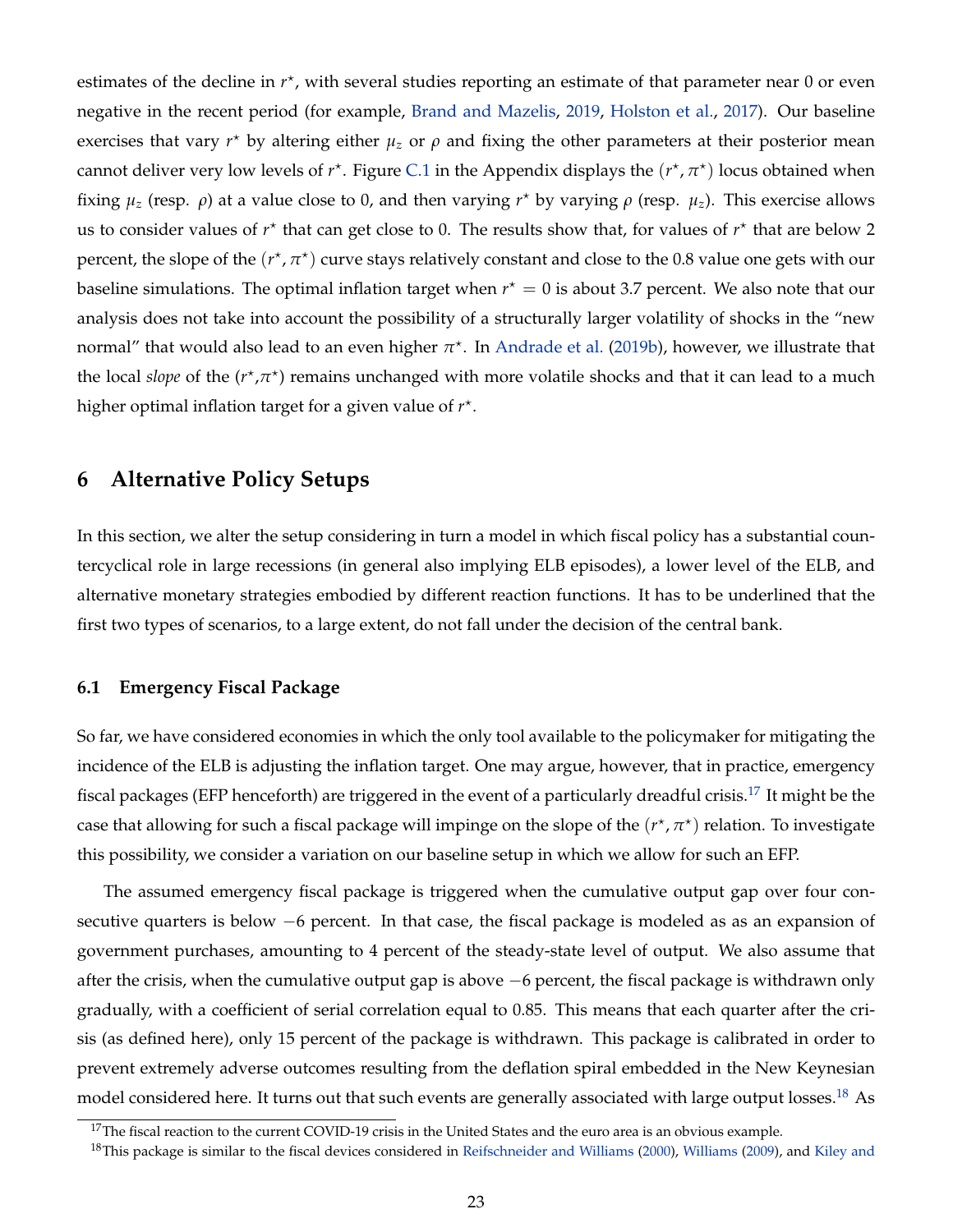#### Table 3: Properties of the Model with an Emergency Fiscal Package

<span id="page-23-0"></span>

| Parameters                   | Moments    |              |          |            |        |        |               |  |
|------------------------------|------------|--------------|----------|------------|--------|--------|---------------|--|
|                              | $E(\pi_t)$ | $std(\pi_t)$ | $E(x_t)$ | $std(x_t)$ | P(ELB) | E(EFP) | $p_{95}(EFP)$ |  |
| a. $\pi = 2\%$ , $e = -.5\%$ |            |              |          |            |        |        |               |  |
| $r^{\star} = 1\%$            | 2.03       | 2.26         | 0.02     | 0.72       | 12.96  | 1.02   | 7.83          |  |
| $r^* = 2\%$                  | 2.04       | 2.17         | 0.02     | 0.67       | 7.99   | 0.57   | 4.09          |  |
| $r^{\star} = 3\%$            | 2.03       | 2.13         | 0.02     | 0.64       | 4.59   | 0.34   | 1.52          |  |
| b. $r^* = 2\%$ , $e = -.5\%$ |            |              |          |            |        |        |               |  |
| $\pi=1\%$                    | 1.05       | 2.22         | 0.02     | 0.72       | 12.52  | 1.04   | 7.83          |  |
| $\pi = 2\%$                  | 2.04       | 2.17         | 0.02     | 0.67       | 7.99   | 0.57   | 4.09          |  |
| $\pi = 3\%$                  | 3.03       | 2.16         | 0.02     | 0.63       | 4.82   | 0.32   | 1.31          |  |

**Note:** Results from simulations of the model under various values of  $r<sup>*</sup>$ , π, and *e*, and the remaining model parameters at their estimated posterior mean. *πt* denotes the year-on-year inflation rate, *xt* is the output gap,  $E(\cdot)$  stands for mean,  $std(\cdot)$  stands for standard deviation,  $P(ELB)$  denotes the unconditional probability of hitting the ELB, *EFP* stands for emergency fiscal package (as a percentage of steady-state output), and  $p_{95}(EFP)$  is the 95th percentile of the distribution of emergency fiscal packages.

shown by [Christiano et al.](#page-34-5) [\(2011\), in such circumstances, the type of fiscal packages considered here can](#page-36-7) [prove very useful.](#page-36-7)

[The effectiveness of fiscal policy as a stabilization instrument when the economy is at the ELB is illus](#page-36-7)trated in Table [3, which reports key moments from simulations of the model allowing for an EFP as outlined](#page-36-7) above. For instance, with  $\pi = 2$  percent and  $r^\star = 1$  percent, the above mentioned inflation and output gap [biases are almost non existent—the average \(annualized\) inflation rate is 2.03 percent, and the average \(an](#page-36-7)[nualized\) output gap is 0.02 percent—even though the frequency of hitting the ELB approaches 13 percent.](#page-36-7) [Note that, on average, the package accounts for around 1 percent of the euro-area GDP, which is sizable.](#page-36-7)

As Figure [5](#page-24-0) [illustrates, the possibility of triggering EFPs would lower the optimal inflation target from](#page-36-7) [1.4 percent in our baseline economy to 0.4 percent. However, the existence of the EFP does not completely](#page-36-7) [offset the benefits of raising the inflation target in the face of a lower](#page-36-7)  $r^*$ . A drop of 1 percentage point in  $r^*$ [still calls for an increase of 0.8 percentage point in](#page-36-7)  $\pi^*$ .

### **[6.2 Alternative Effective Lower Bound](#page-36-7)**

[The ECB's deposit facility rate, which gears the overnight money market rate because of excess liquidity,](#page-36-7) was set at a negative value of −[0.1 percent in June 2014 and was further lowered to](#page-36-7) −0.5 percent in Septem[ber 2019. We use this last value as a proxy for the ECB's ELB.](#page-36-7)<sup>[19](#page-23-1)</sup> While the ELB is strictly speaking not a [policy parameter \(it should be determined by the point at which most economic agents would switch to](#page-36-7) [cash to avoid negative interest rate\), the choice to move to a negative rate was arguably a significant policy](#page-36-7) [decision.](#page-36-7)

[To evaluate what the possibility of negative interest rate policies implies for the optimal inflation target,](#page-36-7)

<span id="page-23-1"></span>[Roberts](#page-36-7) [\(2017\)](#page-36-7).

<sup>&</sup>lt;sup>19</sup>Note that the interest rate in our model is measured by the Euribor, which typically has stood several basis points above the deposit facility rate over the last few years.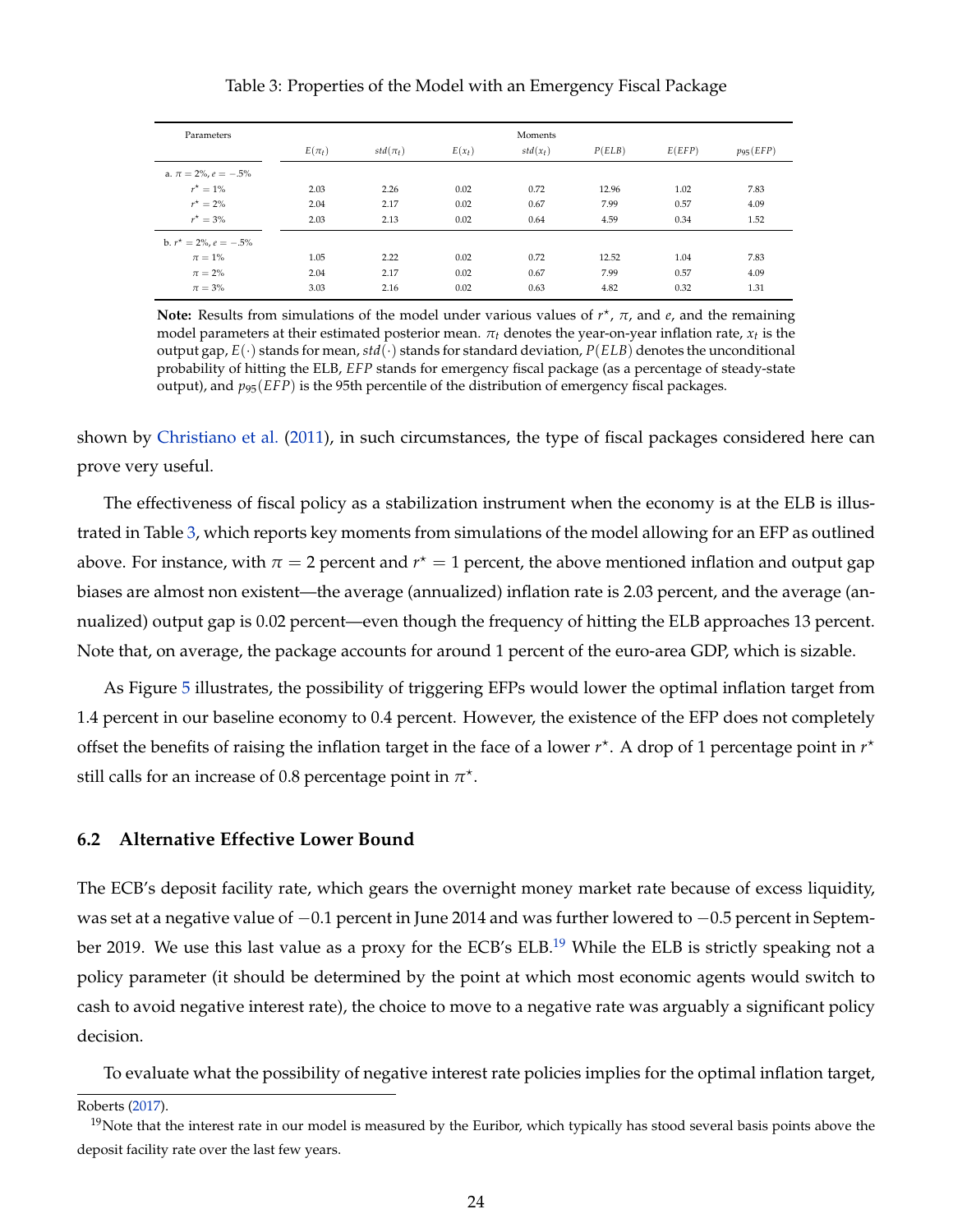Figure 5:  $(r^*, \pi^*)$  locus (at the posterior mean)

<span id="page-24-0"></span>

**Note:** the black dots correspond to the baseline  $(r^*(\mu_z), \pi^*(r^*(\mu_z)))$  locus obtained by letting  $r^*$  vary with  $\mu_z$ ; the gray dots correspond to the  $(r^{\star}(\mu_z), \pi^{\overline{\star}}(r^{\star}(\mu_z)))$  locus, allowing for an emergency fiscal package.

we simulate the estimated euro-area model with an effective lower bound set at 0 percent instead of -0.5 percent. Results are presented in Figure [6.](#page-25-0) As expected, the  $(r^*, \pi^*)$  locus is shifted upward, though by somewhat less than 50 basis points. For a baseline  $r^*$ , the optimal inflation target stands at 1.8 percent (arguably consistent with the ECB "below, but close to, 2 percent" definition of price stability). A 1 percentage point decline in  $r^*$  still calls for a 0.8 percentage point increase in  $\pi^*$  (thus to 2.6 percent, when moving down from the benchmark value of  $r^*$ ).

We also quantify the  $(r^{\star}, \pi^{\star})$  relation when allowing for an even lower effective lower bound, which we set, for illustration, at −0.8 percent. We retain this value as it is in line with the minimum value that has been historically observed in the trajectories of expected values for the deposit facility rate by professional forecasters and market participants in the euro area. As shown in Figure [6,](#page-25-0) the  $(r<sup>*</sup>, π<sup>*</sup>)$  locus is slightly shifted downward, by less than 30 basis points. Moreover, under such a lower ELB, a drop in  $r<sup>*</sup>$  of 1 percentage point below its baseline value calls for increasing the optimal inflation target from 1.2 percent to around 2 percent.

#### **6.3 Lower for Longer**

Our analysis is conditional on a specific reaction function of the central bank, described in our setup by the set of parameters  $\alpha_\pi$ ,  $\alpha_x$  and  $\rho_i$ . Among these parameters, the smoothing parameter,  $\rho_i$ , has a key influence on the probability of experiencing a binding ELB.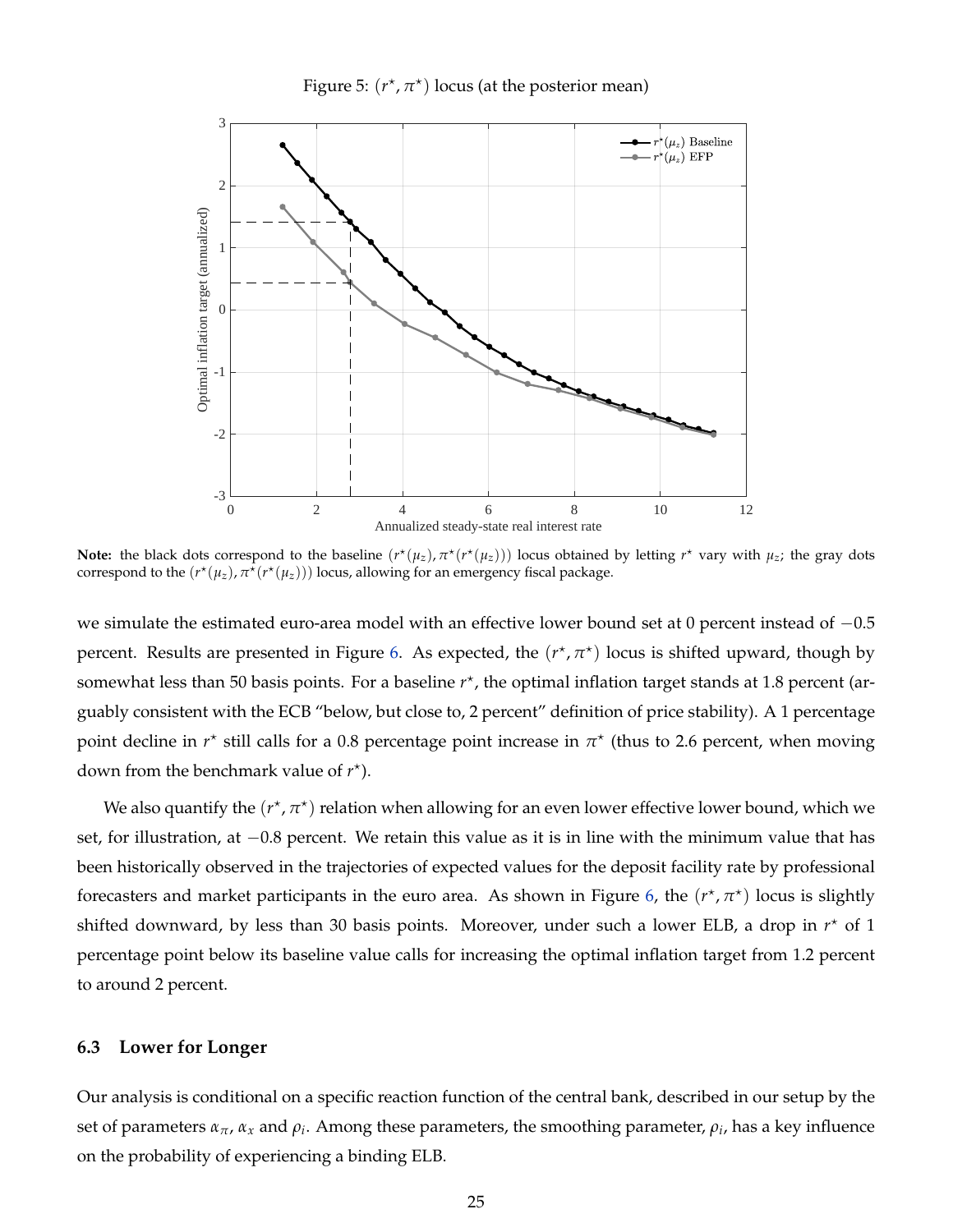<span id="page-25-0"></span>

**Note:** Each curve corresponds to a  $(r^{\star}(\mu_z), \pi^{\star}(r^{\star}(\mu_z)))$  locus. The black dots correspond to the baseline scenario wherein all the structural parameters are set at their posterior mean ¯*θ*. The gray dots correspond to the counterfactual simulation with an ELB set at 0. The gray squares correspond to the counterfactual simulation with an ELB set at −80 basis points.

Focusing on instances of exiting the effective lower bound, a higher smoothing has two effects in our model. The first effect is—through standard monetary policy rule inertia—to reduce the speed at which interest rates are raised when the economy exits the lower bound regime since the current rate inherits the past values of the effective nominal rate. The second effect comes from the fact that the smoothing applies to the notional rate  $i_t^n$  that would prevail absent the lower bound constraint (see equation [5\)](#page-9-2) while the effective nominal interest rate is the maximum of 0 and the notional rate (see equation [6\)](#page-9-3). Thus the interest rate inherits the past negative values of the notional nominal rate. So, a higher smoothing results in maintaining the effective interest rate at 0 for an extended period of time beyond that implied by the macroeconomic shocks that initially brought the economy at the zero lower bound constraint. As with FG, or with pricelevel targeting (PLT) and average inflation targeting (AIT) strategies that we discuss below, our baseline monetary policy rule introduces history dependence whereby, in the instance of an ELB episode, the central bank is committed to keeping rates lower for longer. The interest rate is set as a function of a weighted average of both past inflation gaps and output gaps, with the weights declining more rapidly for further observations when  $\rho_i$  declines.<sup>[20](#page-25-1)</sup> Because this reaction function is known to the agents in the model, this commitment to future accommodation generates higher expected inflation and output, which ex post helps

<span id="page-25-1"></span> $^{20}$ In contrast, in the case of AIT, the interest rate is determined as a function of a simple average of past inflation gaps over a bounded period.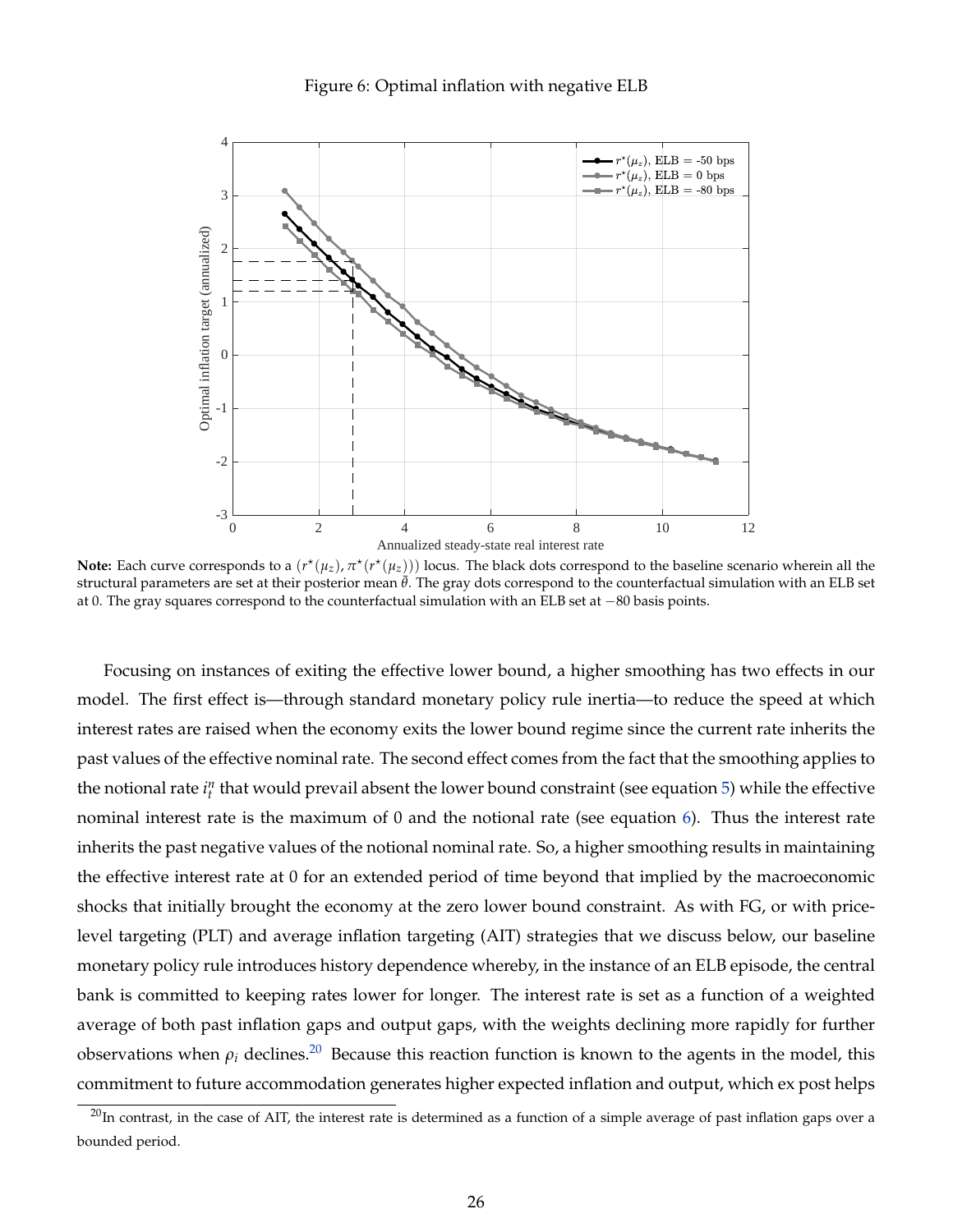<span id="page-26-0"></span>Figure 7:  $(r^{\star}, \pi^{\star})$  relation with alternative degrees of interest rate smoothing  $\rho_i$ 



**Note:** Each curve corresponds to a  $(r^{\star}(\mu_z), \pi^{\star}(r^{\star}(\mu_z)))$  locus. The black dots correspond to the baseline scenario wherein all the structural parameters are set at their posterior mean  $\bar{\theta}$ . The gray dots correspond to the counterfactual simulation with  $\rho_i$  set to 0.8. The gray squares correspond to the counterfactual simulation with  $\rho_i$  set to .95.

with exiting the trap (or even sometimes not entering it).

A larger degree of smoothing reinforces the history dependence of monetary policy, and because of its impact on expectations (for given parameter values of the model) at the equilibrium, it tends to shorten the length of the ELB episodes and the probability of hitting the ELB constraint. Everything else being equal, one should therefore expect a lower optimal inflation rate for higher values of the smoothing parameters. This property of the model is illustrated in Figure [7,](#page-26-0) which depicts the  $(r^\star,\pi^\star)$  relation under three possible values of the smoothing parameter  $\rho_i$ . The value used under our baseline scenario, that is, posterior mean estimates, is 0.87. We also consider two alternative setups: A higher value of  $\rho_i = 0.95$ , which is close to the persistence of the Fed reaction function over the 1960–2007 period calibrated by [Coibion et al.](#page-35-4) [\(2012\)](#page-35-4), and a lower value of  $\rho_i = 0.8$ . Each of these two values are arguably an upper bound of the existing empirical uncertainty on the degree of smoothing, as they stand outside the 90 percent probability interval of our posterior parameter estimates.

The effect of a higher interest rate smoothing is to shift downward the  $(r^{\star}, \pi^{\star})$  curve except for high values of  $r^*$ , for which the probability of hitting the ELB is close to zero and the optimal inflation target is slightly negative. Under this strategy, the pre-crisis optimal inflation rate would be close to 0 percent in the euro area. Conversely, a lower interest rate smoothing shifts the  $(r<sup>*</sup>, π<sup>*</sup>)$  curve upward, even for relatively high values of *r*<sup>\*</sup>—because the probability of being in an ELB regime increases under this strategy. With a lower  $\rho_i$ , the pre-crisis optimal inflation rate would be close to 3 percent in the euro area.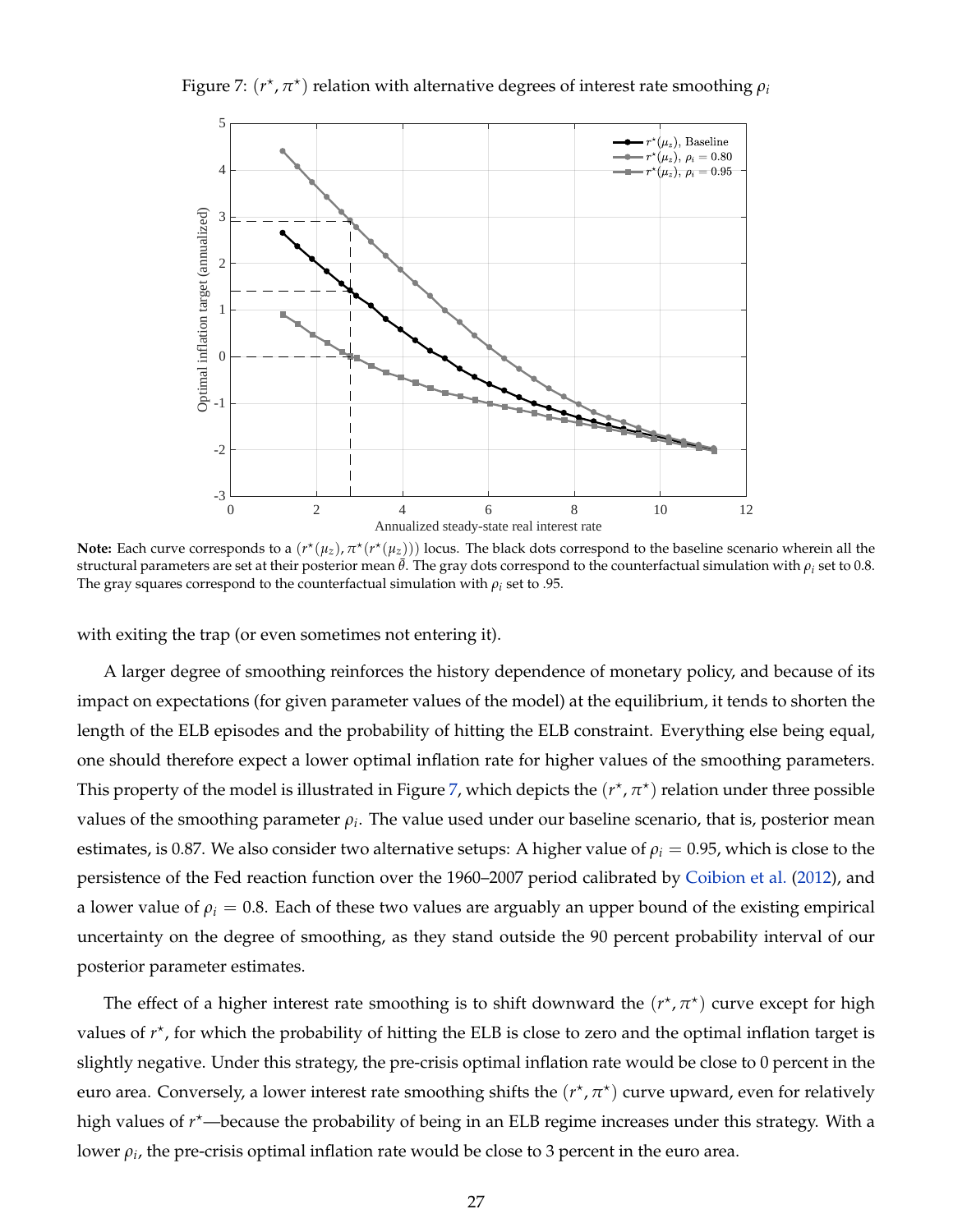As for the slope of the  $(r^*, \pi^*)$  curve, in the empirically relevant region, it is much less affected than the level of this locus. It is, however, more affected in this exercise than in other robustness experiments considered above. A very large smoothing parameter, due to its effect outlined above on the probability of ELB, somewhat alleviates the extent to which an increase in the inflation target is needed. The slope is indeed close to −0.7 in that case. For a strategy associated with a low smoothing parameter, the slope is close to −1. For large values of *r* ? , the degree of smoothing is irrelevant.

Overall, increasing the length of the period during which the central bank is committed to keeping its policy rate below the natural rate after a shock that calls for more accommodation can be an alternative to increasing the inflation target.

### **6.4 Adopting a Price-level Targeting Rule**

We also consider a PLT type of rule whereby the central bank reacts to deviations of the (log) price level to a target path,  $\bar{p}_t = \bar{p}_{t-1} + \pi$  instead of the gap  $\hat{\pi}_t$  between the inflation rate and its target. Formally, we assume that the central bank sets the policy rate according to the following rule:

<span id="page-27-0"></span>
$$
\hat{i}_t^n = \rho_i \hat{i}_{t-1}^n + (1 - \rho_i) \left( a_p \hat{p}_t + a_x \hat{x}_t \right) + \zeta_{m,t}
$$
\n(7)

with  $\hat{\imath}_t = \max\{\hat{\imath}_t^n, e - (\mu_z + \rho + \pi)\}\$  and where  $\hat{p}_t = p_t - \bar{p}_t$ .

We perform the same exercises as before, focusing on the case in which average productivity growth  $\mu_z$  is the driver of changes in  $r^*$ . We consider two values for  $a_p$ : 0.1 and 1. We assume' furthermore' that  $\rho_i = 0$ . All the other parameters of the model are set to their posterior mean.

Figure [8](#page-28-0) reports the  $(r^{\star}, \pi^{\star})$  relation obtained under these two alternative scenarios. A striking feature of the new curve is that the pre-crisis optimal inflation target is slightly below 0 percent as opposed to 1.4 percent in the baseline. Price-level targeting implies that the commitment to make up for past inflation undershooting (or overshooting) is even stronger than when increasing the smoothing parameters in a rule that targets inflation instead. This commitment stabilizes inflation expectations, dramatically lowering both the probability of hitting the zero lower bound and the average length of such episodes. As a consequence, there is no incentive to bear the costs of a positive steady-state inflation and the optimal inflation target is close to 0 percent. This holds no matter whether the central bank reacts aggressively or not to the deviation of the price level to its targeted path.

Another striking result is that the  $(r^*, \pi^*)$  relation is much flatter in the vicinity of the pre-crisis level for *r*<sup>\*</sup> than under alternative inflation targeting monetary policy strategies. The slope is close to -0.4, which is lower than the range of values obtained previously. Reacting to a 1 percentage point drop in  $r^*$ by adopting a full-blown price-level targeting strategy here calls for setting *π* ? at around only 0.2 percent. Thus, even after a decline in  $r^*$ , the buffer provided by the current inflation aim of "below, but close, to 2 percent" would be, in our fully rational expectations setup, unnecessarily large compared with the optimal one under a PLT strategy.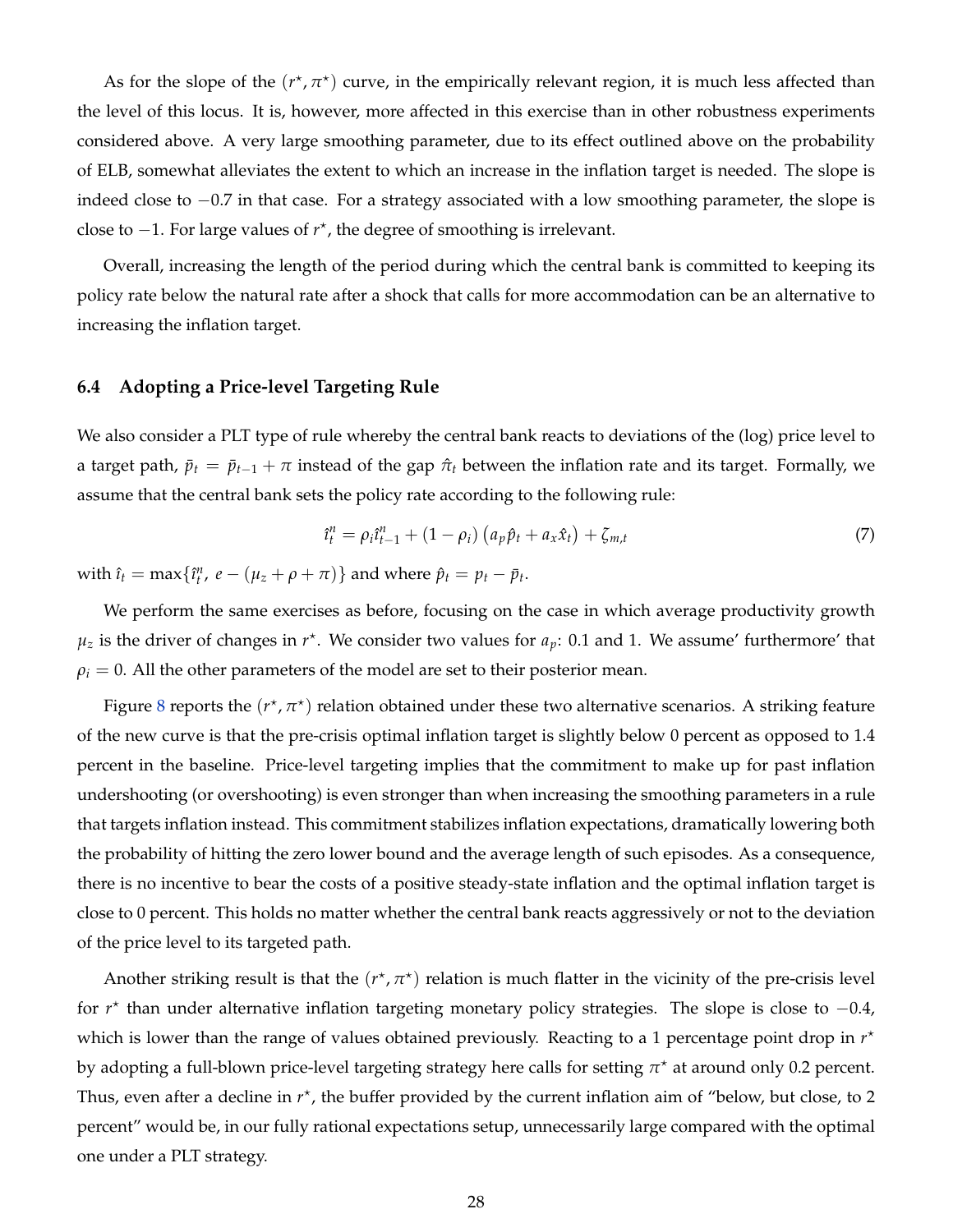<span id="page-28-0"></span>

Figure 8:  $(r^{\star}, \pi^{\star})$  relation with price level targeting strategy

Note: Each curve corresponds to the  $(r^{\star}(\mu_z), \pi^{\star}(r^{\star}(\mu_z)))$  locus obtained under the price level targeting policy rule given in equa-tion [7](#page-27-0) for a given  $a_p$ . The black (gray) dots correspond to the scenario wherein  $a_p = .1$  (1). All the other structural parameters are set at their posterior mean  $\bar{\theta}$ .

#### **6.5 Adopting an Average Inflation Targeting Rule**

We finally consider a rule whereby the central bank reacts to deviations of an average of past deviation from the inflation target. This alternative makeup strategy is studied in several recent works, notably [Mertens](#page-36-2) [and Williams](#page-36-2) [\(2019a\)](#page-36-2), and can be described as intermediate strategy between inflation targeting and pricelevel targeting. Formally, we assume that the central bank sets the policy rate according to

<span id="page-28-1"></span>
$$
\hat{\iota}_t^n = \rho_i \hat{\iota}_{t-1}^n + (1 - \rho_i) \left( a_{\pi} \bar{\pi}_t + a_{\pi} \hat{x}_t \right) + \zeta_{m,t}
$$
\n(8)

 $\text{with } \hat{\imath}_t = \max\{\hat{\imath}_t^n, e - (\mu_z + \rho + \pi)\}\text{ and } \bar{\pi}_t = (1/H)\sum_{h=0}^{H-1} \hat{\pi}_{t-h}$ 

We perform the same exercises as before, focusing on the case in which average productivity growth *µ<sup>z</sup>* is the driver of changes in the natural rate. We consider two values for *H*: 16 and 32 quarters. All the other parameters of the model are set to their posterior mean.

Figure [9](#page-29-0) illustrates how adopting such a strategy affects the  $(r^*, \pi^*)$  relation. As with under a PLT strategy, the initial optimal inflation target is much lower in that case with the baseline inflation targeting rule. However, the slope remains of the same order as with the previous inflation targeting strategy. When inflation used in the rule is averaged over the window of the last four years, a drop in *r* ? of 1 percentage point still requires an increase in the optimal inflation target of around 0.8 percentage point. Facing a decrease in  $r^*$ , increasing the length of the period can allow the optimal target to be maintained unchanged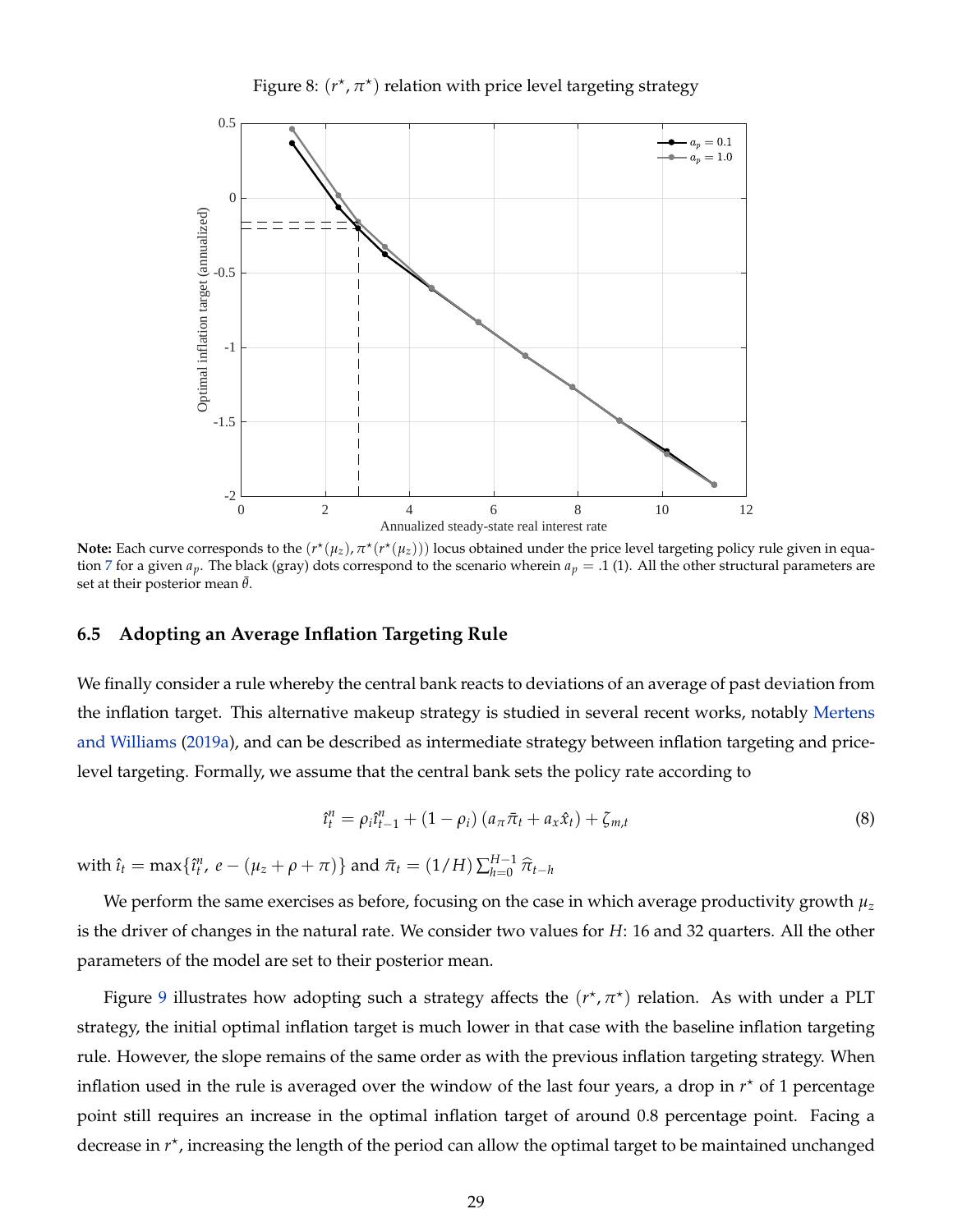<span id="page-29-0"></span>

Figure 9:  $(r^{\star}, \pi^{\star})$  relation with AIT strategy

**Note:** Each curve corresponds to the  $(r^{\star}(\mu_z), \pi^{\star}(r^{\star}(\mu_z)))$  locus obtained under the average inflation targeting policy rule given in equation [8](#page-28-1) for a given *H*. The gray dots (squares) correspond to the scenario wherein the average is taken over the last  $H = 16$  $(H = 32)$  quarters. All the other structural parameters are set at their posterior mean  $\bar{\theta}$ .

at its initial optimal level of, here, 1.4 percent. But this requires the contemplation of very long windows of time, at least equal to four years, to compute the average inflation relevant for computing the deviation from the target. Note that under the eight-year-window AIT, the slope of the  $(r^{\star}, \pi^{\star})$  curve is still around  $-0.8$  in the region of interest. For instance, with a window of eight years,  $\pi^*$  is initially close to 0 percent, and it would increase to 0.7 percent in reaction to a 1 percentage point drop in  $r^*$ . Interestingly, if one were to extrapolate the previous slope to the area where  $r^*$  is close to 0, one would get a  $\pi^*$  that is close to 2 percent.

### **7 Conclusion**

We have provided a quantitative assessment of how changes in the steady-state natural interest rate translate into changes in the optimal inflation target in a model of the euro area, subject to the ELB. Our main finding is that, starting from a baseline "pre-crisis" euro-area economy, a 1 percentage point decline in the natural rate should be accommodated by an increase in the optimal inflation target of about 0.8 percentage point. While these results are obtained with a model estimated on euro-area data, they are overall close to the ones we have obtained for the US economy in [Andrade et al.](#page-33-1) [\(2019b\)](#page-33-1). Interestingly, this main result holds true even if we allow for emergency fiscal packages as an additional response to large recessions (and a way to make the ELB less costly) or under an AIT strategy, two possibilities that we did not explore in our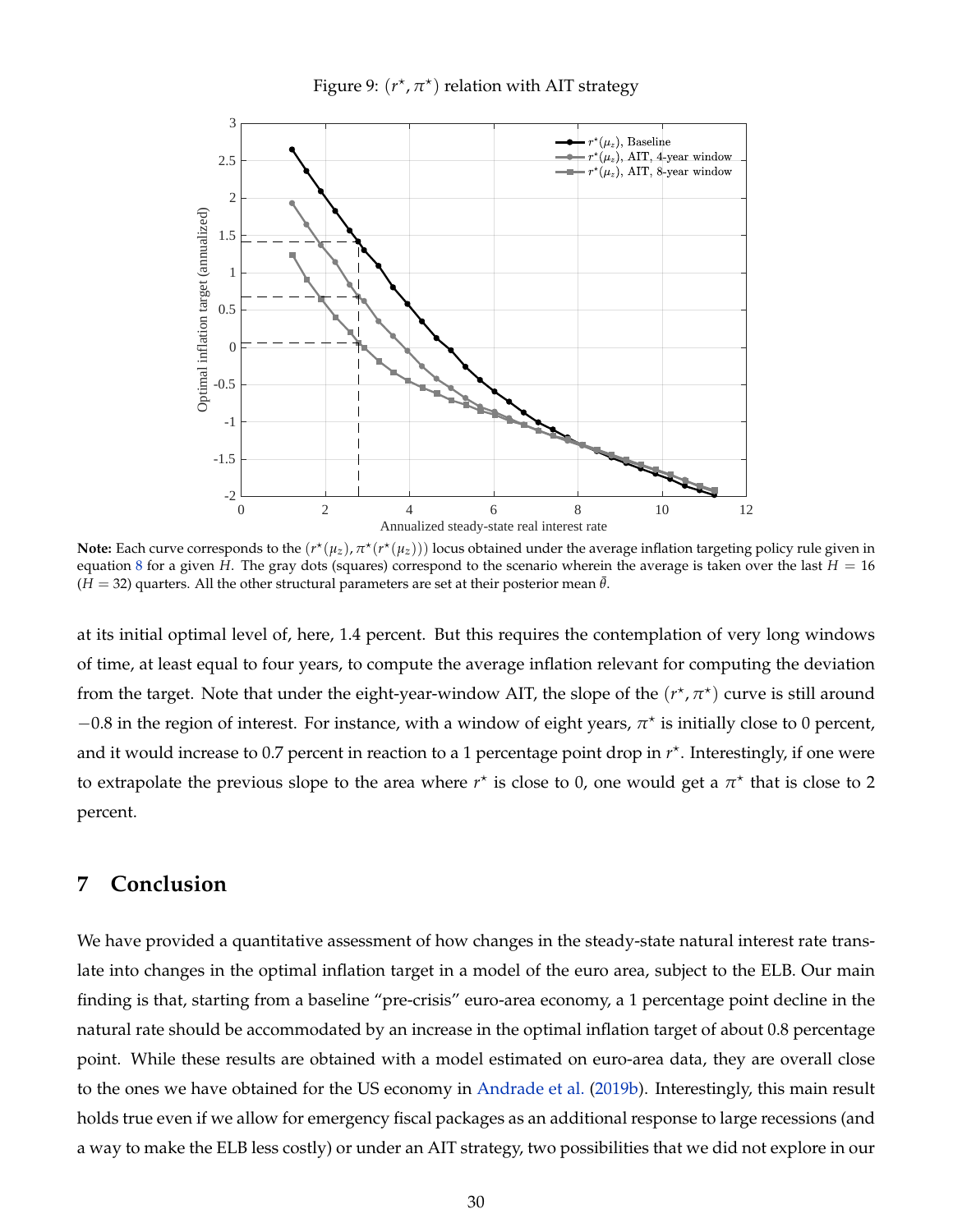earlier study. Our results show that, in the low  $r^*$  environment that we focus on, the costs resulting from the limits to stabilization induced by the ELB exceed the costs entailed by increasing the inflation target. As emphasized by, for example, [Nakamura et al.](#page-36-12) [\(2018\)](#page-36-12), the latter are relatively constant for low values of steady-state inflation.

Our analysis also highlights which policy options other than raising the inflation target are at the central bank's disposal in the face of a lower  $r^*$ . They all involve a stronger commitment to making up for foregone inflation during ELB episodes. Our simulations can be used to quantify the degree of "memory" in the policy rule that is required, as a substitute for an increase in the inflation target, in response to a 1 percent decline in *r*<sup>\*</sup>: It is at least as long as four years. This is obtained under the standard benchmark of full information and rational expectations. Makeup strategies are quite effective under that assumption, as expectations fully internalize the policy and agents' decisions fully react to their expectations. However, in practice, information and cognitive constraints attenuate the expectation channel (see, for example, [Pfajfar](#page-36-13) [and Roberts](#page-36-13) [2018,](#page-36-13) [Andrade et al.](#page-33-10) [2020,](#page-33-10) [Coibion et al.](#page-35-13) [2020\)](#page-35-13), and that may call for an even larger degree of "memory," as illustrated by [Budianto et al.](#page-34-8) [\(2020\)](#page-34-8) and [Hebden et al.](#page-35-6) [\(2020\)](#page-35-6). This begs the question of how private agents would, in practice, react to such inertial policy rules and whether the implied long-lasting deviations of inflation realizations from the target could lead to a counterproductive de-anchoring of inflation expectations. More generally, [Andrade et al.](#page-33-11) [\(2019a\)](#page-33-11), [Gabaix](#page-35-14) [\(2020\)](#page-35-14), and [Adam et al.](#page-33-12) [\(2020\)](#page-33-12) show that makeup strategies can be suboptimal when cognitive constraints are considered. In addition, under such limitations, inflation expectations may be less responsive to economic conditions, making inflation itself less volatile. This may also change the costs and benefits of changing the inflation target, potentially making a higher inflation target even more appealing. That being said, a less effective expectation channel could be compensated for by the additional option of implementing large asset purchases. As emphasized by [Iovino](#page-36-14) [and Sergeyev](#page-36-14) [\(2018\)](#page-36-14) and [Woodford and Xie](#page-37-1) [\(2020\)](#page-37-1), deviations from the assumption of full information and rational expectation can make the economy non-Ricardian, which opens the way for quantitative easing to work in theory. Assessing whether adjusting the inflation target is preferable to moving to makeup strategies in a setup departing from full information and fully rational expectations is left for further research.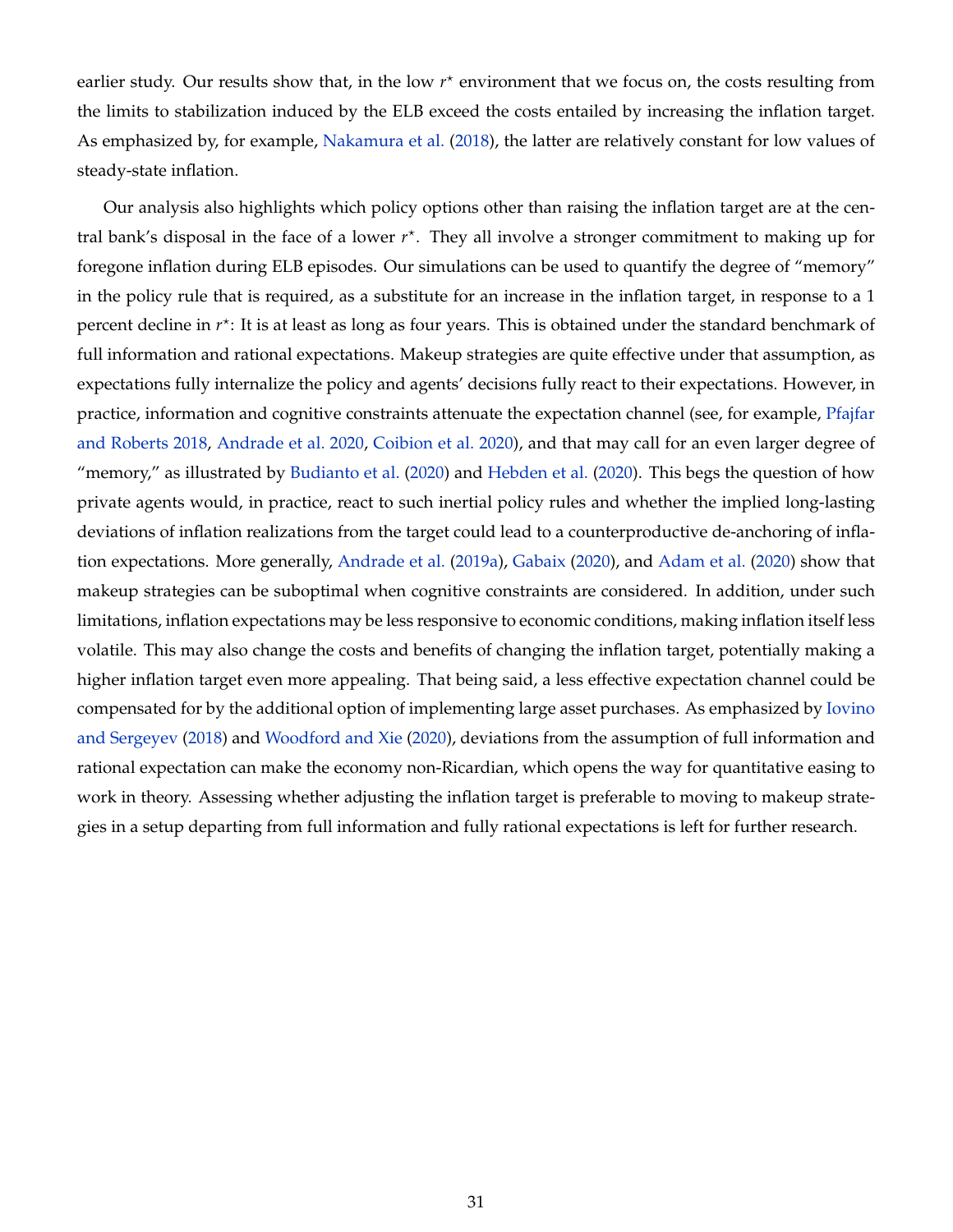# **Appendix**

### <span id="page-31-0"></span>**A Slope of the NKPC under Less than Perfect Indexation**

Following the derivation in [Ascari](#page-33-13) [\(2004\)](#page-33-13), the slope of the NKPC under less than perfect indexation in the context of our model is

$$
\kappa_p(\Pi, \alpha_p; \theta) = \frac{(1 - \beta \alpha_p(\Pi)^{(1 - \gamma_p)\phi \theta_p})(1 - \alpha_p(\Pi)^{(1 - \gamma_p)(\theta_p - 1)})}{\alpha_p(\Pi)^{(1 - \gamma_p)(\theta_p - 1)}[1 + \theta_p(\phi - 1)]}
$$

where  $\Pi = e^{\pi}$  and  $\theta$  is a vector regrouping all the parameters appearing in the NKPC other than  $\Pi$  and  $\alpha_p$ . The special case of perfect indexation to steady-state inflation boils down to setting  $\Pi = 1$ .

Since  $\theta_p > 1$ ,  $\kappa_p(\Pi, \alpha_p; \theta)$  is decreasing in both  $\Pi$  and  $\alpha_p$ . It follows that for  $\Pi > 1$ , one has

$$
\kappa_p(\Pi,\alpha_p;\theta)<\kappa_p(1;\theta).
$$

### <span id="page-31-1"></span>**B Probability of ELB as a Function of** *π*



Figure B.1: Probability of ELB

**Note:** The black dots indicate the unconditional probability of hitting the ELB constraint as a function of the inflation target *π*, for a value of  $r^* = 1$  percent.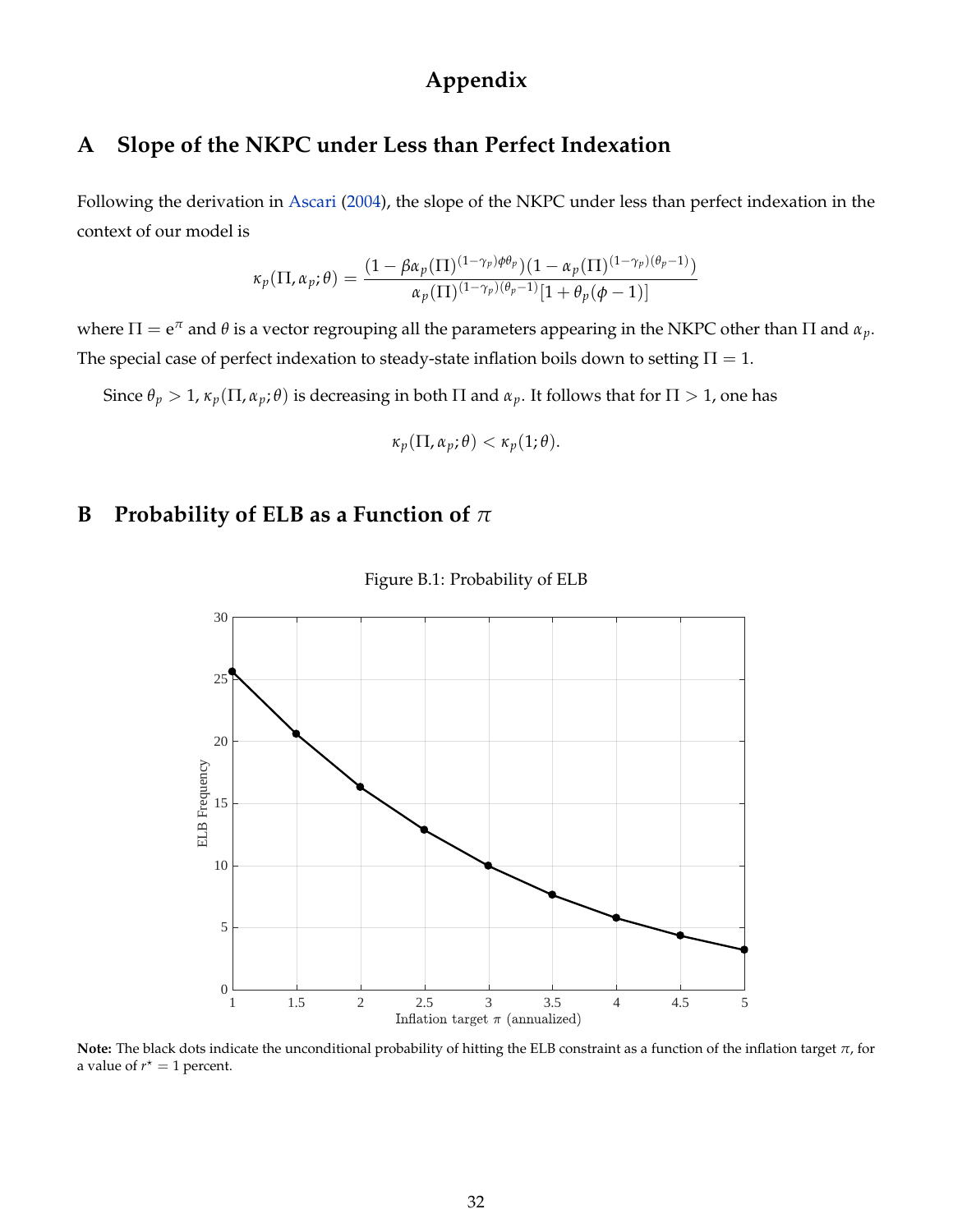Figure C.1:  $(r^*, \pi^*)$  relation with near-zero  $r^*$ 

<span id="page-32-0"></span>

**Note:** In the top panel, the black dots correspond to the baseline  $(r^*(\mu_z), \pi^*(r^*(\mu_z)))$  locus obtained by letting  $r^*$  vary with  $\mu_z$ with all the other parameters including  $\rho$  set at their posterior value. The gray dots correspond to the  $(r^{\star}(\mu_z), \pi^{\star}(r^{\star}(\mu_z)))$  locus when *r*<sup>\*</sup> varies with *μ*<sub>z</sub>, with all the other parameters set at their posterior value, and *ρ* is set at a very low value of .1 per annum. In the bottom panel, the black dots correspond to the baseline  $(r^{\bar{\star}}(\rho), \pi^{\star}(r^{\star}(\rho)))$  locus obtained by letting  $r^{\star}$  vary with  $\rho$  with all the other parameters including  $\mu_z$  set at their posterior value. The gray dots correspond to the  $(r^*(\rho), \pi^*(r^*(\rho)))$  locus when  $r^*$ varies with *ρ*, with all the other parameters set at their posterior value, and *µz* is set at a very low value of 0 percent per annum.

### **C Very Low Real Natural Rates**

In this section, we explore the robustness of the baseline  $(r^{\star},\pi^{\star})$  curve when we allow for even lower real interest rates. To do so, we either set  $\rho$  to 0.01 per annum and let vary  $\mu_z$  over the same range as before, or we set  $\mu_z$  to zero and let vary  $\rho$  over the same range as before.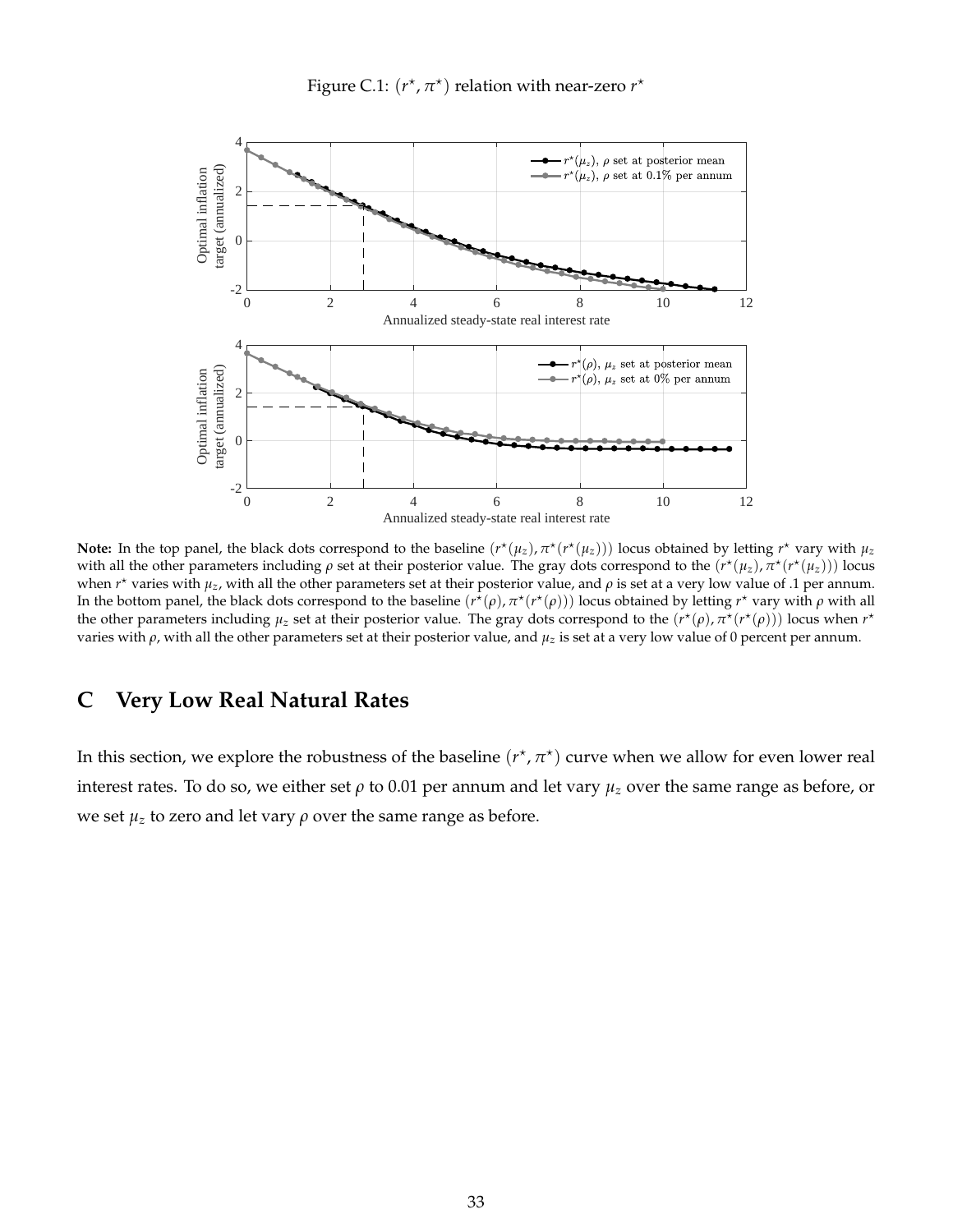### **References**

- <span id="page-33-2"></span>ADAM, K. AND R. M. BILLI (2006): "Optimal Monetary Policy under Commitment with a Zero Bound on Nominal Interest Rates," *Journal of Money, Credit and Banking*, 38, 1877–1905.
- <span id="page-33-12"></span>ADAM, K., O. PFAEUTI, AND T. REINELT (2020): "Falling Natural Rates, Rising Housing Price Volatility and the Optimal Inflation Target," manuscript, University of Mannheim.
- <span id="page-33-5"></span>ADAM, K. AND H. WEBER (2019): "Optimal Trend Inflation," *American Economic Review*, 109, 702–737.
- <span id="page-33-7"></span>ALVAREZ, F., M. BERAJA, M. GONZALEZ-ROZADA, AND P. A. NEUMEYER (2019): "From Hyperinflation to Stable Prices: Argentina's Evidence on Menu Cost Models," *The Quarterly Journal of Economics*, 134, 451–505.
- <span id="page-33-9"></span>AMANO, R., K. MORAN, S. MURCHISON, AND A. RENNISON (2009): "Trend Inflation, Wage and Price Rigidities, and Productivity Growth," *Journal of Monetary Economics*, 56, 353–364.
- <span id="page-33-11"></span>ANDRADE, P., G. GABALLO, E. MENGUS, AND B. MOJON (2019a): "Forward Guidance and Heterogeneous Beliefs," *American Economic Journal: Macroeconomics*, 11, 1–29.
- <span id="page-33-1"></span>ANDRADE, P., J. GALÍ, H. LE BIHAN, AND J. MATHERON (2019b): "The Optimal Inflation Target and the Natural Rate of Interest," *Brookings Papers on Economic Activity*, 52 (Fall).
- <span id="page-33-10"></span>ANDRADE, P., E. GAUTIER, AND E. MENGUS (2020): "What Matters in Households' Inflation Expectations?" CEPR Discussion Papers 14905, C.E.P.R. Discussion Papers.
- <span id="page-33-4"></span>ARIAS, J., M. BODENSTEIN, H. CHUNG, T. DRAUTZBURG, AND A. RAFFO (2020): "Alternative Strategies: How Do They Work? How Might They Help?" Finance and Economics Discussion Series 2020-068, Board of Governors of the Federal Reserve System (U.S.).
- <span id="page-33-13"></span>ASCARI, G. (2004): "Staggered Prices and Trend Inflation: Some Nuisances," *Review of Economic Dynamics*, 7, 642–667.
- <span id="page-33-6"></span>ASCARI, G. AND A. M. SBORDONE (2014): "The Macroeconomics of Trend Inflation," *Journal of Economic Literature*, 52, 679–739.
- <span id="page-33-0"></span>BALL, L. M. (2014): "The Case for a Long-Run Inflation Target of Four Percent," Working Papers 14/92, International Monetary Fund.
- <span id="page-33-8"></span>BERNANKE, B. (2016): "Modifying the Fed's Policy Framework: Does a Higher Inflation Target Beat Negative Interest Rates?" Blog post, September 13.
- <span id="page-33-3"></span>BERNANKE, B. S. (2017): "Monetary Policy in a New Era," mimeo, Peterson Institute for International Economics.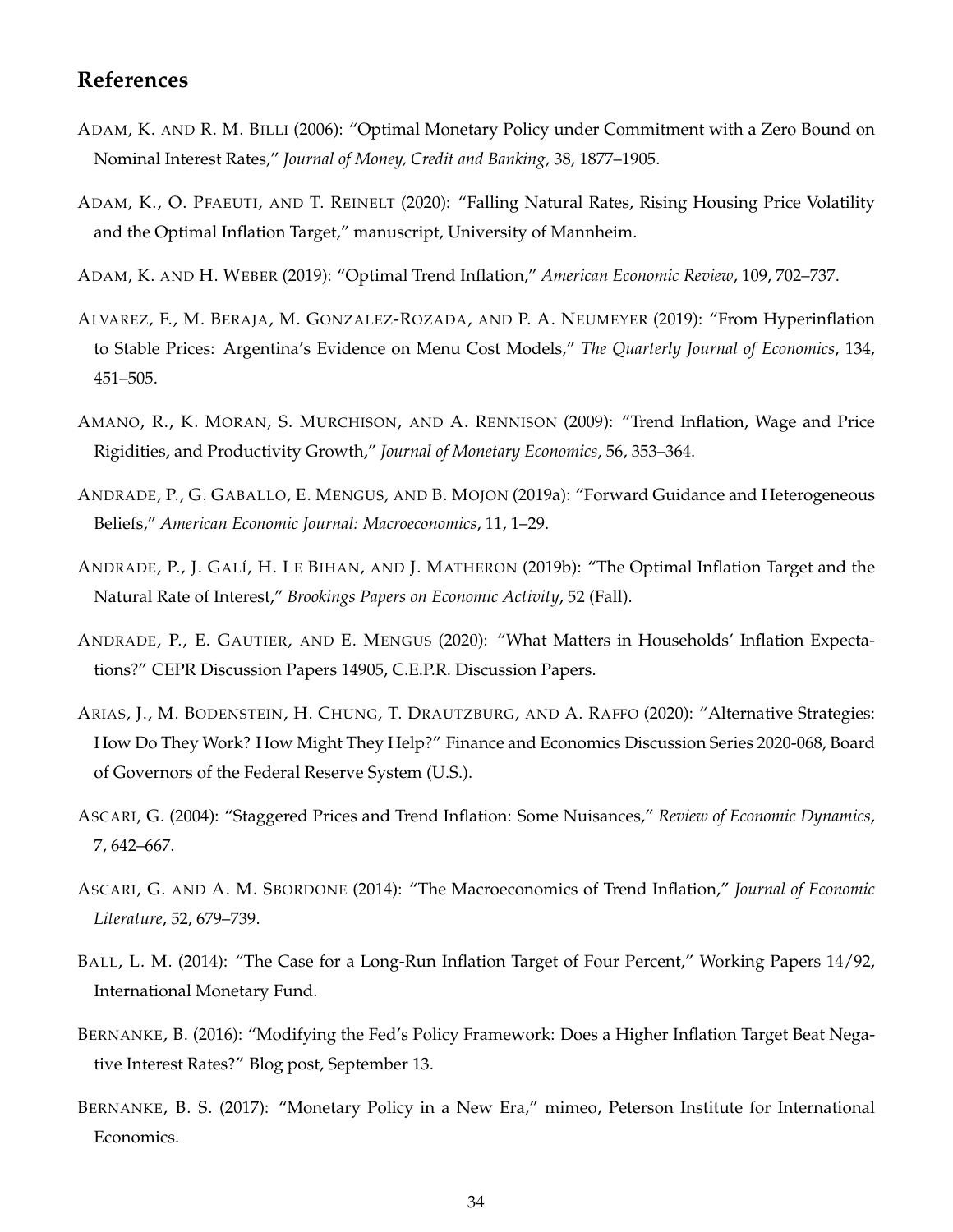<span id="page-34-1"></span>——— (2020): "The New Tools of Monetary Policy," Presidential address, American Economic Association.

- <span id="page-34-4"></span>BERNANKE, B. S., M. T. KILEY, AND J. M. ROBERTS (2019): "Monetary Policy Strategies for a Low-Rate Environment," *AEA Papers and Proceedings*, 109, 421–426.
- <span id="page-34-6"></span>BILLI, R. M. (2011): "Optimal Inflation for the US Economy," *American Economic Journal: Macroeconomics*, 3, 29–52.
- <span id="page-34-3"></span>BLANCHARD, O., G. DELL'ARICCIA, AND P. MAURO (2010): "Rethinking Macroeconomic Policy," *Journal of Money, Credit and Banking*, 42, 199–215.
- <span id="page-34-9"></span>BLANCO, A. (2016): "Optimal Inflation Target in an Economy with Menu Costs and Zero Lower Bound," mimeo, University of Michigan.
- <span id="page-34-12"></span>BODENSTEIN, M., C. J. ERCEG, AND L. GUERRIERI (2009): "The Effects of Foreign Shocks when Interest Rates Are at Zero," International Finance Discussion Papers 983, Board of Governors of the Federal Reserve System.
- <span id="page-34-0"></span>BRAND, C. AND F. MAZELIS (2019): "Taylor-Rule Consistent Estimates of the Natural Rate of Interest," Working Paper Series 2257, European Central Bank.

<span id="page-34-10"></span>BUDIANTO, F. (2021): "Inflation Targets and the Zero Lower Bound," manuscript, BIS.

- <span id="page-34-8"></span>BUDIANTO, F., T. NAKATA, AND S. SCHMIDT (2020): "Average Inflation Targeting and the Interest Rate Lower Bound," Working Paper Series 2394, European Central Bank.
- <span id="page-34-5"></span>CHRISTIANO, L., M. EICHENBAUM, AND S. REBELO (2011): "When Is the Government Spending Multiplier Large?" *Journal of Political Economy*, 119, 78 – 121.
- <span id="page-34-11"></span>CHRISTOFFEL, K., G. COENEN, AND A. WARNE (2008): "The New Area-Wide Model of the Euro Area: A Micro-Founded Open-Economy Model for Forecasting and Policy Analysis," Working Paper Series 944, European Central Bank.
- <span id="page-34-7"></span>CHUNG, H., E. GAGNON, T. NAKATA, M. PAUSTIAN, B. SCHLUSCHE, J. TREVINO, D. VILAN, AND W. ZHENG (2019): "Monetary Policy Options at the Effective Lower Bound : Assessing the Federal Reserve's Current Policy Toolkit," Finance and Economics Discussion Series 2019-003, Board of Governors of the Federal Reserve System.
- <span id="page-34-13"></span>COENEN, G. (2003): "Zero Lower Bound: Is It a Problem in the Euro Area?" Working Paper Series 269, European Central Bank.
- <span id="page-34-2"></span>COENEN, G., C. MONTES-GALDÓN, AND F. SMETS (2020): "Effects of State-Dependent Forward Guidance, Large-Scale Asset Purchases and Fiscal Stimulus in a Low-Interest-Rate Environment," Working Paper Series 2352, European Central Bank.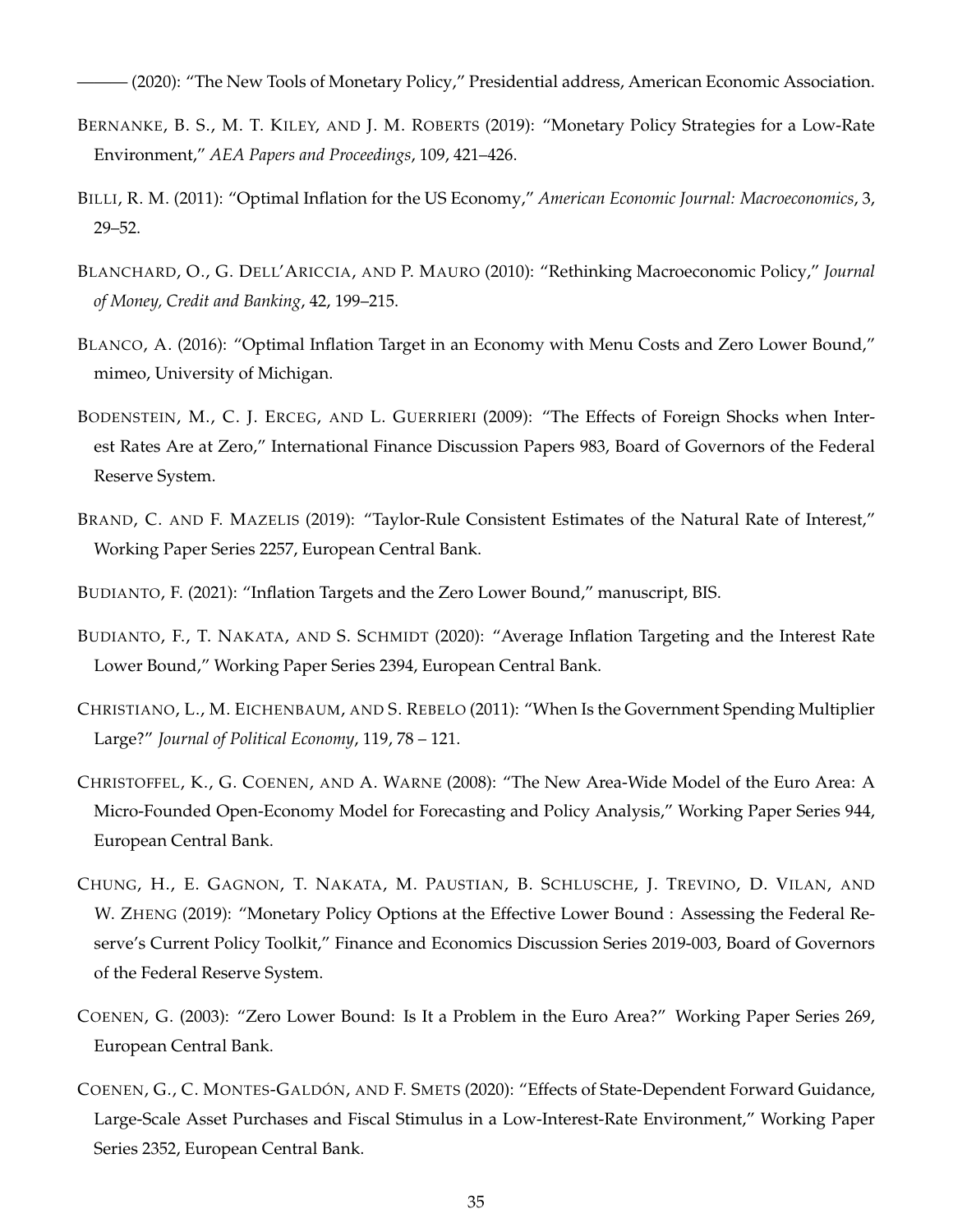- <span id="page-35-13"></span>COIBION, O., Y. GORODNICHENKO, E. S. K. II, AND R. SCHOENLE (2020): "Average Inflation Targeting and Household Expectations," NBER Working Papers 27836, National Bureau of Economic Research, Inc.
- <span id="page-35-4"></span>COIBION, O., Y. GORODNICHENKO, AND J. WIELAND (2012): "The Optimal Inflation Rate in New Keynesian Models: Should Central Banks Raise Their Inflation Targets in Light of the Zero Lower Bound?" *Review of Economic Studies*, 79, 1371–1406.
- <span id="page-35-3"></span>CONSTÂNCIO, V. (2016): "The Challenge of Low Real Interest Rates for Monetary Policy," Lecture, Macroeconomics Symposium at Utrecht School of Economics, 15 June 2016.
- <span id="page-35-7"></span>COTTON, C. D. (2020): "The Inflation Target and the Equilibrium Real Rate," Working Papers 20-2, Federal Reserve Bank of Boston.
- <span id="page-35-1"></span>DEL NEGRO, M., D. GIANNONE, M. P. GIANNONI, AND A. TAMBALOTTI (2018): "Global Trends in Interest Rates," Working Papers 25039, NBER.
- <span id="page-35-0"></span>ECB (2020): "ECB Launches Review of Its Monetary Policy Strategy," Press Release, 23 January 2020.
- <span id="page-35-5"></span>EGGERTSSON, G. B. AND M. WOODFORD (2003): "The Zero Bound on Interest Rates and Optimal Monetary Policy," *Brookings Papers on Economic Activity*, 34, 139–235.
- <span id="page-35-8"></span>ERCEG, C. J., D. W. HENDERSON, AND A. T. LEVIN (2000): "Optimal Monetary Policy with Staggered Wage and Price Contracts," *Journal of Monetary Economics*, 46, 281–313.
- <span id="page-35-10"></span>FAGAN, G., J. HENRY, AND R. MESTRE (2001): "An Area-Wide Model (AWM) for the Euro Area," Working Paper Series 0042, European Central Bank.
- <span id="page-35-9"></span>FÈVE, P., J. MATHERON, AND J.-G. SAHUC (2010): "Disinflation Shocks in the Eurozone: A DSGE Perspective," *Journal of Money, Credit and Banking*, 42, 289–323.
- <span id="page-35-14"></span>GABAIX, X. (2020): "A Behavioral New Keynesian Model," *American Economic Review*, 110, 2271–2327.
- <span id="page-35-11"></span>GUERRIERI, L. AND M. IACOVIELLO (2015): "OccBin: A Toolkit for Solving Dynamic Models with Occasionally Binding Constraints Easily," *Journal of Monetary Economics*, 70, 22–38.
- <span id="page-35-12"></span>GUST, C., E. HERBST, D. LÓPEZ-SALIDO, AND M. E. SMITH (2017): "The Empirical Implications of the Interest-Rate Lower Bound," *American Economic Review*, 107, 1971–2006.
- <span id="page-35-6"></span>HEBDEN, J., E. HERBST, J. TANG, G. TOPA, AND F. WINKLER (2020): "How Robust Are Makeup Strategies to Key Alternative Assumptions?" Finance and Economics Discussion Series 2020-069, Board of Governors of the Federal Reserve System (U.S.).
- <span id="page-35-2"></span>HOLSTON, K., T. LAUBACH, AND J. C. WILLIAMS (2017): "Measuring the Natural Rate of Interest: International Trends and Determinants," *Journal of International Economics*, 108, 59–75.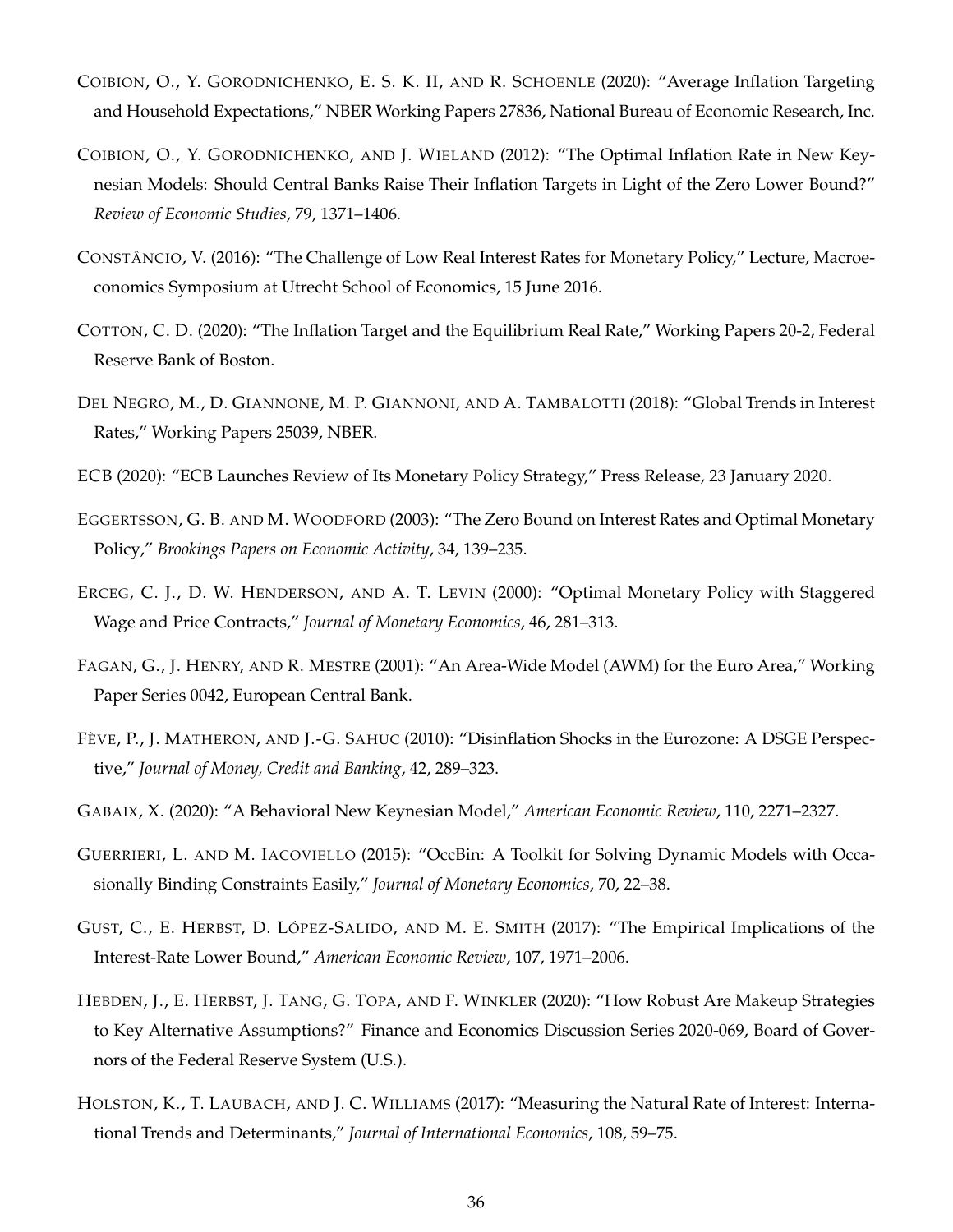- <span id="page-36-14"></span>IOVINO, L. AND D. SERGEYEV (2018): "Central Bank Balance Sheet Policies without Rational Expectations," CEPR Discussion Papers 13100, C.E.P.R. Discussion Papers.
- <span id="page-36-10"></span>KHAN, A., R. G. KING, AND A. L. WOLMAN (2003): "Optimal Monetary Policy," *Review of Economic Studies*, 70, 825–860.
- <span id="page-36-5"></span>KILEY, M. (2019): "Comment," *Brookings Papers on Economic Activity*, 53 (Fall).
- <span id="page-36-7"></span>KILEY, M. T. AND J. M. ROBERTS (2017): "Monetary Policy in a Low Interest Rate World," *Brookings Papers on Economic Activity*, 48 (Spring), 317–396.
- <span id="page-36-0"></span>KOZLOWSKI, J., L. VELDKAMP, AND V. VENKATESWARAN (2020): "Scarring Body and Mind: The Long-Term Belief-Scarring Effects of COVID-19," NBER Working Papers 27439, National Bureau of Economic Research, Inc.
- <span id="page-36-9"></span>L'HUILLIER, J.-P. AND R. SCHOENLE (2020): " Raising the Inflation Target: How Much Extra Room Does It Really Give?" Discussion Papers DP14142, CEPR.
- <span id="page-36-2"></span>MERTENS, T. M. AND J. C. WILLIAMS (2019a): "Monetary Policy Frameworks and the Effective Lower Bound on Interest Rates," *AEA Papers and Proceedings*, 109, 427–432.
- <span id="page-36-8"></span>- (2019b): "Tying Down the Anchor: Monetary Policy Rules and the Lower Bound on Interest Rates," Staff Reports 887, Federal Reserve Bank of New York.
- <span id="page-36-12"></span>NAKAMURA, E., J. STEINSSON, P. SUN, AND D. VILLAR (2018): "The Elusive Costs of Inflation: Price Dispersion during the U.S. Great Inflation," *The Quarterly Journal of Economics*, 133, 1933–1980.
- <span id="page-36-13"></span>PFAJFAR, D. AND J. M. ROBERTS (2018): "The Role of Expectations in Changed Inflation Dynamics," Finance and Economics Discussion Series 2018-062, Board of Governors of the Federal Reserve System.
- <span id="page-36-6"></span>REIFSCHNEIDER, D. AND J. C. WILLIAMS (2000): "Three Lessons for Monetary Policy in a Low-Inflation Era," *Journal of Money, Credit and Banking*, 32, 936–66.
- <span id="page-36-4"></span>REIFSCHNEIDER, D. L. (2016): "Gauging the Ability of the FOMC to Respond to Future Recessions," Finance and Economics Discussion Series 2016-068, Board of Governors of the Federal Reserve System.
- <span id="page-36-1"></span>ROGOFF, K. (2017): "Dealing with Monetary Paralysis at the Zero Bound," *Journal of Economic Perspectives*, 31, 47–66.
- <span id="page-36-3"></span>SCHMITT-GROHÉ, S. AND M. URIBE (2010): "The Optimal Rate of Inflation," in *Handbook of Monetary Economics*, ed. by B. M. Friedman and M. Woodford, Elsevier, vol. 3 of *Handbook of Monetary Economics*, chap. 13, 653–722.
- <span id="page-36-11"></span>WILLIAMS, J. C. (2009): "Heeding Daedalus: Optimal Inflation and the Zero Lower Bound," *Brookings Papers on Economic Activity*, 40 (Fall), 1–49.